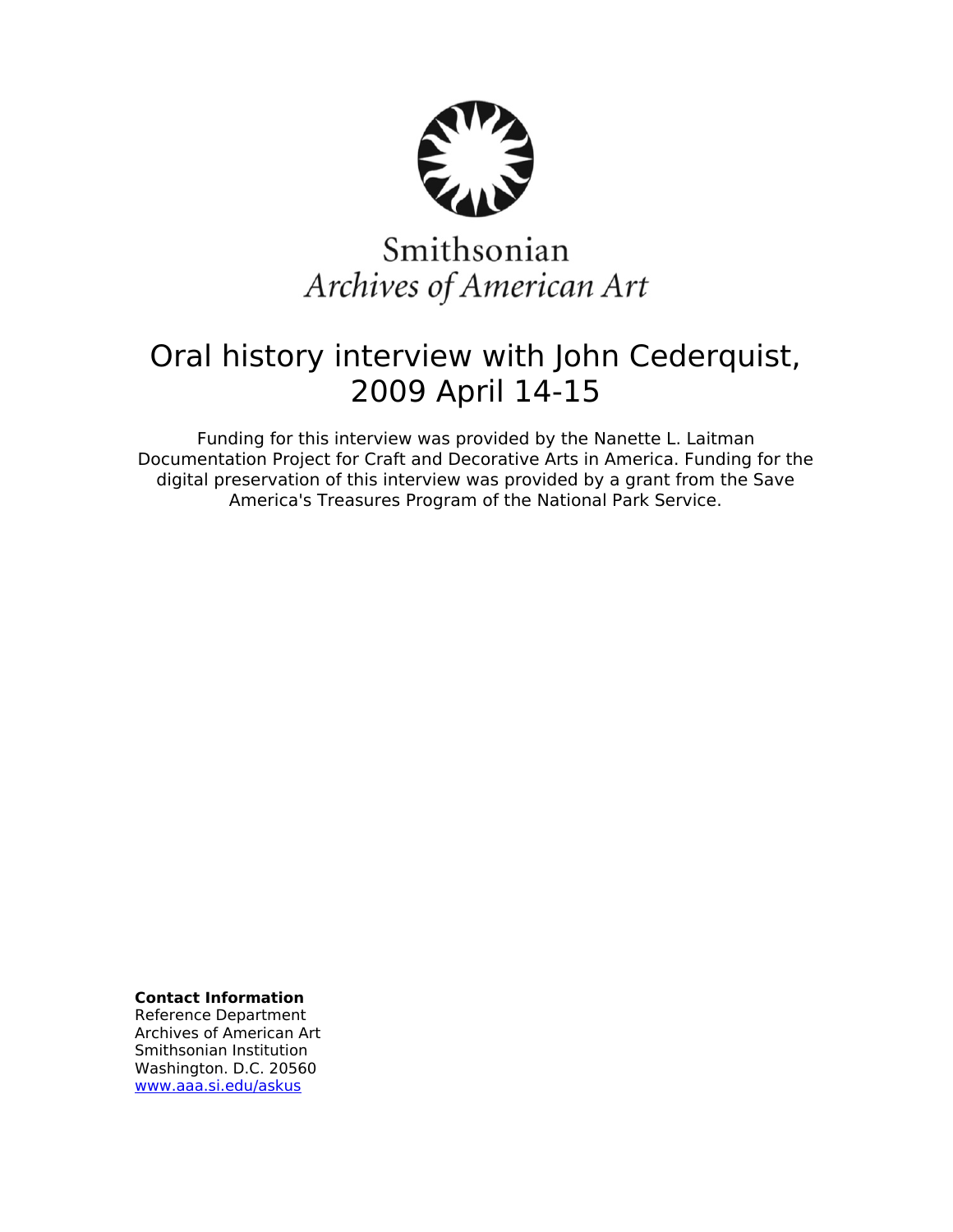### **Transcript**

#### **Preface**

The following oral history transcript is the result of a recorded interview with John Cederquist on April 14-15, 2009. The interview took place in Capistrano Beach, Calif., and was conducted by Mija Riedel for the Archives of American Art, Smithsonian Institution. This interview is part of the Nanette L. Laitman Documentation Project For Craft and Decorative Arts in America.

John Cederquist has reviewed the transcript. His corrections and emendations appear below in brackets with initials. The reader should bear in mind that they are reading a transcript of spoken, rather than written, prose.

#### **Interview**

MIJA RIEDEL: This is Mija Riedel interviewing John Cederquist at the artist's studio in San Clemente, California, [actually in Capistrano Beach] on April 14, 2009, for the Smithsonian Institution Archives of American Art. This is disc number one.

I think I will start with a brief discussion about the new work, the Dollar Bill series, that we just started. And when did this begin?

JOHN CEDERQUIST: It was pretty much inspired out of the economic disaster, and a lot of it had to do with the fact that up front now I've got Gary [Zuercher], who was an image reproducer and works with an inkjet printer and has a good scanner and all of that stuff, so we were just playing around, wrinkling up a dollar bill and scanning it. And then I started realizing the potential of what we can do with it.

I mean, the dollar bill is very graphic, and it's interesting how it hasn't changed that much. They've changed the 20 and all the other bills, but the one [-dollar bill] they kept. I've become quite familiar with the image. All the little flora and fauna, there's a lot more on it than you realize, especially when you have to start reproducing it, so.

MS. RIEDEL: And as images go, it's especially potent.

MR. CEDERQUIST: Yes, and, you know, I just started realizing how many visual metaphors you can make with it and just started doing that. You know, you'll see the one with the scissors cutting it in half and one of them that's burning up. And the other one, a lot of people don't realize it, but the first one I did is just sort of sitting there with a screw holding it up and the George [Washington image] is distorted and the bill is wrinkled. But I also played around with enlarging segments of it and reducing segments of it, and I don't know if people are going to pick up on that until they really look at it.

Some of the flora, the leaves and berries and stuff, I increased the size of those and the ones, and all the other things involved, and took stuff out because it just got to be too much. And as always, I see the image and start seeing all the different potentials in terms of making it into a chair, making it into a bench; and, just recently now, I'm looking at making it into a chest of drawers. So that's the fun thing about the process, is that you can make a lot of different forms with it.

I've always thought or seen the forms as being nothing more than a very complicated canvas.

MS. RIEDEL: So the image really does suggest the form to you?

- MR. CEDERQUIST: Yeah.
- MS. RIEDEL: The beaded chair venture.

MR. CEDERQUIST: Right, and the interesting part of it is, is that you have to somehow make both of them work. One has to work in relationship to the other, and I can show you some instances of that, especially with the earlier work, the larger chest of drawers, and especially the piece that was in the museum in Boston, and playing around with perspective, too.

That's really the underlying thing for all of it, is having an awareness of the perspective and how it fits in in relationship to one another; where in a lot of cases it doesn't make any sense, but people still have that sense and feeling of dimension, even though it isn't absolutely correct.

#### MS. RIEDEL: Right.

MR. CEDERQUIST: This is what I was teaching in my two-dimensional design classes, is if you put the linear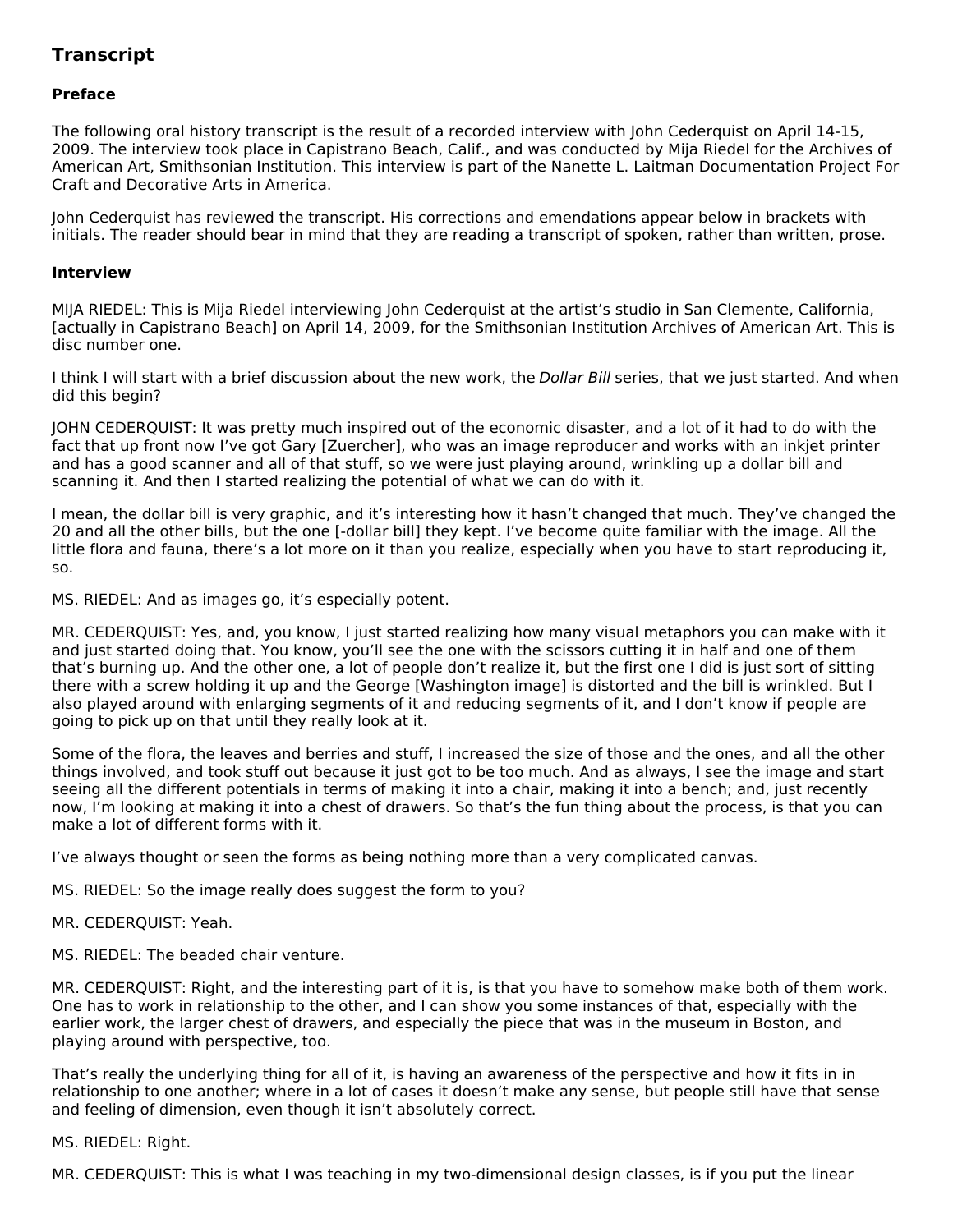perspective together with a light source and shading and you combine all of them, it's amazing how reinforced — it makes something look dimensional. So the dollar bill was perfect. It set it up for being the back.

If you go back into early work you can see where — I've always been interested in tools and I have a big pair of scissors right there in my chest that I can show you exactly the model for the scissors that I'm using there. And the other thing that is suggested, too, is the fact I know that this particular kind of maple, when you bleach it and stain it with grays and blacks, it can look exactly like metal.

The thing that's going to happen with that pair of scissors is — wait til you see when we start staining it and getting all the highlights and so on in the dark areas, the high contrast, you realize, oh, boy, that does look exactly like chromed steel.

MS. RIEDEL: The dollar pieces are interesting too because I think a social commentary as a thread that runs occasionally through your work at a level, and this seems one of the more overt.

MR. CEDERQUIST: Yeah, it's pretty blatant, and it's pretty much of a cliché. The metaphors are really pretty cliché, but I think they make for some very interesting imagery. And, certainly, I don't know how many people have seen it in terms of a piece of furniture.

MS. RIEDEL: Well, the interesting thing to me about that first chair we were looking at was I didn't notice that the proportion was off, but just the overgrown plant imagery had a sense of just the dollars would be overgrown.

MR. CEDERQUIST: Oh, yeah, and see, that right there. Well, one of the things I did — and this was after I had actually produced the chair portion of it, I went back in and had to rout out, because I realized, oh, I can take that vine and put it into the wood and really integrate both of them. And one of the pieces that I'll eventually do is if the vine is going to eventually just grow right off the dollar and physically grow onto the chair and just choke the thing.

You look at it, and I don't know what source it is, if there's really a vine and a berry that they used or if it's made up, but it's an interesting visual image and it's really fun to draw the leaves and the berries and the vine part of it. So, yeah, that is one of the things that I want to do next — is actually start getting that vine to multiply and choke out the dollar.

MS. RIEDEL: Taking the place of what the rope has done occasionally in the past.

MR. CEDERQUIST: Yeah, and that's how you see one thing leading into the other. The chest of drawers that I want to do — with the large rope wrapping around it, and I'll wrinkle the dollar up so it looks like it's being constricted by it — was actually first done as a steampipe. And that image of the spiral really originated in the idea I had; to make a chest of drawers and it has to be segmented. So I thought, well, how can I segment it? And then I realized, oh, if I just wrap it around several times it will create a layer and each one of those sections, that then can be a drawer. So there's a situation where the image influenced the form.

MS. RIEDEL: Right. Right.

MR. CEDERQUIST: And I don't know if that's really what happens all the time.

MS. RIEDEL: It seems that happens frequently.

MR. CEDERQUIST: It goes back and forth.

MS. RIEDEL: Well, there is that back-and-forth between the two and three dimensions constantly.

MR. CEDERQUIST: Exactly.

MS. RIEDEL: Shall we just jump back to the beginning and cover some of the early material now?

MR. CEDERQUIST: Sure.

MS. RIEDEL: Okay. We've oriented ourselves with it. You grew up not too far from here. You've been in Southern California most of your life.

- MR. CEDERQUIST: Yeah, all my life.
- MS. RIEDEL: You were born in Altadena?
- MR. CEDERQUIST: Born in Altadena.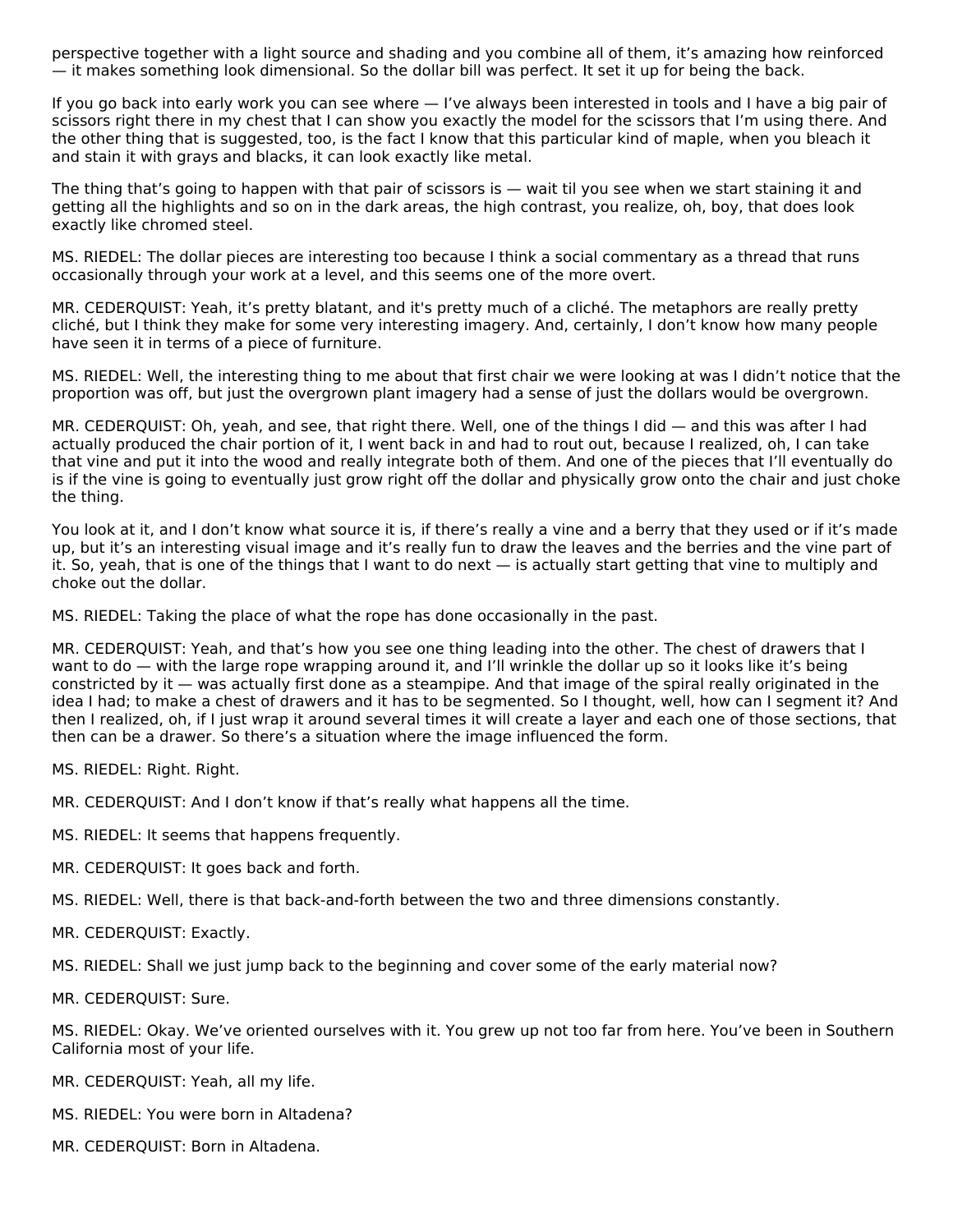MS. RIEDEL: 1943?

MR. CEDERQUIST: Forty-six. I'm not that old. [Laughs.]

MS. RIEDEL: Sorry. Three years.

MR. CEDERQUIST: Yes, it gets real important at this point [laughs]. That would make me 65.

MS. RIEDEL: Okay, we're going to give you back those three years. Sorry.

MR. CEDERQUIST: Yes, I know when you're a little kid it's important, and then when you get old it's important.

MS. RIEDEL: It's true, isn't it?

MR. CEDERQUIST: Okay, so Altadena.

MS. RIEDEL: This was August?

MR. CEDERQUIST: Yes, August seventh, and then there was the early part of living in Alhambra, but I don't remember that.

MS. RIEDEL: That's in California too?

MR. CEDERQUIST: Yes, that's right near L.A. It's right next door to L.A., East L.A. area.

MS. RIEDEL: What did your father do?

MR. CEDERQUIST: He was a banker, and came out after — no, during the war.

MS. RIEDEL: Came out to California from?

MR. CEDERQUIST: From Jamestown, New York, and his father was a farmer. And he got a job as a banker, long time ago.

MS. RIEDEL: His name was?

MR. CEDERQUIST: Ken Cederquist. It was funny, because just before he died he talked about his job was — and this was something I didn't realize. This has to do with money.

MS. RIEDEL: Yes, exactly.

MR. CEDERQUIST: That each bank printed its own money. Did you know? This was in the '30s, and so his job was, you collected the money and you sorted it depending on what bank it came from. Then you took that to the place where they sent it to distribute it back to the original bank.

MS. RIEDEL: Really?

MR. CEDERQUIST: So there was all this engraving being done of all this money that looked different.

MS. RIEDEL: That's extraordinary.

MR. CEDERQUIST: Yes, and I didn't realize this, and it wasn't that long ago.

MS. RIEDEL: No, it wasn't. Do you know when it changed?

MR. CEDERQUIST: I don't know. He was a little fuzzy. He couldn't tell me specifically when it got to the point where the federal government printed all the money. So that's a weird aside.

So he came out, worked for the Bank of America. You know, when you worked for one bank and you had a job, and you stayed with it, and eventually became a manager of a bank.

But I lived in Arcadia, which was very close to El Monte, and then when I was 12 moved to Covina, which was one of those rapidly growing communities that once was a sleepy little town that was orange groves, and then they took the orange groves out and made housing developments.

MS. RIEDEL: Do you have a strong recollection of that, I mean pre- housing developments, when it was still orange groves? Do you remember that?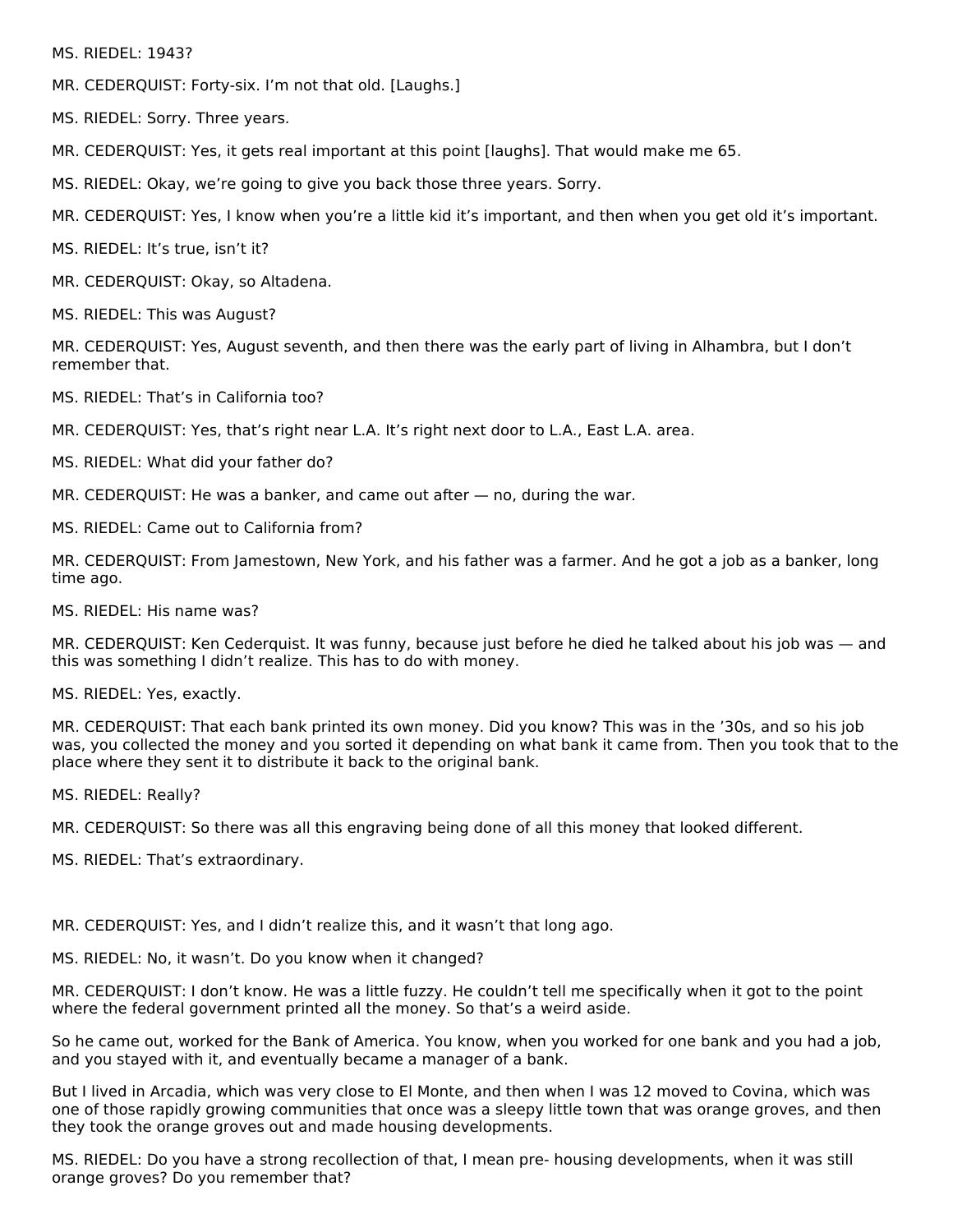MR. CEDERQUIST: Well, by the time we got there, it was about half orange groves and half houses, and then you could see them taking the orange groves out. One of the memories though is in the spring and the summer when the orange blossoms were out. Man, it was heaven. There's nothing like the smell of an orange grove.

MS. RIEDEL: I had the opportunity to smell that once. I know what you mean.

MR. CEDERQUIST: Yes, and especially if it's just pervasive, you just go outside and there it is. And it's strong too.

MS. RIEDEL: Yes. I used to think lilacs were good, but oranges just take over.

MR. CEDERQUIST: Oh, yes. Yes.

MS. RIEDEL: And what was your mother's name?

MR. CEDERQUIST: Lillian.

MS. RIEDEL: And did she pretty much stay at home or did she work herself?

MR. CEDERQUIST: Yes, it was the classic '50s family situation. I had an older brother that's seven years older and he was, by that time, sort of out of the house. But by the time that we moved to Covina he was in and out.

MS. RIEDEL: So you moved when you were 12, you said?

MR. CEDERQUIST: Yeah.

MS. RIEDEL: So you went to junior high there.

MR. CEDERQUIST: Yes, I first went to the sixth grade there, and went to a junior high and high school there. And then after that, I basically went right to Long Beach and pretty much stayed there, but two or three summers I came back and worked at a Sears, and this was a deal that I had with my dad. He said, "I'll send you to school, but you're going to work during the summer."

So I had a great deal. There was somebody at the bank that was putting money into the account, so I was pretty frugal. But I really had no problem in terms of — they were good about that, you know, [me] going to school and doing what I wanted to.

MS. RIEDEL: That's great. And when you were in elementary school, junior high, or even high school, did you take any art classes?

MR. CEDERQUIST: You know where it really started? It was really funny, and this was something very local. It was because my brother was older and had a car. There was the whole Southern California car culture that is pretty well-documented. There was a guy and I can't remember his name. It wasn't [Ed] "Big Daddy" Roth.

You'd go to a car show and he'd be there air-brushing a sweatshirt, freehand, and I was just amazed that he could do that. And they were those awful, goofy, little figures. It's, I don't know, it's almost an embarrassment thinking about that's how you started into art, but I mean, it was huge in Southern California.

MS. RIEDEL: Absolutely.

MR. CEDERQUIST: There were people that now are there taken very seriously like Von Dutch [Kenneth R. Howard] that was involved in it. So that's what was the introduction.

MS. RIEDEL: Was really through the car culture.

MR. CEDERQUIST: Yeah.

MS. RIEDEL: That's fascinating.

MR. CEDERQUIST: I had a good high school art teacher, Ms. Wiern.

MS. RIEDEL: Ms. Wiern?

MR. CEDERQUIST: Yeah, and there were the two classes. There was the class that was taught, I think, her name was Rasmussen, and that was all the bad kids. And that class was chaos. And then there were our art classes that were very serious. So we would be the serious art students. And I don't know if that's just the way it came, but I remember one time going over to Ms. Rasmussen's class, and it was just chaos in there. I couldn't stand it.

MS. RIEDEL: And so was she teaching you drawing? Did she teach you perspective?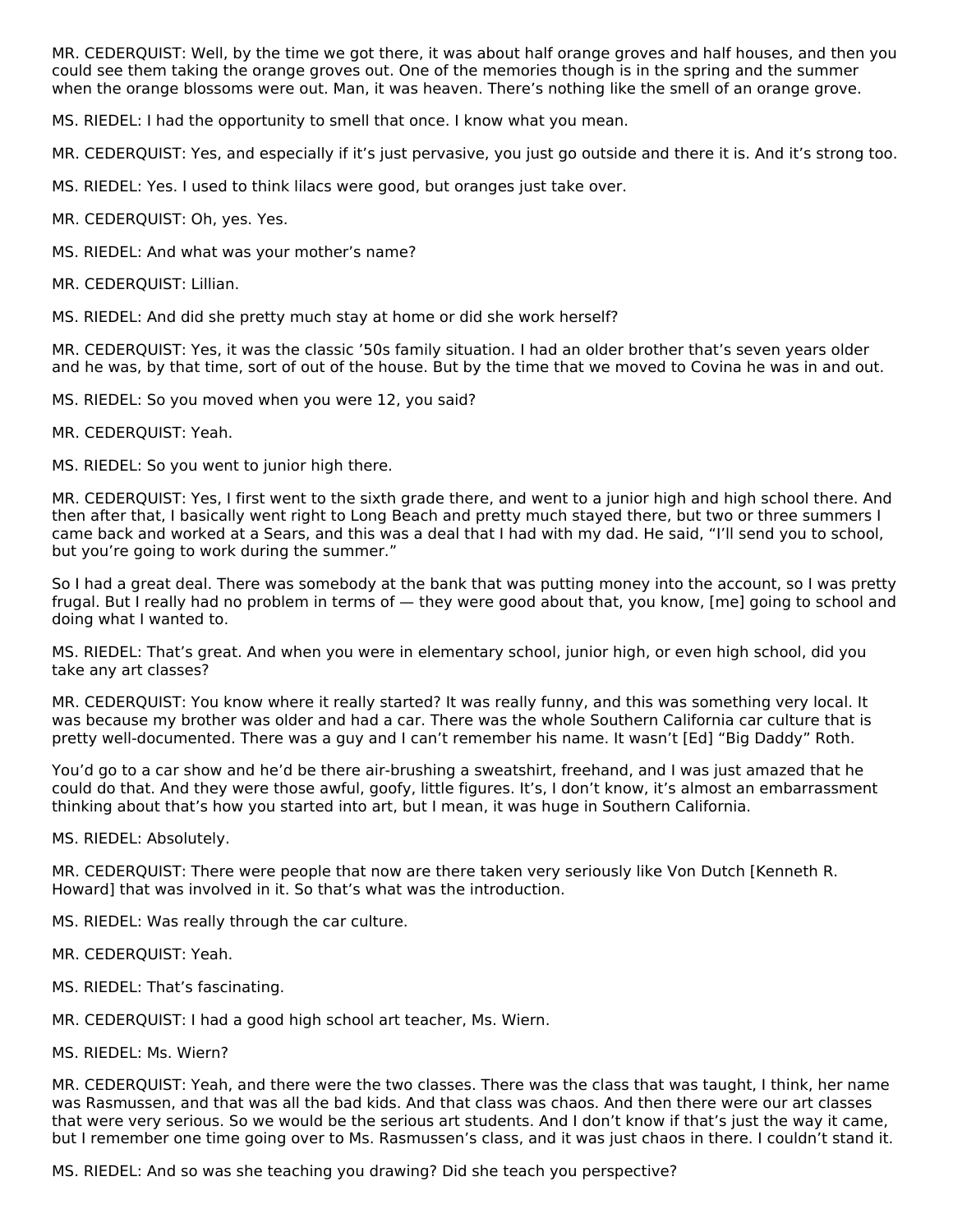MR. CEDERQUIST: Yes, she did. You know, it wasn't the most intense. I'm sure they have better high school art classes, but I was taking two art classes towards the end of my high school career.

MS. RIEDEL: Really?

MR. CEDERQUIST: Yes, and I don't have even a notion of how they were divided up, but I think there was one that was a commercial design class, and then there was just general drawing and art classes.

MS. RIEDEL: Did you get into 3D design as well as two-dimensional drawing?

MR. CEDERQUIST: No. No.

MS. RIEDEL: Okay, so it's all still 2D?

MR. CEDERQUIST: Yes. Yes, pretty much. Yes, I don't remember it at all, really, just vaguely.

MS. RIEDEL: And you started surfing in high school, right?

MR. CEDERQUIST: Yes, oh, yes.

MS. RIEDEL: And you're spending a lot of time doing that?

MR. CEDERQUIST: A good portion of the time. A lot of us were involved. Of course, we lived an hour from the beach, so it was really difficult to go surfing, but it was, like, the next evolution of the car culture in that it got real big.

MS. RIEDEL: Was anyone making their own boards?

MR. CEDERQUIST: Well, my brother did. He made this disastrous surfboard. Well, it was a kit that he bought, and the guy that sold the kit, he didn't know what he was doing. He wasn't using the right materials, and it's very technical. It has to do with a kind of resin and the foam, and just the whole process of the way they made it.

MS. RIEDEL: It was completely nonfunctional?

MR. CEDERQUIST: Oh, it worked, but it looked terrible. And the shape of it was awful, but it's only because he lived inland. He didn't really get into the surfing thing that much himself. It started to be a big thing, and you could buy a surfboard, naturally.

There weren't that many makers, but they were down at the beach. Then he saw this guy that was selling this kit for, I don't know, \$20 or something like that. And I remember him making this board.

MS. RIEDEL: And after you saw it, you decided you were not going to do that? You were going to just buy it?

MR. CEDERQUIST: Oh, well, yeah. It all evolved into the point where, yes, I knew I was going to buy one. I remember going to Greg Noll and buying a used eight-foot, 10-inch pintail. [Laughs.]

So yeah, that's how it went. And when finally you get the freedom of having a car — and I had friends that were older and they would end up driving. We'd go down to the beach, and really, one of the places we used to go is real close down here called Poche Beach and San Clemente area, so it was interesting to get the job teaching and realizing that I can come back into this area and still surf.

MS. RIEDEL: Exactly. So you went to school in Covina, high school in Covina, and you were taking art classes.

MR. CEDERQUIST: Yes, and then I went to Long Beach, which was the huge, big opening. I went to Long Beach because it was down to the beach and I remember trying to get classes in the morning, but it was so full that you couldn't, and then realized, oh, I can get classes in the afternoon and spend the *morning* surfing.

MS. RIEDEL: And had you already decided at that point to major in art?

MR. CEDERQUIST: Yes, I was getting involved in graphic design; even as a freshman, I worked driving a truck for a clothing company and talked to a guy into letting me do a brochure for him. So early on, I did a brochure right through to the printing it and everything like that.

You know, I realize now that I took on something pretty involved, especially not having that much of a background in it. And as I did it, realized that I wasn't that interested in it. It was too much like work. There were clients and people you had to interact with, and they had attitudes I wasn't real happy with. And I wasn't doing that well in graphic design. We had an instructor by the name of Van Eimeren, and he was really a taskmaster. And I wasn't that neat and clean. We used to talk about before we'd start working, we'd "Van Eimerenize"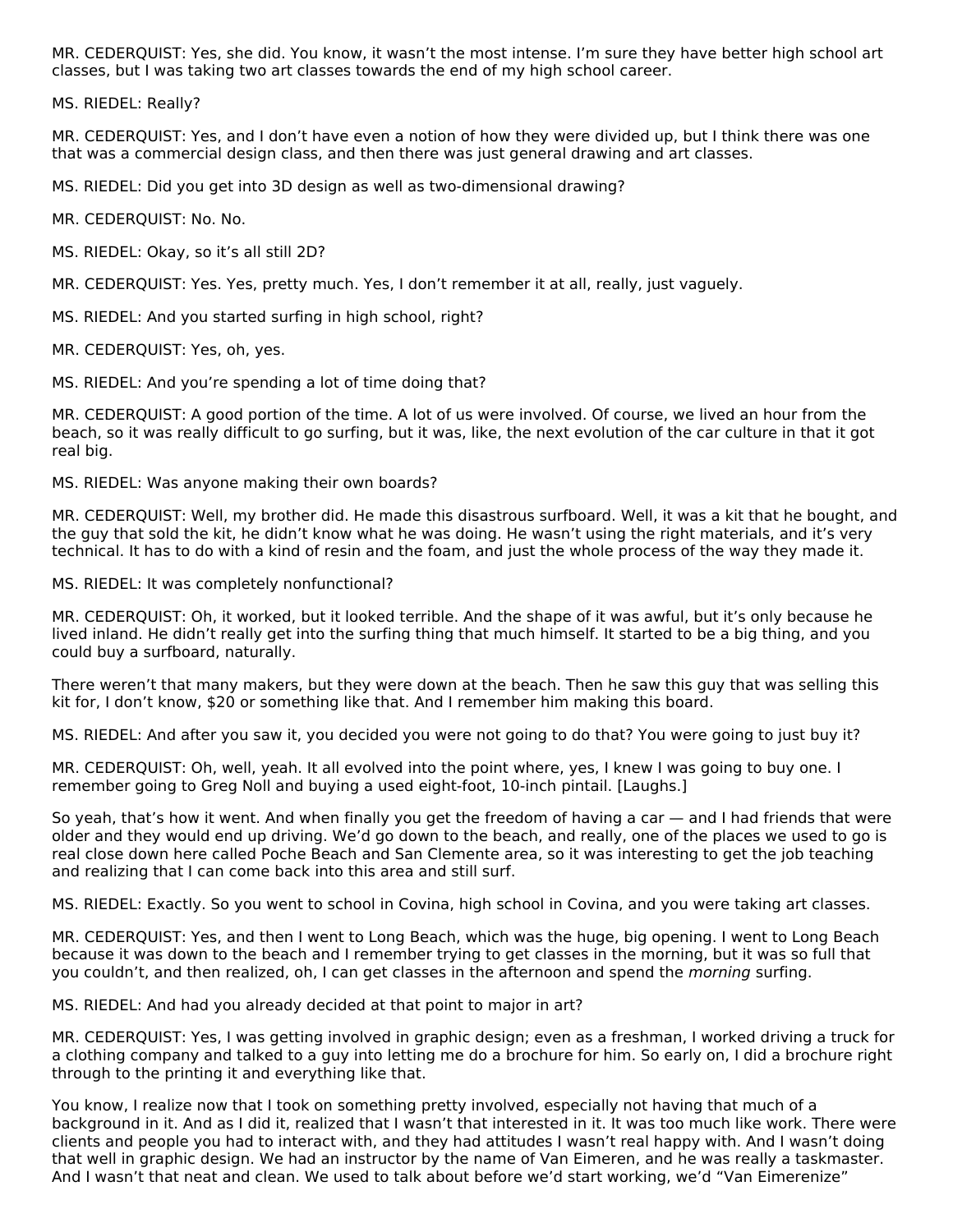ourselves.

MS. RIEDEL: [Laughs.] Oh, dear.

MR. CEDERQUIST: Which meant we'd just wash our hands and put on clean clothes, so that when we actually did the work it wasn't that dirty. He was a little bit of a snob. But I also had another teacher; it's funny, I was just trying to remember his name, George Turnbull. And my second or third semester into graphic design I was also involved in crafts.

MS. RIEDEL: How did that happen?

MR. CEDERQUIST: It was just a required course or an elective that you could take, but I was, oh, that sounds good, and so I took it, and realized I was down there much more than I was up at graphic design. And I was just doing a terrible job. And George Turnbull said, "John, I'm going to give you a B in class, and he says I'll only do it if you just quit doing graphic design and concentrate on the crafts. [Laughs.] So he was a nice guy.

MS. RIEDEL: Yeah. What was he teaching?

MR. CEDERQUIST: [Laughs.] Graphic design. He said, you don't want to do this.

MS. RIEDEL: Interesting. And who was teaching craft? And what was it, a particular media?

MR. CEDERQUIST: No, at Long Beach they had a lower-division class that, after you took your basics, you know, 2D design, 3D design, and it was taught by students. And a real good friend, John Snidecor, was the teacher.

MS. RIEDEL: Taught by students?

MR. CEDERQUIST: Well, grad students.

MS. RIEDEL: Okay.

MR. CEDERQUIST: He taught actually half and half. Long Beach was going through a huge — student population doubled. So they were really having a hard time managing that, so that's why we had a general crafts class, and John taught wood and metal. And then I went over to another room for the second half of the class, and there was a guy that taught leather and fabric.

MS. RIEDEL: Do you remember his name?

- MR. CEDERQUIST: No. I don't. Not now.
- MS. RIEDEL: And John taught both wood and metal?
- MR. CEDERQUIST: Yeah.
- MS. RIEDEL: And he was teaching technique?

MR. CEDERQUIST: Yeah. I mean, we made a ring. We soldered a silver ring, and then we carved a bowl.

MS. RIEDEL: On a lathe?

MR. CEDERQUIST: No, hand-carved. And Long Beach, you go into that program — it wasn't that professional. Long Beach was a teaching school for teachers, so there was somewhat of an emphasis on you learning a lot of different techniques, and then the possibility of getting a teaching job.

John's father was a well-respected speech teacher at Santa Barbara. So John had a real understanding of what it was like being a teacher and, he said, yes, it's great. You don't really have a boss and you teach 18 hours. And, I mean, you're so interested in this, it's not like work. So that was what I had in mind when I took these classes, but the big thing was whether you would try to go for a credential and end up teaching high school, and I knew I didn't want to do that.

MS. RIEDEL: Why not?

MR. CEDERQUIST: Oh, I didn't want to teach at that level.

MS. RIEDEL: Gotcha.

MR. CEDERQUIST: And so I didn't do that. I just got a master's degree, and most, like John, got a master's degree and a teaching credential, but I stuck it out for two years after I graduated and finally got a job at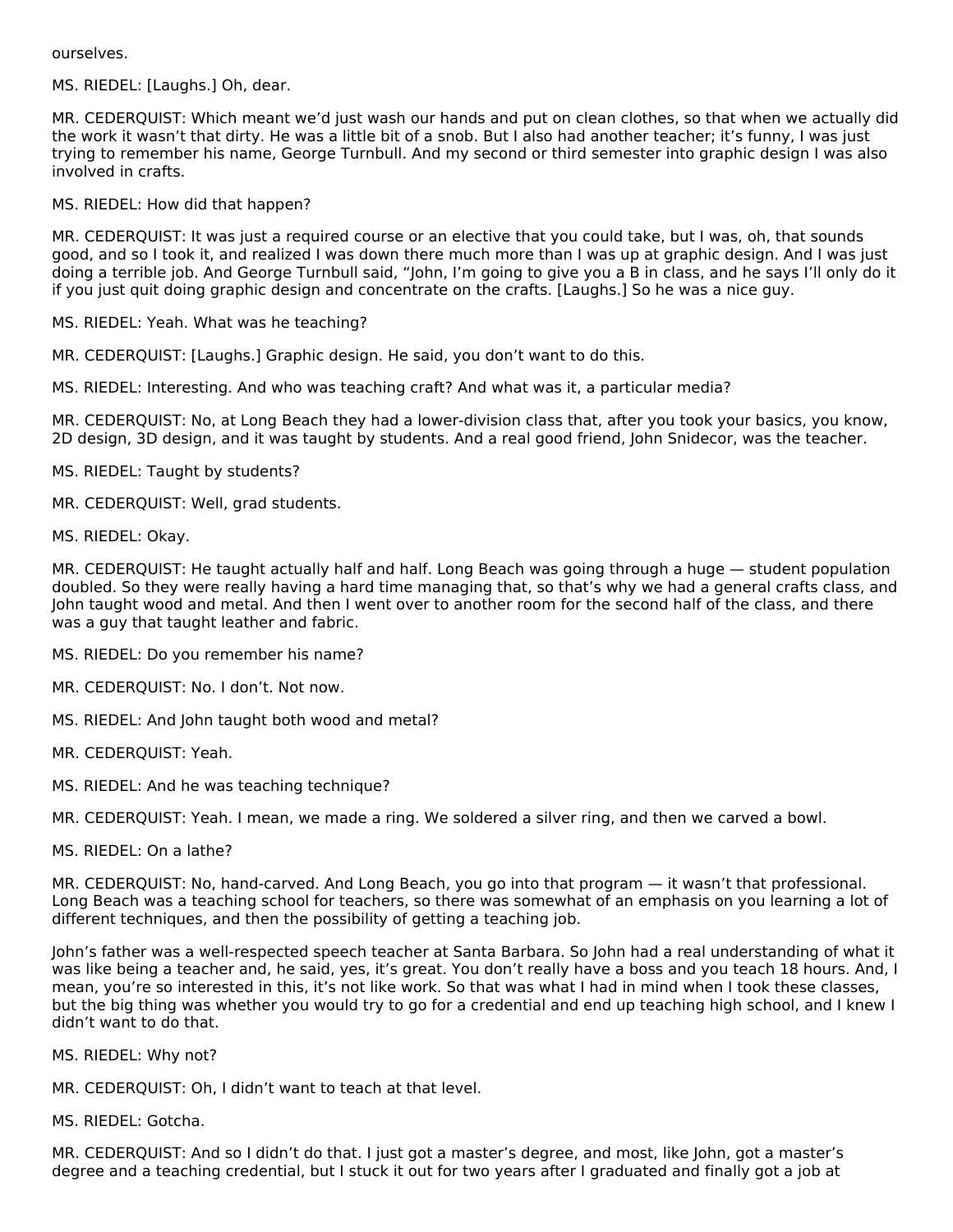Saddleback, which was good. So I started pretty young at Saddleback. I think I was only 23.

MS. RIEDEL: Right, and you had just gotten your degree, I think, in '71.

MR. CEDERQUIST: Yeah, so it was really pretty quick that that came about.

MS. RIEDEL: And what sort of work were you doing at this time? Because in 1971 you were working in leather, primarily. Right?

MR. CEDERQUIST: Yeah, that was basically what my graduate show was about, and it was a process where you bought this very special leather used for making prostheses and related to that. And you'd wet it, soak it, and mold it over a form and then let it dry. I was coating the inside of it with white glue, so it would be very stiff in making these tubular forms.

MS. RIEDEL: Purely sculptural?

MR. CEDERQUIST: Yeah.

MS. RIEDEL: Okay. Were you painting them as well?

MR. CEDERQUIST: No, just staining them. It was very crafty, and then integrating them into the wood. And usually these things ended up hanging on the wall.

MS. RIEDEL: So it was a leather tubular form?

MR. CEDERQUIST: Yes, and if you looked at it you'd go, oh, here's a tube coming out of the wall with this sculptural form and then the tube going back into the wall, very industrial. I've always said that a lot of it had to do with just driving around Long Beach at night and looking at the refineries and all the industrial kind of stuff happening there.

MS. RIEDEL: Interesting. And you were in one of the Pasadena design expositions?

MR. CEDERQUIST: Yeah, they had a couple, and I was in those.

MS. RIEDEL: And very early on, I think, 1971?

MR. CEDERQUIST: Yeah, and that was one of the nice things. You didn't get a job teaching at a college unless you had a résumé and some interesting work. I guess I was doing that as a graduate student and enough so that people started noticing it, and I was in the Pasadena design shows.

MS. RIEDEL: Do you have any recollection of those at all? Did you go to the shows?

MR. CEDERQUIST: Oh, I went to the shows, and like I said earlier, no. I don't know, I blotted that stuff out. I remember going there and helping them put the show together, and they had a great catalog.

I can't remember if I took the photography for the catalogs, but that was just an aside that I did. After college, after I graduated — I don't know what it was, I didn't connect; so I ended up working in a trailer factory making trailers.

MS. RIEDEL: This was in 1971?

MR. CEDERQUIST: Yeah, '72. And that was, I don't know. And then finally I started working at a store that sold materials, craft materials, in Anaheim. And during this whole time I was teaching part-time at different places, and one of the schools was at Fullerton.

MS. RIEDEL: Right.

MR. CEDERQUIST: And I taught actually two classes a year, two classes, so I was like two-thirds. And then finally it evolved into getting the job at Saddleback, and luckily I had that experience at Fullerton, and at Long Beach, and at L.A. State. I taught at L.A. State.

MS. RIEDEL: Okay. And this all happened fairly quickly. You graduated in '71. You started teaching at Fullerton in '73. Right?

MR. CEDERQUIST: Actually, I probably was teaching at Fullerton in '71 or '72. I can't remember exactly.

MS. RIEDEL: So the trailer job must have been very short.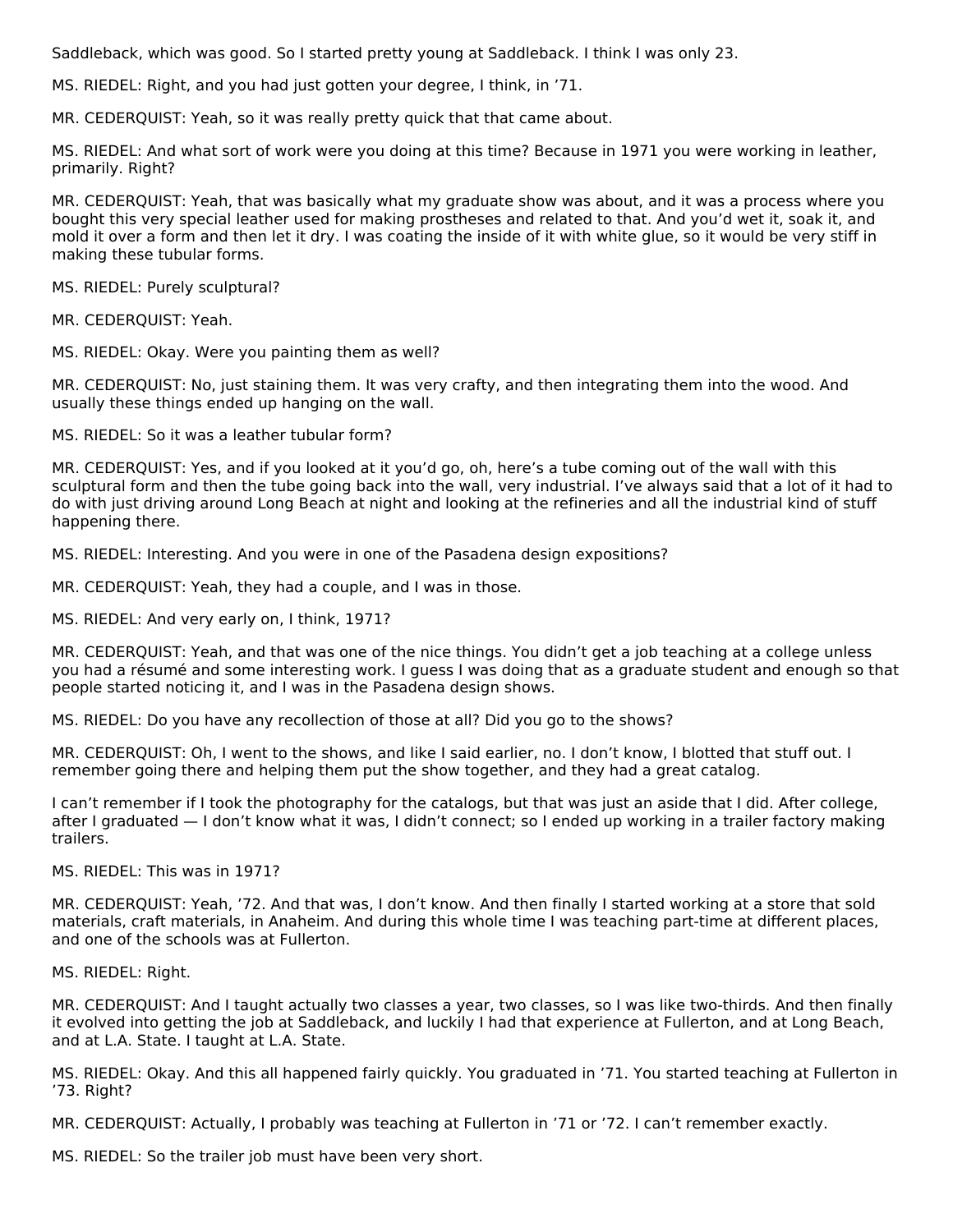MR. CEDERQUIST: Oh, yes. That was an eye-opener.

A guy would be hitchhiking at work there and I'd pick him up and he was Hispanic. And I said, well, how come I'm picking you up here? And he says, well, if you want to know the truth, I'm at the maximum-security prison here in Long Beach [laughs] down on Terminal Island. And I'm out working. I have to go back there every night. And he says, I'm a two-time loser, and if I go back again they'll bury me there.

MS. RIEDEL: Oh, my gosh. Wow.

MR. CEDERQUIST: So that's the kind of — what I was doing. It was pretty amazing; I had all kinds of jobs. I worked at the Toyota distribution center, and that was horrendous, because those guys were pretty smart, and they were mean. And they'd do terrible things. You went around this huge warehouse, picking up parts and putting them on a cart, and they'd steal stuff off of your cart if they needed it. And that was awful.

I finally quit; or, no, they fired me, because I wouldn't work. [Laughs.] I don't know if this is making it important, but it was during a strike, a longshoremen strike, and so the parts were coming in from Japan, and it was just over. And nobody had parts, so we were working seven days a week, 10 hours a day, and I couldn't take that. And I told them that I'm not going to work Sunday. And they said, if you don't work Sunday, we'll fire you. So they fired me.

MS. RIEDEL: And academics was easy after that.

MR. CEDERQUIST: Oh, yeah [laughs]. And then the other that really motivated me to get involved in all the other stuff. I bought my house in '75, and I know I worked a year — so I started at Saddleback in '74.

MS. RIEDEL: And you bought your house is in San Clemente?

MR. CEDERQUIST: No. It's in what they call Capistrano Beach.

MS. RIEDEL: Okay, Capistrano Beach. And so how far of a commute was that?

MR. CEDERQUIST: Oh, it's only two down. You know the street that we were on for the lunch place?

MS. RIEDEL: Yes.

MR. CEDERQUIST: You just go down to the ocean.

MS. RIEDEL: Oh, okay. So it's really close.

MR. CEDERQUIST: Yeah.

MS. RIEDEL: And you said there's been a real back-and-forth between your teaching and your own work, really from the start?

MR. CEDERQUIST: Yes, I continued to work, not real diligent at times, but I continue to work. One of the great things that happened was that I got a sabbatical right away. Boy, I taught seven years and immediately went to get a sabbatical, and it involved doing my own work. They were pretty liberal in terms of giving you a sabbatical, and it was pretty good pay. It was two-thirds pay.

MS. RIEDEL: Wow.

MR. CEDERQUIST: Sue [Cederquist's wife] was working, and so for a year I just did my own work and had a show at the Egg and the Eye.

MS. RIEDEL: Oh, did you really?

MR. CEDERQUIST: Yes. I think you have a catalog. It's that first black-and-white catalog.

MS. RIEDEL: No.

MR. CEDERQUIST: I thought Franklin sent you some.

MS. RIEDEL: He sent me some, but they're all more recent than that. What was that like?

MR. CEDERQUIST: I found some slides that I'll show you. You can have them, of this early work, but it was the first perspective work.

MS. RIEDEL: And was it also still leather or had you gone into wood?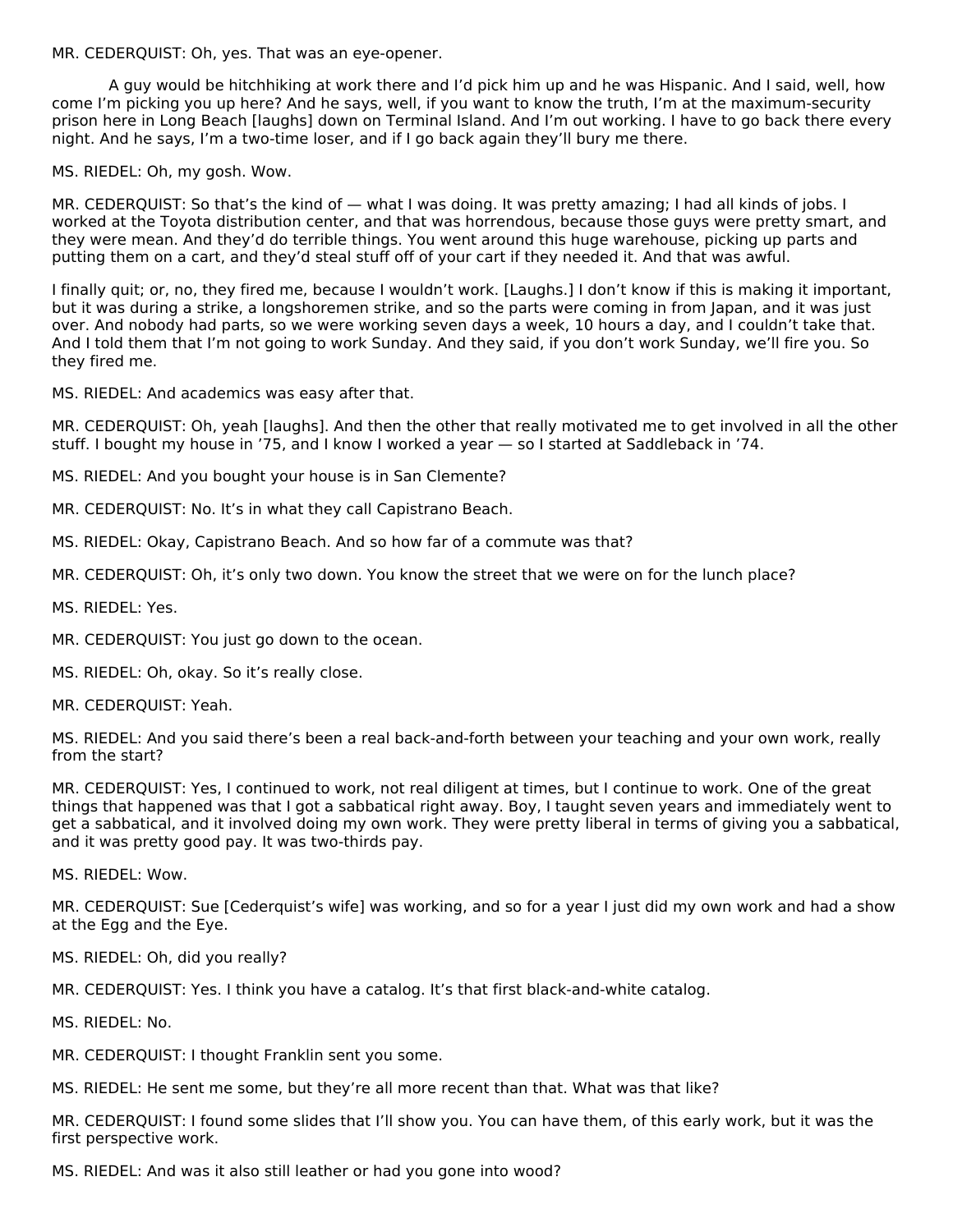MR. CEDERQUIST: No. No. No, it was into the perspective finally.

MS. RIEDEL: Okay. These weren't the Michelin?

MR. CEDERQUIST: No.

MS. RIEDEL: Was it after that?

MR. CEDERQUIST: Those I did while I was probably the late part of, my graduate work, and then about three or four years, in the middle there, that I was doing leather work without doing the perspective.

MS. RIEDEL: So that was what was being shown at the Pasadena Art Museum?

MR. CEDERQUIST: Yes, I don't know if the Michelin Man series was, but the Pasadena thing was all the leather and wood.

MS. RIEDEL: And then in the mid '70s still you were — what was the work like in the late '70s? This was where I have a blank space.

#### MR. CEDERQUIST: I do, too. [Laughs.]

MS. RIEDEL: You were showing some in England?

MR. CEDERQUIST: Yes, that was leather work and that was an interesting time, because I connected up with — he came out here — his name is John Makepeace. He's a really well-known woodworker in England and he was starting up a school [Parnham House, Beaminster, England]. The second year that they were going he invited me out there to put a show together.

MS. RIEDEL: This is specifically a woodworking school?

MR. CEDERQUIST: Yes, and so he had this 15th-century manor house. I mean, it was Toad Hall. It was.

MS. RIEDEL: Both a gallery and a school?

MR. CEDERQUIST: Well, it wasn't a gallery. He had a show space, but the whole thing was really an enterprise, because it was one of those deals where people could come out to see what an old country manor house looked like. And he had a store and a gallery space. I guess you'd say it was a gallery, although it didn't sell anything.

MS. RIEDEL: Where was this located?

MR. CEDERQUIST: It's in Beaminster. It's in Dorset, and it's eight miles inland from the coast. One of the places you could drive pretty close that's pretty famous is Lyme Regis. Anyway, that whole coast there really has a bunch of neat little towns that people retire to. And Dorset's really beautiful. It's the classic English countryside.

MS. RIEDEL: And how long were you there and what were you teaching?

MR. CEDERQUIST: Well, I'd only go there for about two weeks, but it was fun, because there were some really dedicated guys who were going to the school, and John really did it up right in terms of getting about 12 to 15 students. It was a two-year program and I would go there. And the first time I went there — and I actually went three times. Two times I was really active in terms of giving them a program and showing them the leather forming, and John did some and did pieces with it. So that was really an eye-opener in terms of really seeing traditional woodworking. It was the source.

MS. RIEDEL: Okay.

MR. CEDERQUIST: And especially seeing all the old stuff and visiting other woodworkers. And Parnham House was just amazing. The building is incredible, had 90 rooms.

MS. RIEDEL: Oh, my gosh.

MR. CEDERQUIST: Yes. I remember we'd go into the attic and it had rough-hewn timbers that ended up being the rafters and everything. They weren't straight. Nothing was straight. And they supported slate shingles that were at least two to three inches thick and were about two feet by three feet. They were huge shingles, and you could see through them because they organized them so they would just shed the rain and it wouldn't leak. But light would come through.

MS. RIEDEL: Extraordinary.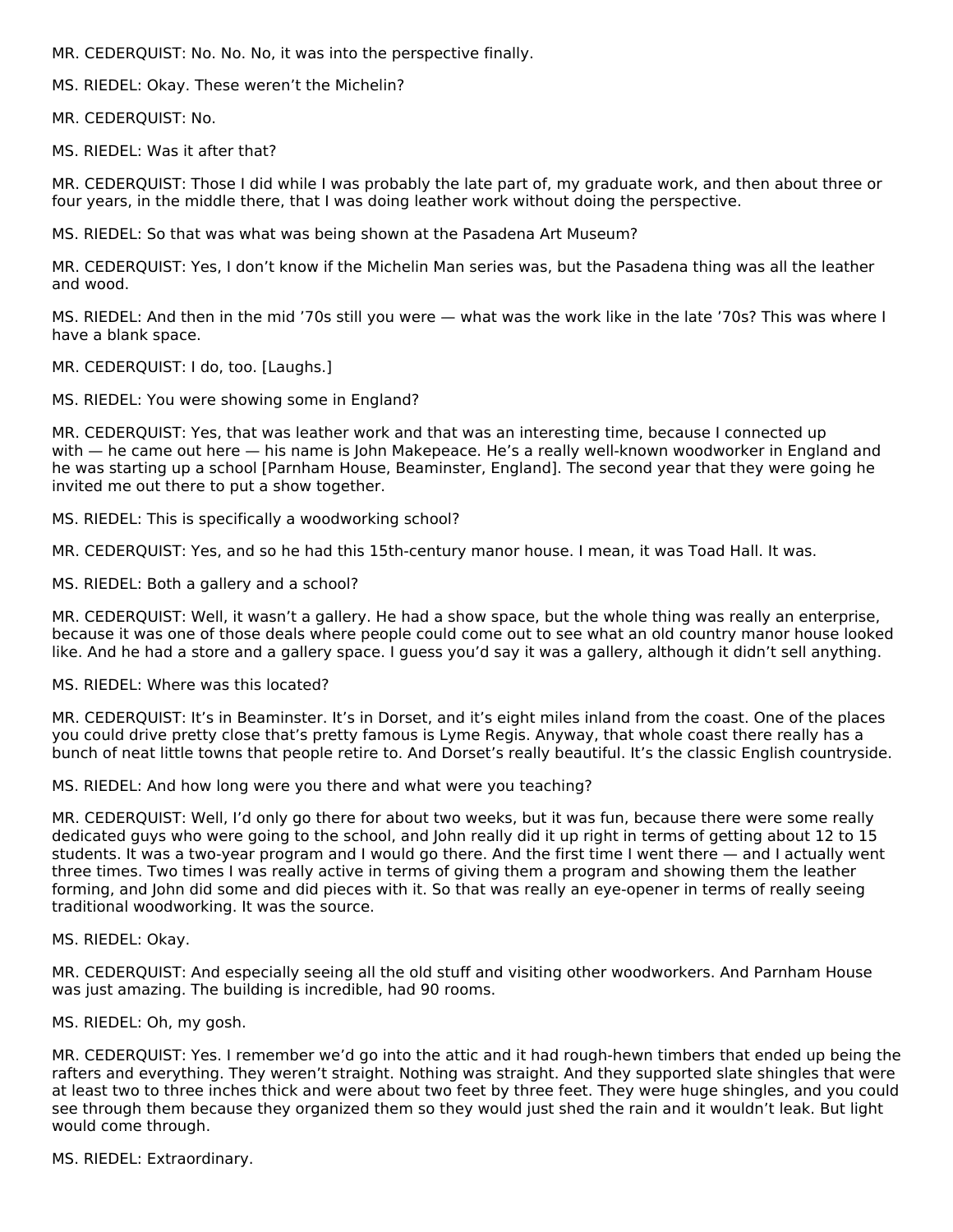MR. CEDERQUIST: Oh, those old buildings are amazing, and they added on to it so you saw the 15th-century stuff that actually had stained glass windows that were in honor of Henry VIII, and the great hall, and a huge fireplace that you could walk into.

MS. RIEDEL: So a whole new sense of craftsmanship?

MR. CEDERQUIST: Oh, yes, yes, it was amazing. I was really impressed, and John was really high-digit. And then the school, they would only get the best students and they were really dedicated and funny. It was great. What an environment, especially as opposed to the way they educate here. I mean, those guys were doing it morning, noon, and night. They had a dining hall that you went to for breakfast, lunch, and dinner, and it had a cook that bought all the stuff from the local farmers.

MS. RIEDEL: And this is the mid-'70s.

MR. CEDERQUIST: So there were these bowls — just this huge gob of butter and five different baked breads that you could choose from. And the soups were just incredible.

MS. RIEDEL: Wow. Way before slow food.

MR. CEDERQUIST: Oh, yes, and it was good. And really very civilized.

MS. RIEDEL: Mm‑hmm [affirmative], but it sounds like they were long days. You taught morning and afternoon and in the evening.

MR. CEDERQUIST: Oh, yes. Yes, and in the evening they were in the studio working. And a lot of them are very successful now. In fact, Lindley, Snowdon's son, who is the big woodworker, he went there.

MS. RIEDEL: And was it an accredited school? Or a very respected art school?

MR. CEDERQUIST: Yes, I think. I don't know how they do it there. You paid pretty good bucks, although a lot of it was government-subsidized or funded individually. And it was, like, people were, well, John, I was made redundant. And I went, what's that mean? Have you ever heard that term? [Laughs.]

MS. RIEDEL: No.

MR. CEDERQUIST: It means you're fired. [They laugh.]

MS. RIEDEL: Oh, dear.

MR. CEDERQUIST: You know, and they had all the problems in England in terms of keeping people employed, so they would be made redundant and they'd get a grant and they'd go to John's school for two years.

MS. RIEDEL: And you were teaching leather forming because nobody else was doing anything like that?

MR. CEDERQUIST: No. Well, he saw it and he said, let's get the guy that does that out here. They had a lot of different people come out. I wasn't the only one. What's the name of the guy that does turning? Turnbull? I can't remember. There's a famous guy that does turning that was there from America.

MS. RIEDEL: Bob Stocksdale?

MR. CEDERQUIST: No, a young guy, and I think it starts with a T. I can't remember his name. That was just really interesting to go there and see that.

MS. RIEDEL: Did you ship pieces over to have an exhibition there?

MR. CEDERQUIST: I did one time. It was very difficult. I realize how naïve I was about doing it and how much it cost and what we did. And, yes, I shipped them over. He had the show, and at that time you weren't selling anything. You had all the stuff laying around, and then he shipped them back.

So that was nice. It was a pretty good show. I think it only had, like, seven pieces in it.

MS. RIEDEL: How did that school compare with what you were seeing at Saddleback and what was going on there? Was it strictly an art school?

MR. CEDERQUIST: God, I can't remember. Yes, it was strictly woodworking, very specialized; and, you know, I had a course curriculum. I guess it was accredited. It didn't need to be, because when you came back the second year, what John required of the students is that you had to have a commission. And that's what you were working on when you started your second year.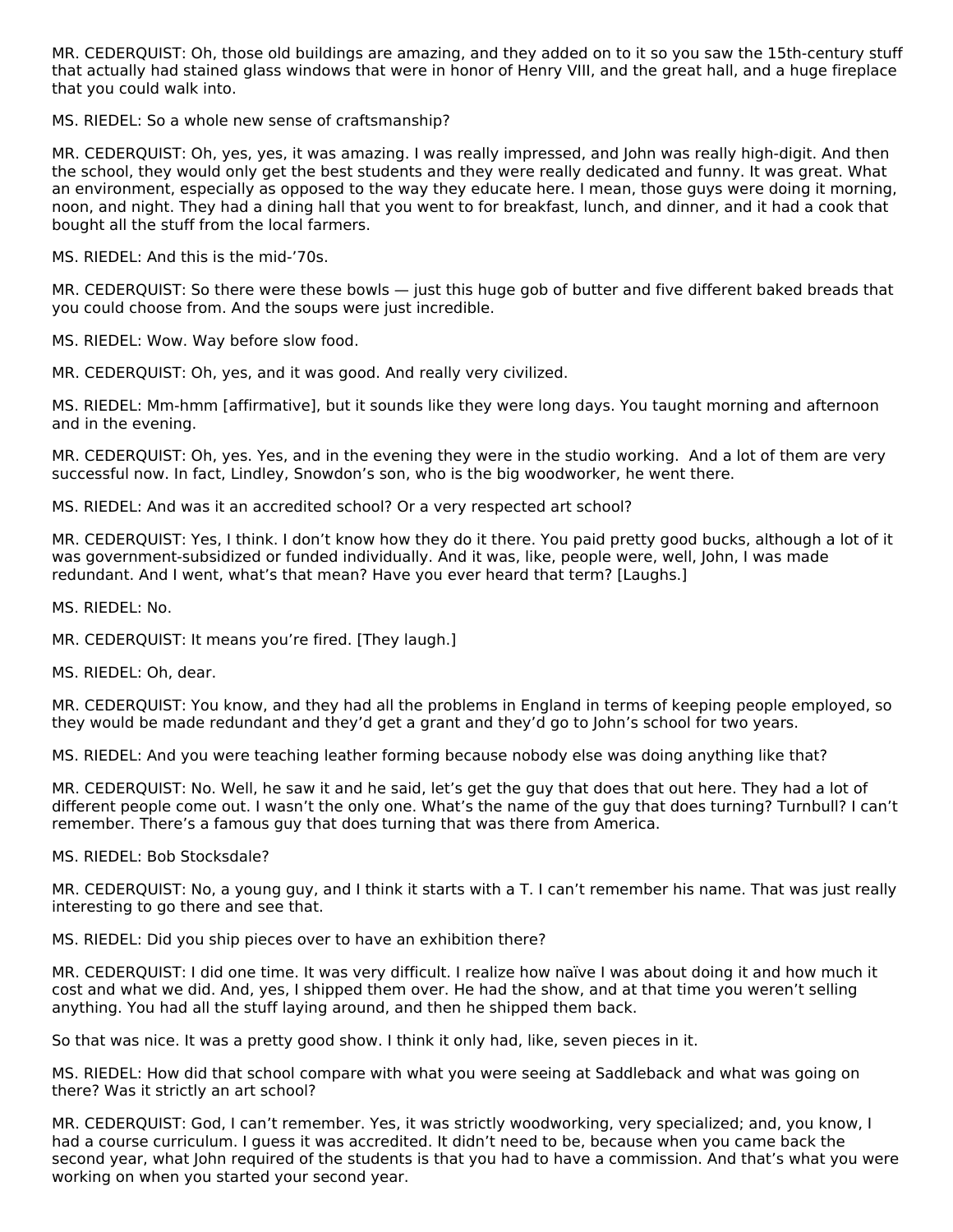And no matter how you got it  $-$  like there were some rich kids that went there and one of their family members said, I need a — so why don't you make it for me? And that kind of stuff. Other kids got legitimate commissions and some worked in relationship to industry and stuff like that, so it was very specific and you were on your own. The school became well‑known internationally and they started getting Americans in there.

MS. RIEDEL: And did that experience affect your own teaching?

MR. CEDERQUIST: No, because, see, what was happening with me at Saddleback was that I was teaching basic courses in design. I started there teaching all 3D stuff. I started teaching jewelry and crafts and 3D design. And as time went on and the school evolved, I ended up just teaching jewelry and design.

Then eventually I realized that I didn't want to maintain a studio at a school. There was another guy that was hired and I sort of turned the jewelry thing over to him. And I just really concentrated on 2D and 3D. The school needed it. It was expanding and we needed to have the classes going.

[Audio Break.]

MS. RIEDEL: And you said, I believe, that that teaching, going back and forth between 2D and 3D, really got too involved.

MR. CEDERQUIST: Oh, yes, it really eventually evolved into what I was doing now.

MS. RIEDEL: Can you talk about that a little bit, how that came about?

MR. CEDERQUIST: Well, I don't know if there's that much to say, but I got interested in perspective and then realized I had to teach it or I wanted to teach it, and that wasn't a simple thing to do. You get stuck sometimes trying to figure out, oh, am I doing the wrong thing?

Or a student would ask a question and you wouldn't be able to answer it and you'd start sweating and getting nervous. And, you know, my credibility as an instructor on that, and then it evolved to the point where I knew how to manage and teach perspective.

I developed a whole course curriculum that I was very comfortable with. Like a lot of students said, you know, you should put this on a disk and sell it and that kind of thing. So that was fun. And doing that started affecting what I was doing in terms of 3D and starting to see the two come together.

It was one of those weird little things at my house. I started playing around with some cardboard. I remember the afternoon when it happened and I was doing perspective drawing on it and then I cut it out.

That was another thing that was real sort of major, was to cut it out. I was holding them up and I said, oh, well that could be a table, and there's an interesting illusion happening there, and I have the table around here somewhere. Number one.

- MS. RIEDEL: The little piece, the little cardboard?
- MR. CEDERQUIST: No, the actual finished piece that I did in relationship to that.
- MS. RIEDEL: Really?

MR. CEDERQUIST: Yes, the cardboard is gone. That got thrown away.

MS. RIEDEL: You made the piece.

MR. CEDERQUIST: Yes, I made the piece and so that's how it evolved. And then I saw the potential in that. Actually, if you look in the catalog, Number One is in there I think, and I don't know if you brought it.

MS. RIEDEL: I did, but I don't remember seeing that.

MR. CEDERQUIST: Maybe not. You know, and while we're on the subject, we can go on to the next one, too.

MS. RIEDEL: We wanted to discuss briefly the Egg and the Eye, because that was such an institution, and not many people have first-hand recollections of that.

MR. CEDERQUIST: Yes. Eudora.

- MS. RIEDEL: Welty? No, not Welty. [Laughs.]
- MR. CEDERQUIST: No, Eudora Moore.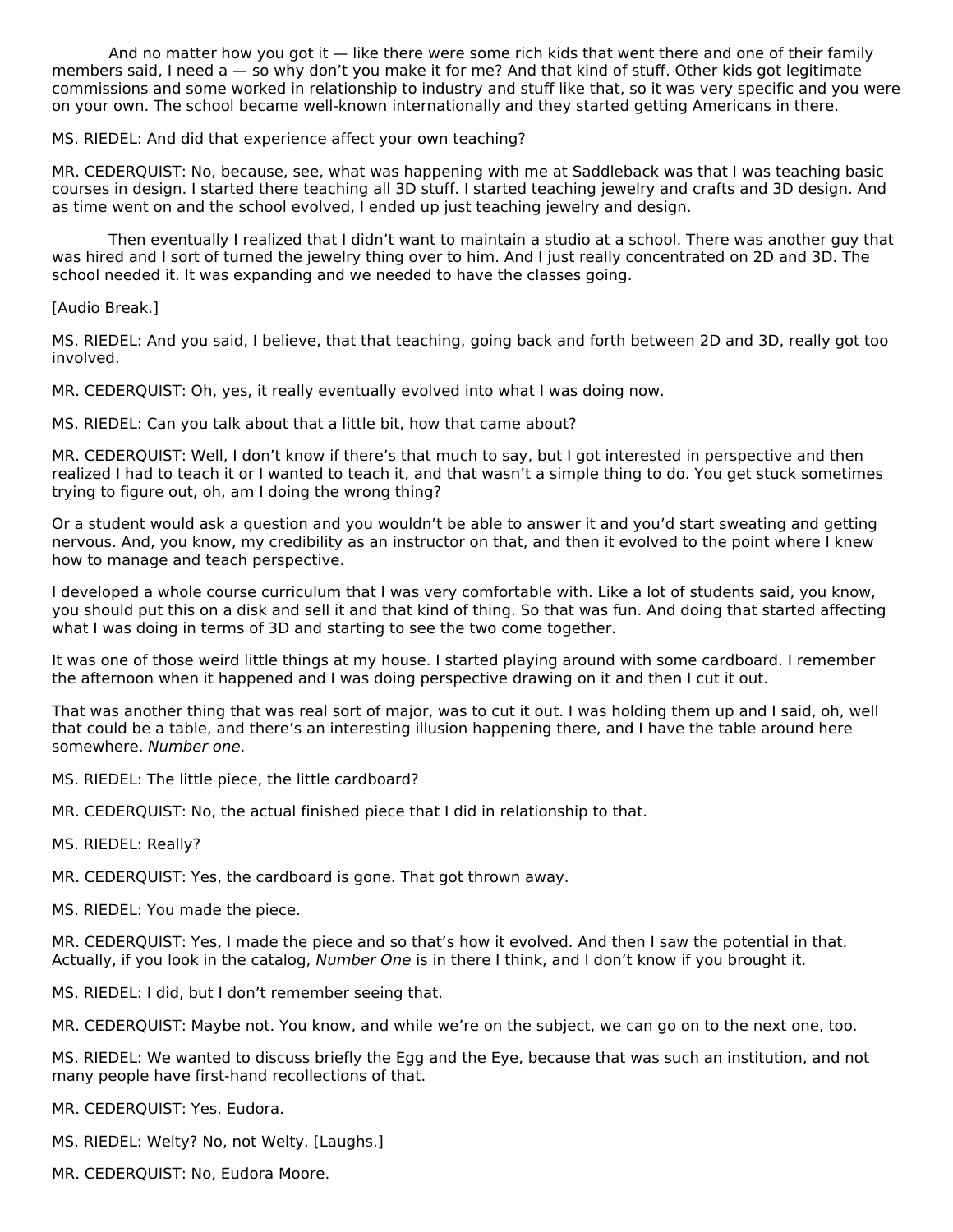MS. RIEDEL: Moore, ah, okay.

MR. CEDERQUIST: So, yes, I'd gone there. You go to the L.A. County Museum. You can go across the street to them and you can have an omelet, because it was a restaurant.

MS. RIEDEL: Was it really?

MR. CEDERQUIST: Oh, you didn't know that?

MS. RIEDEL: No. I didn't know.

MR. CEDERQUIST: Yes, it was a restaurant, a really good restaurant where they had all these different omelets. That's the name.

MS. RIEDEL: Okay.

MR. CEDERQUIST: And then a good store, and it was the only source of stuff down here in California that was real craft. And then, being at Long Beach, you'd get a sense of connection; oh, okay: I understand what they're doing here. I can't remember exactly how it got going, but I talked myself into it with them.

MS. RIEDEL: You had a sale.

MR. CEDERQUIST: They had a show. We had a show and they produced a catalog.

MS. RIEDEL: That's great. No. I didn't know that. And so that would have been the mid‑'70s, late '70s?

MR. CEDERQUIST: Gosh, let's think now. I don't know. When I see you tomorrow, I'll see if I can find the catalog in the lab and maybe it will have a date. A lot of times I don't have dates in my catalogs and so you don't even know, but it was sometime in there.

And I had these pieces and I can't remember exactly what the inspiration of those was, but I'm pretty sure I had most of them made by then and we did some photography and put on the show. I remember driving up to L.A. several days, helping put that together. They had exhibition spaces. They had rented a building next door and it was getting to be pretty involved. So I had the show.

MS. RIEDEL: And this you said was the first perspective work?

MR. CEDERQUIST: Yes.

MS. RIEDEL: Okay. And what was in it? Was this table that was just looked at?

MR. CEDERQUIST: Yes, we can go through. So the table was in it. This was in it.

MS. RIEDEL: Okay, the Game Table.

MR. CEDERQUIST: The Game Table.

MS. RIEDEL: And so it already was the '80s, jumbo dresser, because it's rated too.

MR. CEDERQUIST: Yes, and this was in it. This was one of the first chairs. It came from an Olive Oyl cartoon.

MS. RIEDEL: Right. What year was your daughter born?

MR. CEDERQUIST: She was born — oh, God, you're asking that now. Oh, Tera was born in '71, late '71, almost, like, December twenty-eighth or something like that, so it makes it confusing. And here is the first one that went absolutely flat, this chest of drawers.

MS. RIEDEL: Art deco, yes. Mm-hmm. [Affirmative.]

MR. CEDERQUIST: Yes. Oh, and this one was in it.

MS. RIEDEL: Lowboy.

MR. CEDERQUIST: And this wasn't. This is.

MS. RIEDEL: '84. So it was '84. Okay. Because the cartoon images began happening after you'd been watching cartoons with Tera, yes?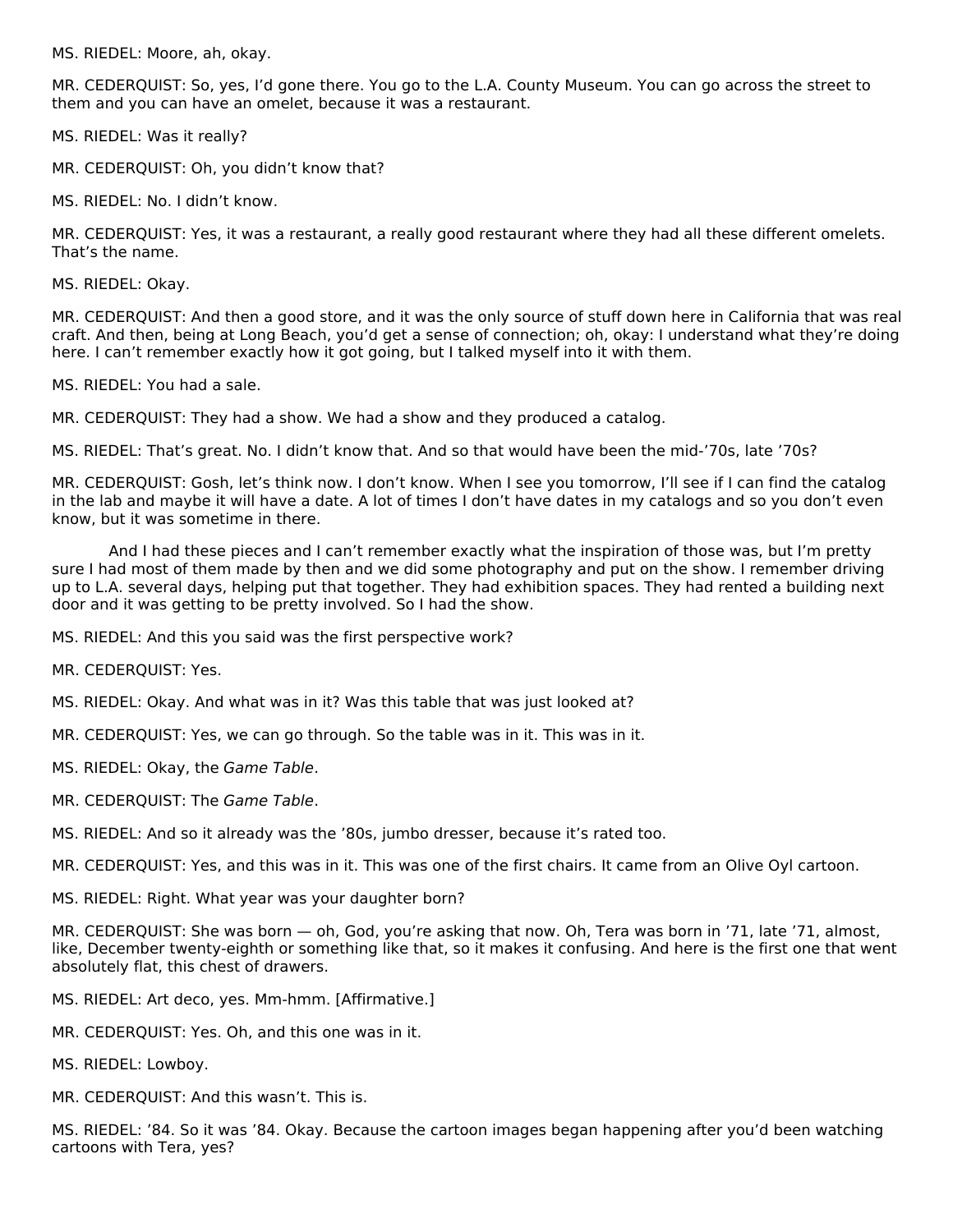MR. CEDERQUIST: Yes, Tera, yes, and that little chest of drawers that you see there was actually a tiny little sketch. The thing that I realized then was the fact that what I drew came out exactly the same as what I finished with, because both of them are two-dimensional.

MS. RIEDEL: Which one have you got here? Are they here?

MR. CEDERQUIST: No. You do a drawing and it's a two-dimensional drawing. And then it's interpreted into a three-dimensional form, and it just loses something. There's so many other factors that change it. What was great about this was that when you did the drawing, that was it. I mean, it didn't change, and I have that drawing, I think, somewhere.

MS. RIEDEL: And how did the title for this piece [Auntie Macassar Goes West] come about?

MR. CEDERQUIST: Oh, it's really —

MS. RIEDEL: Does it have to do with that little doily that used to go on the back of the chairs?

MR. CEDERQUIST: Yes, and a lot of the people say, well, it's only for the back of the chairs. Well, no. They sometimes would take that same doily and put it on the chest.

MS. RIEDEL: Okay.

MR. CEDERQUIST: And I really thought of this as being my aunt.

MS. RIEDEL: Really?

MR. CEDERQUIST: Yes, I had an aunt that was sort of prim and proper, so "Auntie Macassar." And then when I did this portion of it, it really looked like the Southwest with tumbleweeds.

MS. RIEDEL: Exactly, those buttes.

MR. CEDERQUIST: Yes, exactly.

MS. RIEDEL: And this to me just has so many of the different levels and layers.

MR. CEDERQUIST: Well, there's a lot of things in here, like these dovetails were a reaction to the — people from back East were seeing this stuff and having a hard time with it, because if you see here, you can see in the back here. If you've got another situation, you wouldn't be able to see this back porch, and so the illusion is much better. They were just having a hard time with that. That just was freaking them out.

MS. RIEDEL: [Laughs.] How so?

MR. CEDERQUIST: Because it wasn't a form, and there were parts of it meant to be seen and parts of it that weren't meant to be seen. Consequently, the whole idea of a piece of furniture of being this form that you walked around and all of it was integrated in relationship to what the visual was. And the idea that form followed function, that was a big deal.

Well, I put that on there and said, well, wait a second, there's a whole other aspect of this. There's the visual part, which is really the way we see it or perceive it. And "form follows function" never really got involved in that aspect.

So I did this. I pulled the drawer out, because I wanted people to be amazed at the fact that this was totally flat. And when you do look at that in real life, for a second there you think that that drawer is out. And then you realize, no, it's not. It's all two-dimensional. And then these dovetails, you know, I tell people it took me 10 minutes to make those dovetails as opposed to making real ones.

So that whole concept of — they were having a hard time with the fact that I was also using plywood.

MS. RIEDEL: Exactly.

MR. CEDERQUIST: See, and that was a real strong aspect of design at that time, woodworking.

MS. RIEDEL: What was?

MR. CEDERQUIST: That you created forms. That image didn't have anything to do with it.

So that was a little bit of the East Coast/West Coast "rub," so to speak, that doesn't exist today. There were a few people back there — they wouldn't have an electric motor in their shop kind of attitude. So, you know,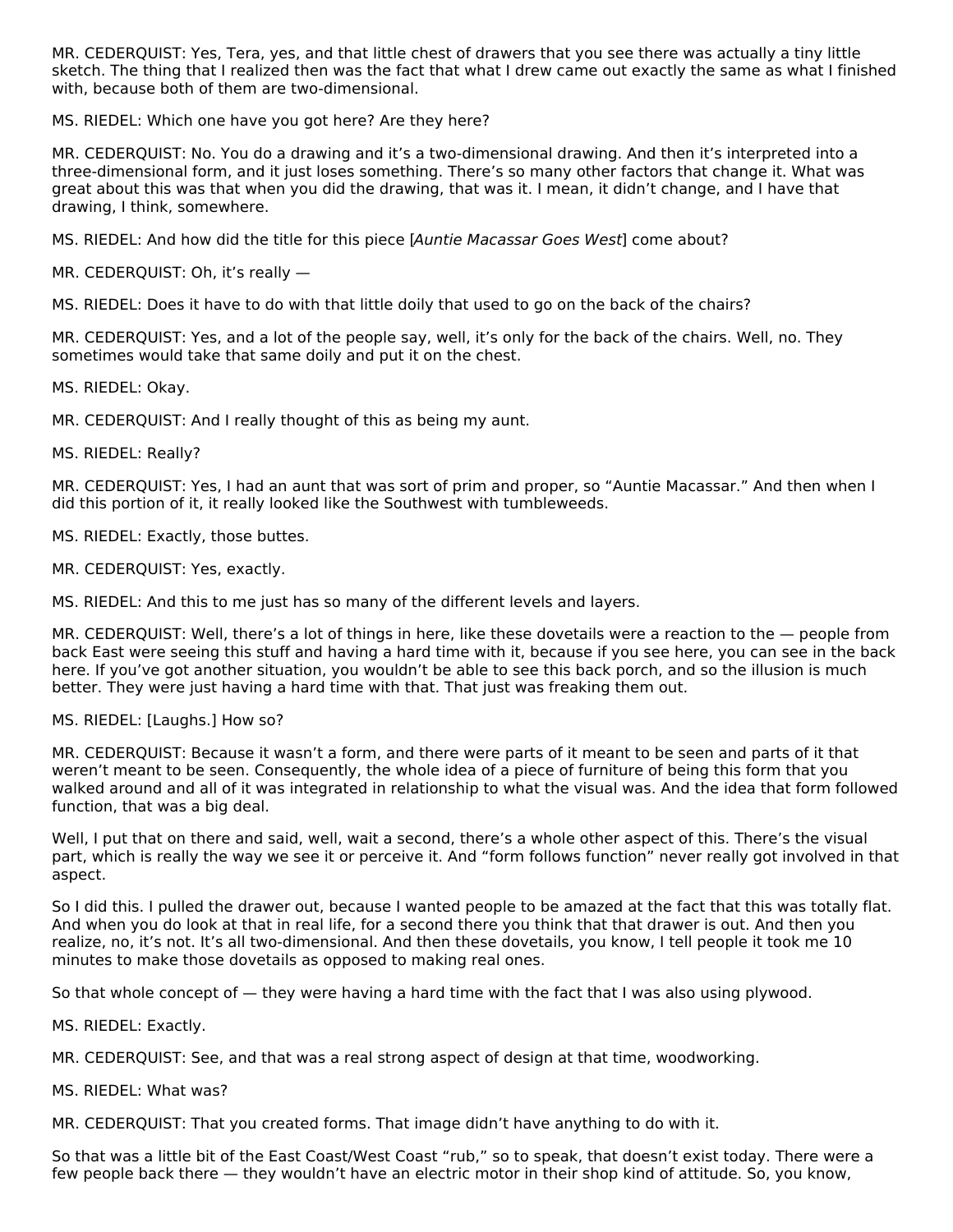what's this guy doing? A lot of it had to do with the fact that I wasn't interested in trying to follow what was happening back East, because I really wasn't as good as they were. [Laughs.] They were so good at it.

MS. RIEDEL: Well, that was not your intention, and it doesn't seem an effort to make that, to be a fine woodworker. There was none yet.

MR. CEDERQUIST: No, but I tried to do the best job I could in making them. They were finely made.

MS. RIEDEL: Exactly. Exactly, but the focus is completely different. The intent is completely different.

MR. CEDERQUIST: Exactly. Yes.

MS. RIEDEL: This piece to me, really, I think, is the first that I've seen that so fully embodies a sense of humor.

MR. CEDERQUIST: Yes.

MS. RIEDEL: And a little bit of a significant art influence.

MR. CEDERQUIST: And the other thing was, no matter how hard those guys tried to do something organic, and a lot of people were really trying to do organic stuff out here on the West Coast, it always seemed to me it was a little bit on the stiff side. So that was what was so great about, as I said, you do a drawing, and you could reproduce it exactly.

MS. RIEDEL: The color too, in this piece, feels really strong, one of the first strong color pieces.

MR. CEDERQUIST: Well, yes, that's the whole story.

MS. RIEDEL: Good.

MR. CEDERQUIST: This had to do with Workbench, and the people that ran the promotional part of that saw that the Formica people had hired these guys, these professional designers, to create this furniture from this new material they were putting out called Color Core.

And so she said to them, well, I've got some people that might do even better. And so they had a show.

And, so, this is perfect. They said, "Okay, well, pick out some colors and we'll send you some Color Core." And so I picked out 10 colors and they sent me 10 sheets, four foot by ten foot of this Color Core. It was really expensive. And so that's what the color comes from on this.

MS. RIEDEL: Okay. So this is actually Color Core.

MR. CEDERQUIST: Yes. And what's ironic about it is that the material ended up cracking a lot and they discontinued it.

MS. RIEDEL: Right. Right. And was that related to the humidity or lack thereof?

MR. CEDERQUIST: It related to the fact that Color Core — Formica is the brown paper that's impregnated with glue, with one layer of white paper that's dyed. But they said, okay, we're going to take the white paper and just make it solid. And the fact that this particular kind of paper that was impregnated with the glue just wasn't as strong as — and having the two layers as opposed to a solid layer.

MS. RIEDEL: So did you do a lot of work with Color Core?

MR. CEDERQUIST: Yes, I did quite a bit. I didn't even use close to what I had. So I've got a bathroom in my house that's Color Core. [They laugh.]

MS. RIEDEL: How is it holding out?

MR. CEDERQUIST: It's fine. Just as long as you just have small sections of it, it's fine.

MS. RIEDEL: Okay.

MR. CEDERQUIST: I'll show you the banister that I made using Color Core. [Laughs.] So that's where that show came from, and it was the Workbench in New York. And that's one of the things that got me going, one of those pivotal pieces that get you going.

MS. RIEDEL: And that was a group show that you were in. Was that with Garry Knox Bennett too?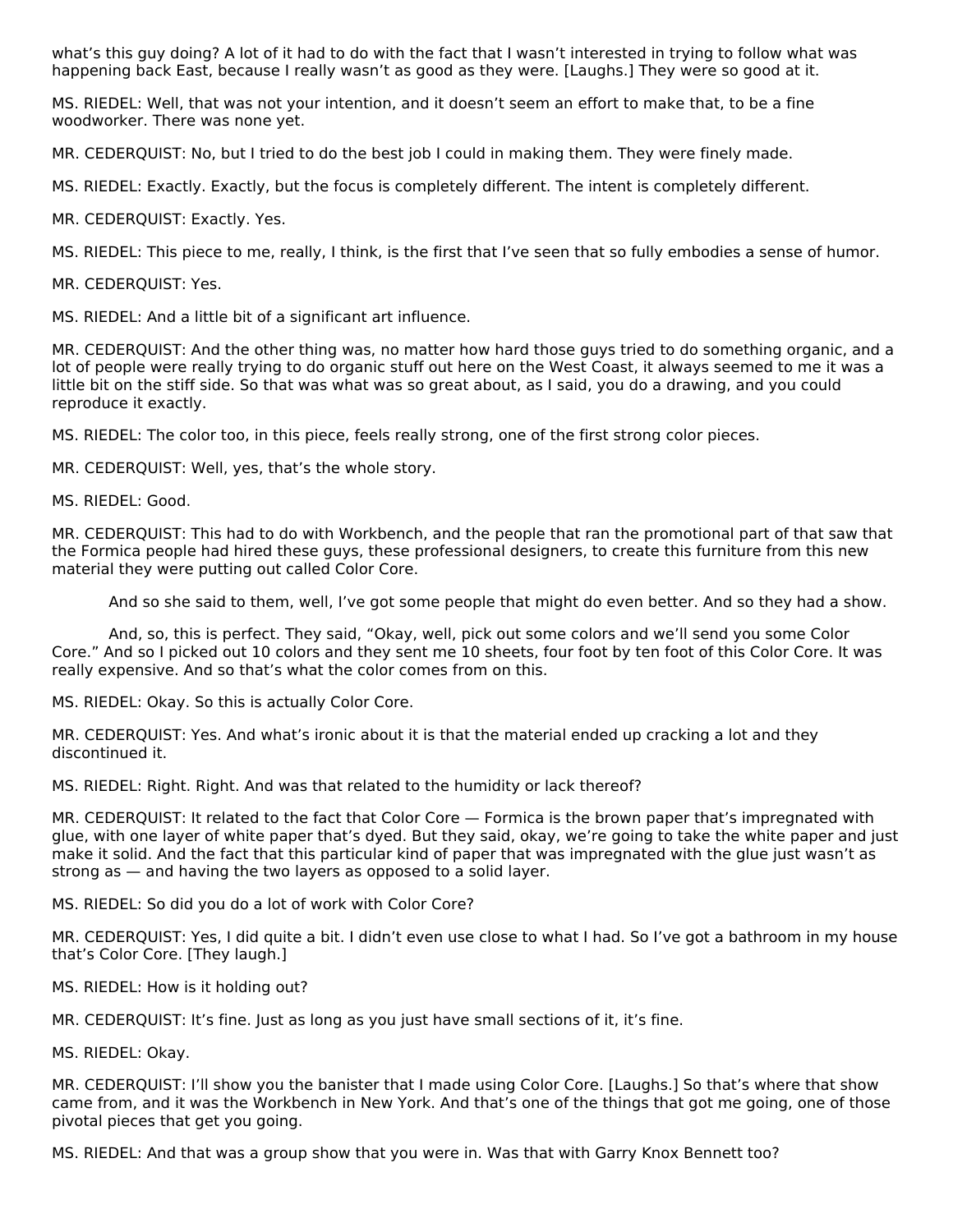MR. CEDERQUIST: Yes.

MS. RIEDEL: And somebody else was in that.

MR. CEDERQUIST: A lot of big people were in it. Wendy Maruyama, I think, was in it. It's documented somewhere.

MS. RIEDEL: And was that your first big exhibition on the East Coast?

MR. CEDERQUIST: You know, I can't remember. I don't think so, because I remember I packed up the show that was at the Egg and the Eye, the perspective stuff, and sent it to Workbench. And I think I even sold some pieces out of that.

MS. RIEDEL: Really? So was the work received fairly well then on the East Coast too?

MR. CEDERQUIST: Yes, the Workbench was interesting, but it wasn't a museum.

And, as I said, the problem with the space was it was right next to the subway and it was really hot and dry. And that's not very good for my work. So I always had a problem sending it to them.

And, as always, I don't know what happened with Workbench, but any kind of a promotional deal, if there's a financial problem, the promotional stuff goes away. And I was too far. I was 3,000 miles away. So it was really difficult for me to stay connected to it.

But people on the East Coast saw some stuff, and that's when I started; and I think that Ned — what's Ned's name? He was at Boston. You know who I'm talking about?

MS. RIEDEL: Yes, I do know, but I can't remember his last name either.

MR. CEDERQUIST: Ned Cooke, C‑O-O-K-E.

MS. RIEDEL: Yes, right. Right.

MR. CEDERQUIST: I think he saw it.

MS. RIEDEL: Okay.

MR. CEDERQUIST: And then a John — not Sebastian —but Jon[athon]. He was at the Museum of Fine Arts in Boston. He was pretty well-known for being there. They finally — I don't know if they fired him — but he's gone from there. Anyway, he was a student of perspective. We would talk about perspective a lot. It was interesting.

MS. RIEDEL: So did the Workbench exhibitions lead to the Boston exhibition?

MR. CEDERQUIST: I think so.

MS. RIEDEL: And just before we progress too much further along, there was a little bit early on a bentwood work that you did.

MR. CEDERQUIST: Yes, that was a chair, Tera's chair, and I think that's up there somewhere. I was involved in bentwood, and there was a show that Sam Maloof judged and gave a critique of. And I remember Wendy Maruyama was in it. Then there was a couple other shows that had ended up being at. Oh, boy, there was a show in Oakland.

MS. RIEDEL: At the Oakland Museum?

MR. CEDERQUIST: Yes. That had some pretty heavy-duty catalogs that had bentwood in it. This was all previous to it.

MS. RIEDEL: Was this The Eloquent Object or [inaudible]?

MR. CEDERQUIST: Yes, yes, both of those, I think.

MS. RIEDEL: Mm‑hmm [affirmative], so, big, national traveling shows, right?

MR. CEDERQUIST: Yes, I got into both of those. And — I can't remember — I think one of them had the bentwood in it. The other one had a perspective piece in it.

MS. RIEDEL: Okay.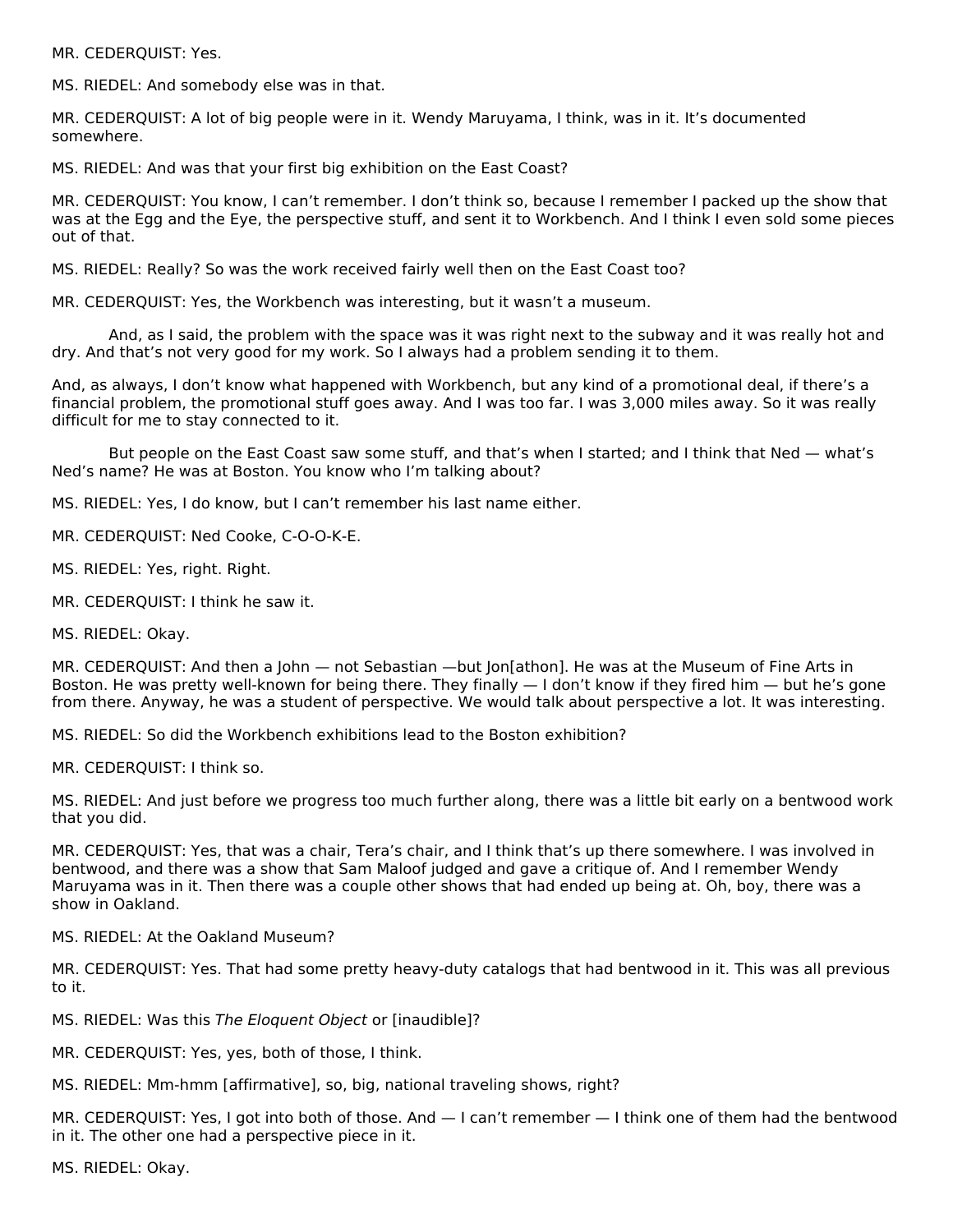MR. CEDERQUIST: So, yes, I was managing to get into those pivotal shows.

MS. RIEDEL: Right. It seems like the '80s was very much an exploratory period where you were doing work that was based on more traditional furniture. I think of the lowboy and pieces like that and then more the perspective and illusion pieces.

MR. CEDERQUIST: Well, the whole thing started with copying; and the first pieces, really, this whole 2D-3D thing was really interesting and I didn't want to design, so I was copying, and I was specifically copying images.

MS. RIEDEL: And why was that?

MR. CEDERQUIST: Because I had no original source or original ideas related to it. I was just fascinated with being able to make these things look like they were two-dimensional. And people were amazed that you could take a picture of it, or you'd stand there and look at it. And as you walked around, the thing just started to warp and go crazy. I mean, I had people telling me they got sick walking around them and looking at them.

So that's what these were all about. These came out of Thonet's catalog. This one didn't. This one came out of a traditional woodworking book. That's a lowboy, and that one I designed.

MS. RIEDEL: Right.

MR. CEDERQUIST: And that was the first one that went absolutely flat.

MS. RIEDEL: Mm‑hmm. [Affirmative.]

MR. CEDERQUIST: But this came out of a Popeye cartoon. This came out of a Thonet catalog.

MS. RIEDEL: The jumbo dresser came out of a Thonet catalog?

MR. CEDERQUIST: Yes, and this came out of a Thonet catalog.

MS. RIEDEL: Okay.

MR. CEDERQUIST: And he, Thonet — everybody thinks it's "Tonay" — but it's "Tonnet."

MS. RIEDEL: Right. Right.

MR. CEDERQUIST: He hired or bought furniture from other makers and put it in his catalog and the catalog was one of those Dover book reprints.

MS. RIEDEL: Okay.

MR. CEDERQUIST: And I'd go through it and I'd go, ooh, can I make that? And oh, can I make that one? And ooh, look at how I could do that. So this is a parallelogram, the top of this, and those door pulls are flat.

MS. RIEDEL: Wow.

MR. CEDERQUIST: So that was the kind of stuff that I was — this is flat. And this is, if you look at this from any other position it's all caddywampus. This is actually a trapezoid and this is a parallelogram, and that's a parallelogram. So they photograph this way, but they are really sort of strange.

MS. RIEDEL: It's true you have the reverse problem when you see it in a photograph, trying to see what it really is as opposed to how it is in 3D.

MR. CEDERQUIST: Yes, and that's one of the reasons why I abandoned this.

MS. RIEDEL: Yes, I can understand that.

MR. CEDERQUIST: Because people were going, oh, a chest of drawers. You know, that looks an awful lot like something.

MS. RIEDEL: Because they're so successfully translated into two dimensions.

MR. CEDERQUIST: Yes. And, you know, then you start thinking about the fact that most of what we see is actually two-dimensional and your whole education is two-dimensional. You can get into a whole, long - I was always collecting phrases. I think it was — what was it? Remember when the tennis guy was doing the Canon camera,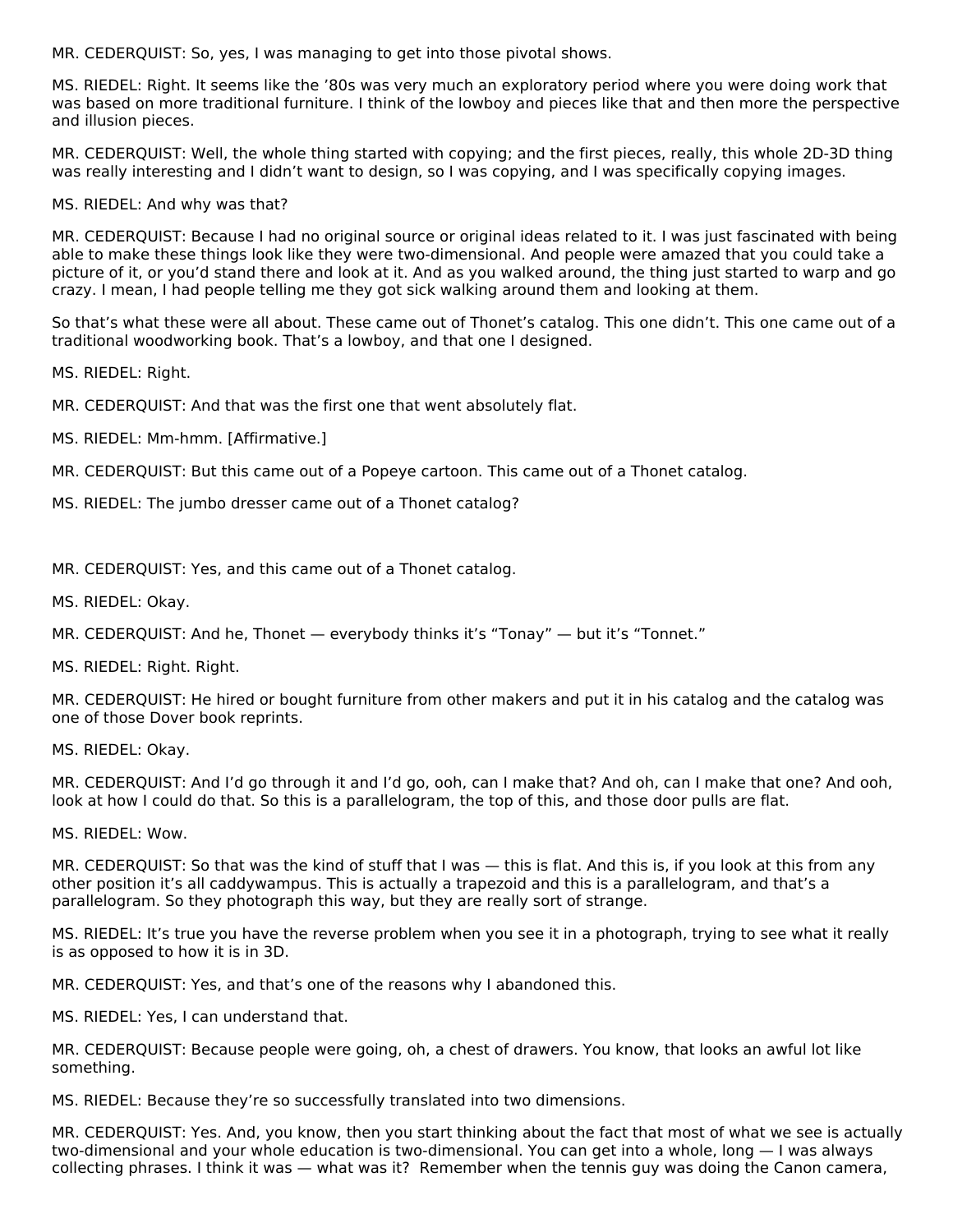"image is everything." There were all these quotes that you'd go, wow, it seems like imagery is much more important than the real thing.

MS. RIEDEL: You said something about that. If I'm going to make a three-dimensional object it's going to be reproduced as a two-dimensional object or a two-dimensional image.

MR. CEDERQUIST: Well, yes, you make a three‑dimensional object and ultimately whoever sees it, it's two-dimensional. I mean, more people see it as being two dimensions.

MS. RIEDEL: So, why not make it two-dimension to start with?

MR. CEDERQUIST: Exactly, and the other thing that's interesting is that most people confuse it. They look at a photograph and they think that they're looking at a dimensional object and they refer to it as being dimensional. Even to the point where there's a brain surgeon that's getting scans of the brain and they've been able to interpret that it looks like it's three-dimensional. And I'm going to the guy, it's still two-dimensional.

If you really look at animation today, people don't realize it, but there's this huge thing that's happened, especially since they've been able to computerize it in terms of making the animation look more three‑dimensional. It's only through the fact that they were able to put in shadows.

MS. RIEDEL: Right.

MR. CEDERQUIST: What I do with an airbrush.

MS. RIEDEL: Exactly.

MR. CEDERQUIST: But it's still two-dimensional.

MS. RIEDEL: How did your whole concept of two-and-a-half dimensions come about?

MR. CEDERQUIST: It was just, you know, you start thinking about it and you realize. What I was doing, I was getting these things as close to being three-dimensional without them being three-dimensional. The chair, Olive's chair, I fully intended that you could sit on it.

It was structurally sound enough that you could, but then to make it visually correct, the seat is shorter. So when you try to sit on it, it just isn't very successful, so I abandoned that. And it's unfortunate, but I did. Okay, this you cannot sit on at all on this, and it would break. I mean, it's only that thick.

MS. RIEDEL: What, an inch? Half an inch?

MR. CEDERQUIST: Half an inch, and then it really got complicated, because there's a two-dimensional curve here.

MS. RIEDEL: This is the 2D Thonet chair?

MR. CEDERQUIST: Yes. There's a two-dimensional curve here, but it also comes out this way and it just sort of broke me in terms of trying to figure out how it would work and everything. You see what you perceive as being the side of the chair?

MS. RIEDEL: Yes.

MR. CEDERQUIST: And the top bending around? That's all vertical surface.

MS. RIEDEL: It seems so much of your work is about carving out that space between two and three dimensions and just making them much more porous, that boundary much more porous.

MR. CEDERQUIST: Yes, and then you realize how much as a society we've really, it's two-dimensional, especially with the advent of the computer.

MS. RIEDEL: Absolutely.

MR. CEDERQUIST: I mean, so much communication has gone on, and being able to photograph, the camera helped a lot. That created a whole sense of, oh, it's real, but it's not, that you started thinking about, well, if we didn't have the two‑dimensional image, we wouldn't have the computer.

And it's so basic that people, I don't think, really take the time to think about that.

MS. RIEDEL: Or how we so readily and easily translate two dimensions to three.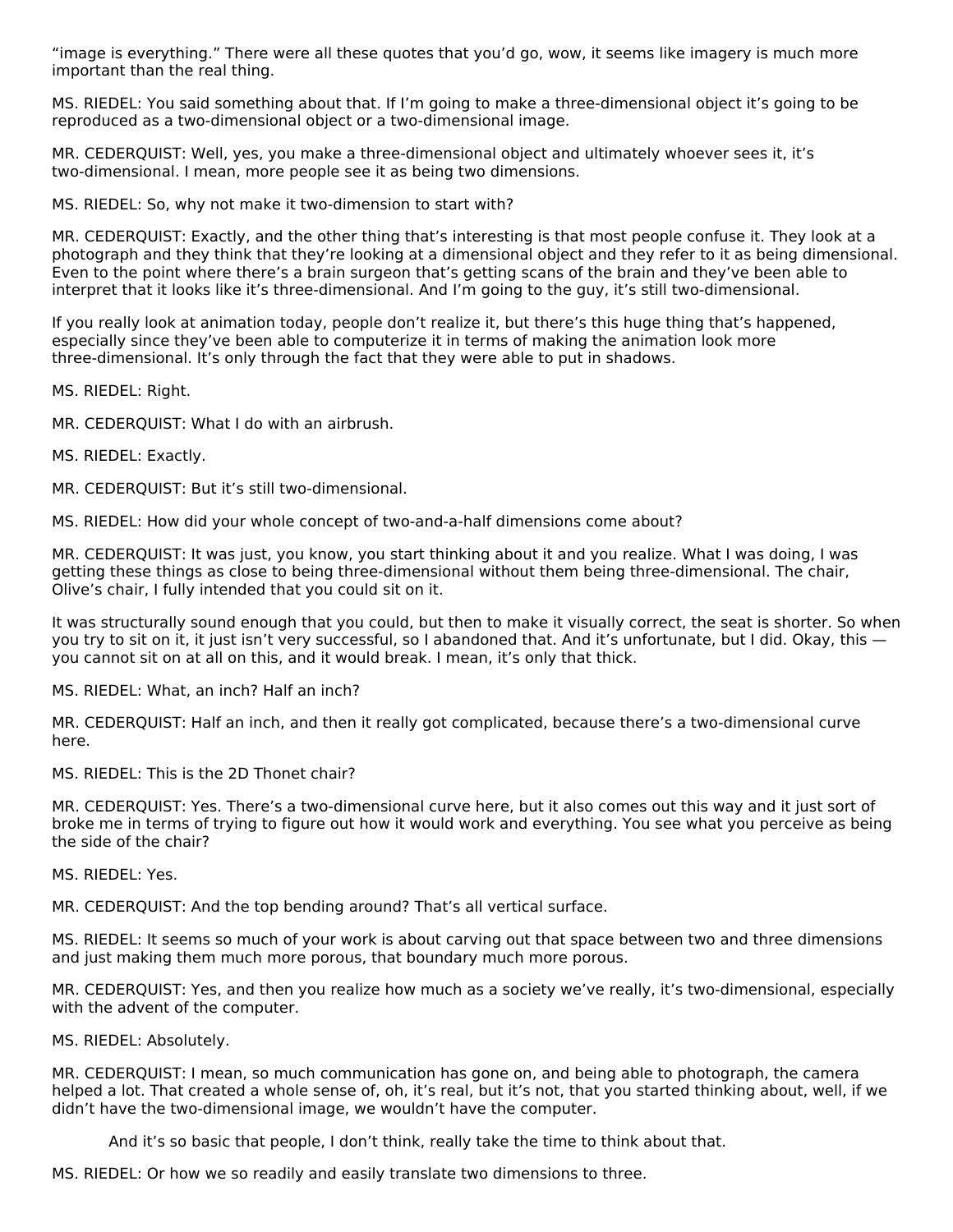MR. CEDERQUIST: Right, and as I was saying, there were experiments that I would do with my students. This gets a little goofy, but I think it's an interesting thing to consider. We live in two realities, so you think about somebody that was born blind. What do they perceive as a cube? They would see it through their hands.

#### MS. RIEDEL: Of course.

MR. CEDERQUIST: And I think that you could convey the fact that there's 90 degrees, that there's six sides, that each side is a square. You can feel that dimension.

#### MS. RIEDEL: Sure.

MR. CEDERQUIST: You can feel the edge, but how often do we see a cube as being what it really is, as opposed to — and maybe a table top is better. If you're looking at a rectangular table top, what you're really looking at most of the time is a parallelogram or something that's close to a parallelogram. So for the longest time I'm sort of wondering what that was about, but then you realize that the instrument that we use to see with is essentially showing us that through two dimensions.

It's the back of our eyeballs, and that image is being tattooed back there as a two-dimensional image. It's got perspective. Now, there's a certain amount of stereo that's involved, because we have two [images] of them, and we can get a little feeling of sense of depth, so you try to convey that to somebody that's been born blind. You give them a cube and then you say, well, what do you see?

And what I did was I gave students — I blindfolded students and I gave them a block with a hole in it, a rectangular block with a hole in it. Then I made this Braille surface. It was just a raised surface of the block in perspective.

MS. RIEDEL: Wow.

MR. CEDERQUIST: Okay. I mean, that was the only way. I gave it to them. I said, this is almost like a Braille surface. It's the little raised thing that you see there  $-$  or feel there  $-$  is a line. And a couple people started seeing the relationship between the two, but most people couldn't figure it out, because the hole ended up being an ellipse. It wasn't round.

And the angles aren't right angles.

MS. RIEDEL: In terms of the form that you cut out or the form you gave them, the raised form?

MR. CEDERQUIST: Yes, because that raised form was. But if they took the blindfold off and looked at it they go, oh, of course, that's that.

MS. RIEDEL: Right.

MR. CEDERQUIST: This is a two‑dimensional representation of the block, but if they don't see it and they just feel it, they have a much better feeling or understanding of what the block is.

MS. RIEDEL: Of course. And you'd just give them these two objects blindfolded and see if they could discern a sort of relationship between them.

MR. CEDERQUIST: And it's not that some people didn't, after a while. It really took some time to go over the raised image to figure it out.

MS. RIEDEL: They're just so visually oriented for starters.

MR. CEDERQUIST: Yes, and the fact we have two different kinds of perception of dimension.

It took me the longest time to figure out: Well, why do we relate to that as opposed to — more so than we do the actual form? And that's because, well, we perceive it as two dimensions, essentially.

#### MS. RIEDEL: How so?

MR. CEDERQUIST: Because the back of our eyeballs are flat surfaces. So the thing is, try to imagine life — form — if you've been born blind. The concept of standing there and holding onto two rails of a train track and explaining to them, you feel those rails. And they'd say, oh yes, they feel parallel. They'll feel like they're the same distance apart as you walk along. But then say, oh, okay, now you realize when you see them and you stand there and look down at the horizon they come together. And they go, what?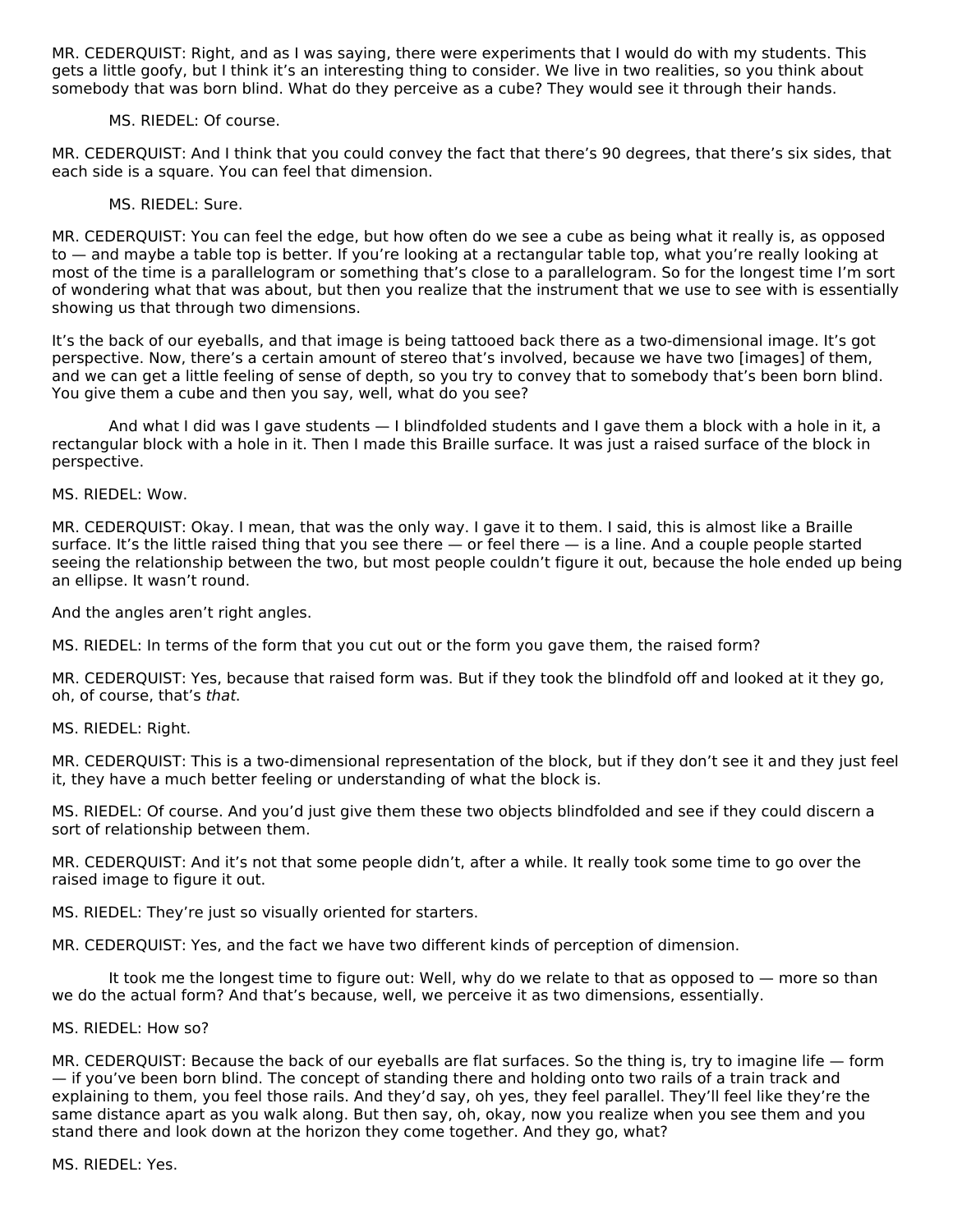MR. CEDERQUIST: I don't get that. How could they come together? How could you perceive them as coming to a point?

MS. RIEDEL: That is really interesting. Yes. And so you would teach this in class?

MR. CEDERQUIST: Well, we'd talk about it and it was with — God, I can't remember that guy's name — the guy at the museum in Boston. You know, these are the kind of discussions we'd get into.

MS. RIEDEL: And this was part of the curriculum at Saddleback?

MR. CEDERQUIST: Yes, well, I made it that.

They didn't teach a lot of perspective. A lot of teachers didn't teach perspective because it's hard to teach. But in that interest of trying to figure it out and especially explain it to students, it seems odd that they have a hard time understanding it, because that's what they see.

So now, you know, you talk about the railroad tracks, and they go, well, wait a second. How come they can come to a point? I think that that's why it's difficult for people to understand perspective, is because there's a conflict between the reality of it. This block has parallel lines. Well, when you draw it, you make the lines get narrower as they go back.

So you have to, I guess, make them aware of that. But then what you do, especially in teaching, is you end up setting up these rules and tell them that they're pretty simple rules. And you can play around with them a lot, but there are certain things that — as we start out with — and what I would teach would only show them how to create a block and then eventually a sphere and a cone, and all these other very simple forms. And that's what they had to do, was eventually create a composition using these simple forms.

MS. RIEDEL: But this also makes perspective seem ideally suited to playing with illusion.

MR. CEDERQUIST: Oh, yes.

MS. RIEDEL: Which is then the direction that you've taken it.

MR. CEDERQUIST: Yes, exactly.

MS. RIEDEL: Because once you understand that, then you can distort it and play with it.

MR. CEDERQUIST: You fiddle around with it, yes.

Here, I can show you on this. Now, if you take a look at this, what happens with perspective is that this leg and this leg, this has to get shorter as it goes back that way. This is in two‑point perspective. The eye-level is here. You can see how these are angling down and these are angling up.

MS. RIEDEL: This is the Missing Finial .

MR. CEDERQUIST: Yes. And so I had a problem with this leg, because the floor is flat, and if I made this shorter, then it won't reach the floor. So I just simply put a box underneath it [laughs] so that it would reach the floor.

MS. RIEDEL: Right.

MR. CEDERQUIST: So there was the intersection between, like you say, between the two-dimensional world and the three-dimensional form  $-$  it was really a fun thing to play with.

MS. RIEDEL: Right. And cubism seems especially well‑suited, in that kind of fragmented image, to playing with perspective and illusion.

MR. CEDERQUIST: Yes, yes. There is a lot of perspective in cubism. If you want to, we can go into a whole thing about how this got going.

MS. RIEDEL: Absolutely, yes, because this was one of the major pieces. This was shown at the Boston show in the Museum of Fine Arts, and this was '89.

MR. CEDERQUIST: So what happened —

MS. RIEDEL: Which one are you looking for?

MR. CEDERQUIST: I am looking for designer crates.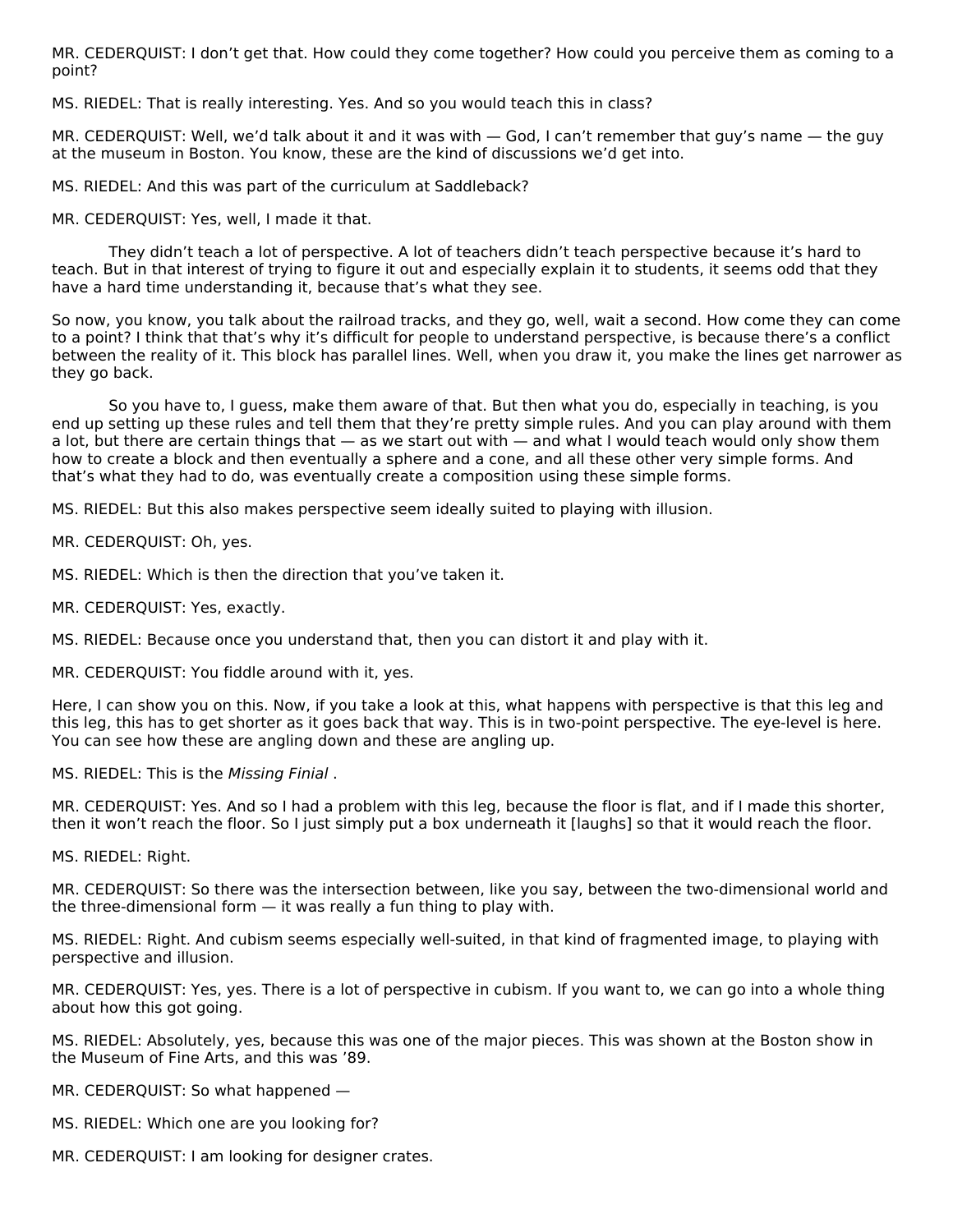MS. RIEDEL: Yes, exactly. This feels like definitely the precursor to that.

MR. CEDERQUIST: Yes, what happened with this is that I knew that this show was coming up. They really planned this, like, two years in advance. It was like a year before we went to Boston and fiddled around in the museum, and then they gave us another year to finish the piece.

MS. RIEDEL: So first you went to Boston and chose something that you were going to make your piece based on?

MR. CEDERQUIST: Right, yes, a spin‑off. So I got involved in this and this was actually going to be covered in Corian.

MS. RIEDEL: Which was sort of a version of Color Core is it?

MR. CEDERQUIST: Well, it's a various thickness of plastic material that they make tops out of, countertops out of, but Corian is designed so that nothing sticks to it, and I couldn't bond it to the carcass, the plywood carcass. And I was throwing it against the wall. I was getting all upset and I was talking to people, and one of my friends said, don't you get it? They design this stuff so that nothing would stick to it. [Laughs.]

So I said, okay, I give up. And the reason I was going to use Corian is because I was going to make it look like a piece that was marble columns [laughs], because that furniture and all those elements that you see in that furniture are based on that. What is it — what the Capitol building is. It's Roman architecture. Is it revival? It's not revival. I can't remember what the term is.

Anyway, so I wanted it to look marble‑like and Corian did that. So I ended up doing designer crates and you can see the wood's going all over the place. And I started developing patterns.

MS. RIEDEL: And this is really the most drastically fragmented piece by far at this point.

MR. CEDERQUIST: Yes. So then the illusions were really working good. People were really freaked out thinking, oh, that's a flat — no, it isn't. You can stick your hand in there — and stuff like that, and these are actually folded along this edge.

So that naturally the light is darker on that side than on this side because it's lit from over here. So I went to Boston and I knew I wanted to do one of the highboys and I had done this and I realized, oh, my gosh, I can take and segment the highboy.

One of the other reasons I did is because I didn't realize those finials come off. And they talked about how one of the finials didn't come back after they lent the piece out. And so that's what the name Missing Finial came from. So it was perfect. I mean, I really liked the idea that I could put these different façades inside of a crate and then stack the crates up.

So some you can see in and some of them you can't, and so on and so forth. So that was the inspiration for doing the piece.

MS. RIEDEL: I know there's that wonderful book about Japanese esthetics, How to Wrap Five Eggs.

MR. CEDERQUIST: Five Eggs, yes.

MS. RIEDEL: Had you seen that book yet?

MR. CEDERQUIST: Oh, yes, *How to Wrap Five Eggs* came from maybe the Egg and the Eye. They had that book there.

MS. RIEDEL: Okay, that makes sense.

MR. CEDERQUIST: And I didn't see that in terms of what I was doing at this point, but I was just aware of, oh, isn't that neat: six little sardines wrapped up in rice straw. Have you ever seen that book?

MS. RIEDEL: Yes, it's beautiful.

MR. CEDERQUIST: Just amazing stuff, yes.

MS. RIEDEL: It's extraordinary, but the whole concept of wrapping, packaging, and framing, reminds me so much of your work.

MR. CEDERQUIST: Yes. Yes, well, the idea that you've got, you know, this crate with this thing inside of it  $-1$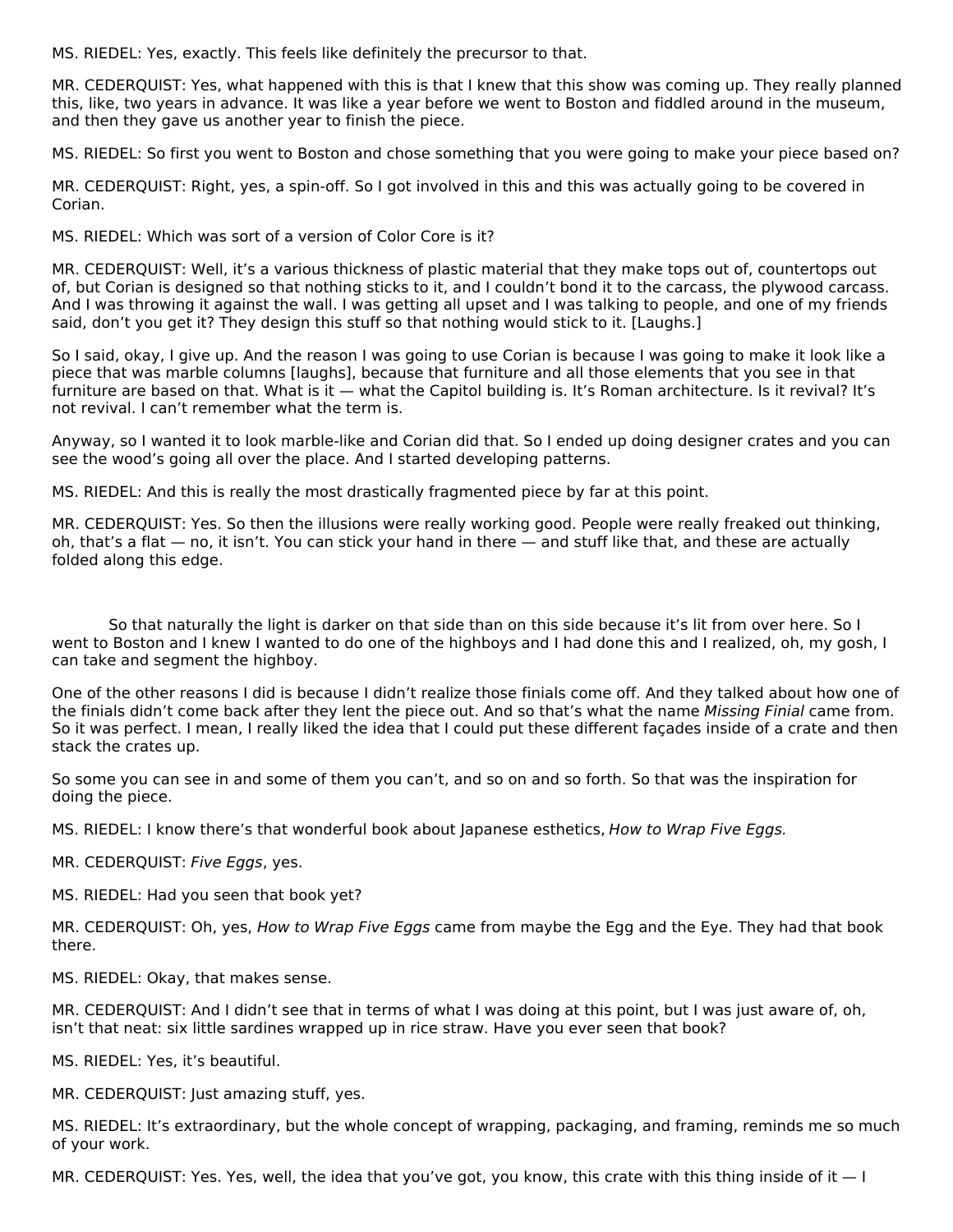said, God, the potential for that is incredible. And making the different boxes and stacking them up, and it's all in perspective. What happened was — I can't remember if I got the image, the official black-and-white photo, of this particular chest before I went to the show, but I certainly got it after I went to the show. And it's really based on that. I mean, I used the photo and blew it up. You can tell that the eye-level of the camera is where it is just by these lines going along the side here.

MS. RIEDEL: And is this the first time that crates appear in the work?

MR. CEDERQUIST: Well, there's that.

MS. RIEDEL: Right, but the actual appearance, the image of a crate.

MR. CEDERQUIST: Yes. Then it was really nice to figure out the drawers. The drawers are actually not square. They're a parallelogram, so they come out at an angle, like that. And again, this is bent, too. It's bent right along that edge there. So I thought the show was going to be really important and I really felt good that I was able to pull this off to send to them.

MS. RIEDEL: And is this all painted? Is it partially inlaid and partially painted?

MR. CEDERQUIST: This is all made out of either Honduras mahogany, which is the piece itself inside, and this is Sitka spruce.

Sitka spruce has a really linear pattern and it looks like a crate, so that was what was so great about doing that. So, yes, it's inlaid. It's the epoxy and it's stained. So it's got all the bells and whistles.

Another thing that people don't realize is it's the flat surface. Some of these drawers, you can't pull them out. So there's a little lever, like that particular panel right there actually has a hinge on the inside, and you can push it in and pull out the drawer. You get a little bit of a fingerhold. So that does that. I think that swivels, and one other one swivels.

MS. RIEDEL: Are there any secret compartments?

MR. CEDERQUIST: No, other than the fact that some people are stumped on how to open that up.

MS. RIEDEL: Yes.

MR. CEDERQUIST: So that was the show and they really got a lot of press. Went back for the opening. It was fun the year before going to the museum and being with all the other woodworkers. There were only three of us from the West Coast.

MS. RIEDEL: You and Garry .

MR. CEDERQUIST: Garry and Wendy. The rest of them were from there. And then there was this thing, and it was interesting, because this was the first time it got noticed and they said that part of the contract for this thing is they had the right of first refusal, and all of us, and I don't know if we want to put this in or not. This is one of the places where you might want to off-the-record on this.

MS. RIEDEL: Okay.

[END MD1 TR1]

MR. CEDERQUIST: —it happened.

MS. RIEDEL: Okay, so here's another funny thing.

MR. CEDERQUIST: So, you know, that's in the past, it's been going on, the piece is out there. I don't know if it showed—it might have shown somewhere. So, two summers ago, Sue and I go to New York because I think I had an opening.

MS. RIEDEL: You saw The Missing Finial a couple places you're saying.

MR. CEDERQUIST: Well, hold on.

MS. RIEDEL: Okay.

MR. CEDERQUIST: So two summers ago I'm having a show at Franklin with my latest stuff and before we get there we're at a friend's house and we're having a look at the Sunday Times and there's this big article by Robert Hughes about John Townsend who was an eighteenth century furniture maker who was probably, a lot of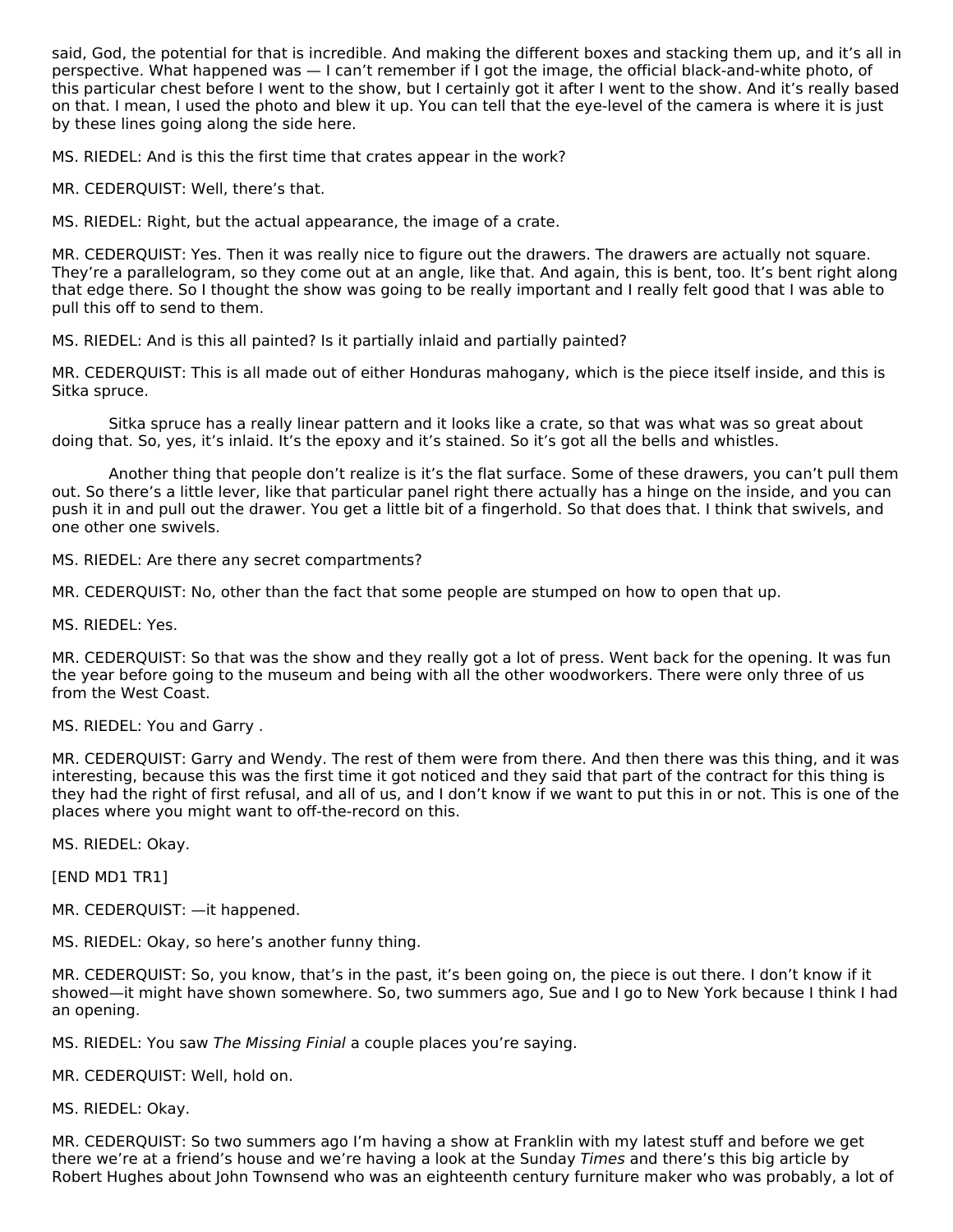people consider the quintessential, you know, furniture maker of that period. You know, a lot of woodworkers think that that was the ultimate in woodworking. It's downhill from there. And it was Townsend this was copied after.

MS. RIEDEL: Oh, okay.

MR. CEDERQUIST: And I really like Townsend's work because it wasn't over the top. His forms were very pure and I've since learned that their Townsend isn't as good as other Townsends. And so, they say that there's this Townsend show at the Met, and I go, "Oh exciting, I can go see this Townsend guy and a lot of it." And so the last day—and we almost didn't do this—but the last day we're there—God it was hotter than hell too during the summer—and we go, "Oh, we can just go to the museum and cool off"—[laughs]. So, we can't find the show, it's sort of hard to find it, but it's there, we know it's there because Robert Hughes is a big furniture guy, a big woodworker. Didn't know that, I knew that but didn't—I mean, here he goes with this article in The New York Times Sunday paper which is, that's a thick book that they put out and they have good articles. So, we find it, and we come in the back door, sort of. It's set up so that you start here and you go through the rooms and you finish up here. And so we came through the back somehow because we couldn't find it. And you know how the Met is set up, you've got your viewing rooms and you've got your hallways.

#### MS. RIEDEL: Right

MR. CEDERQUIST: And sometimes in the hallways they'll have stands and they'll have something in the middle of the hallway, you know. It's outside the exhibition. And so there was one of those there and I didn't look at it, I just kept walking and I had my back to what was out in the hallway and Sue says, "Turn around." I turn around and this piece is there. And it's there because of that reason—it's there because it's part of the Townsend—it was based on a Townsend thing and they said all that stuff. And it just freaked me out. They didn't tell me so it was like this left-handed compliment.

MS. RIEDEL: Yes.

MR. CEDERQUIST: That I didn't know that this—and it wasn't part of the exhibition and it wasn't in the catalog and they did an extensive catalog. But as you're walking out of the exhibit—

MS. RIEDEL: There it was, The Missing Finial. [Laughs.] And so, that wasn't now part of the Met collection [inaudible]?

MR. CEDERQUIST: No, so I went "Wow." And I don't know who I talked to but they said "Oh, they need to know you're here." So the guy that did the show came down and I think he was a little embarrassed because he didn't contact me.

MS. RIEDEL: Yes.

MR. CEDERQUIST: And he went through the whole thing and he gave me a book and all of that stuff. And I went into the offices and the other gal that was involved with it said, "It's so nice to shake hands with a living artist."

MS. RIEDEL: [Laughs.]

MR. CEDERQUIST: And they've since really tried to get more, you know, living artists going in that place, but generally it isn't—

MS. RIEDEL: And do you know where the piece is now?

MR. CEDERQUIST: No it's—he knew the guy—he knew the collection and the people involved in the collection. And I said, "Well what happened here?" And he said, "Well I knew the piece existed and I thought it would be the perfect thing to put at the end of it so I just called him up and he said sure." I mean they'd do it for the Met.

MS. RIEDEL: So it's part of a private collection someplace?

MR. CEDERQUIST: Yeah. I can't remember where—what the name of the guy is. I mean if you call up the museum, you'll—

MS. RIEDEL: I would think you'd want to know too.

MR. CEDERQUIST: Eh.

MS. RIEDEL: [Laughs.]

MR. CEDERQUIST: It might be written down somewhere. It's gone.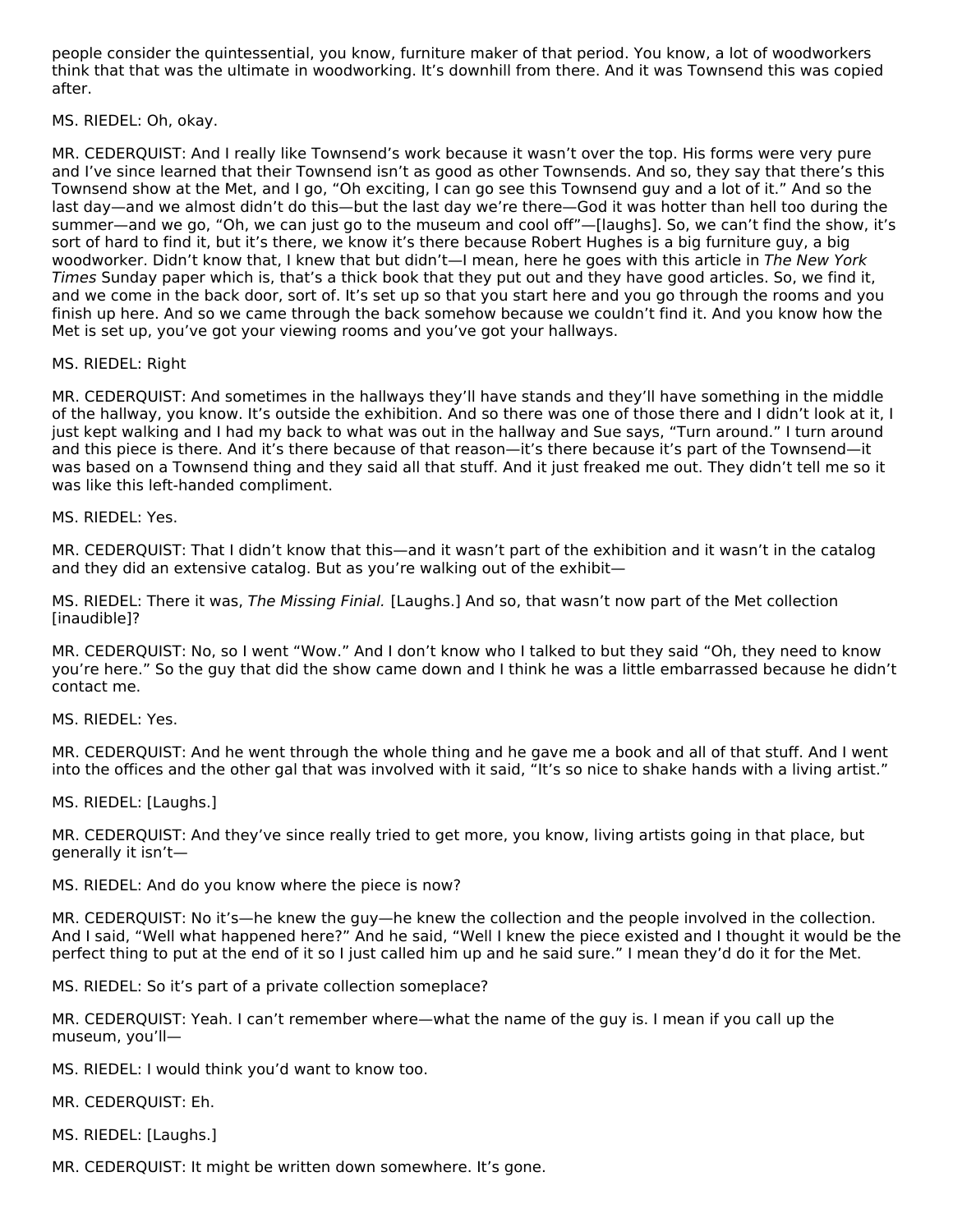MS. RIEDEL: Right.

MR. CEDERQUIST: I'm more involved in what's here and now.

MS. RIEDEL: To the next thing, right, that makes sense.

#### [END MD1 TR2]

MS. RIEDEL: Is it fair to say that a lot of the early work was inspired by the history of furniture?

MR. CEDERQUIST: Yes. You know, a lot of it is really immediate in terms of I got a hold of the catalog and realized, oh, these are really neat images. They're not photographs. They're etchings.

MS. RIEDEL: Which catalog, John? Sorry.

MR. CEDERQUIST: The Dover reprint of the Thonet. I think it's the 1904 catalog.

MS. RIEDEL: Okay.

MR. CEDERQUIST: So I just started thinking of furniture as image, more than form.

They were simple images and a lot of them were looked at in terms of oh, can I do this bamboo thing? And like the little jungle dresser — I mean, the original is turned wood to look like bamboo. So now I am taking it a step further and making flatwood look like bamboo.

MS. RIEDEL: Right.

MR. CEDERQUIST: And can I get the drawer to work? And how do I handle the top, and, oh, there's this mirror. So it was just trying to deal with that two-and-a-half dimensions, and as I said, I wasn't really concerned about an original design source. It was just the idea, can I interpret it?

MS. RIEDEL: A variation on a theme.

MR. CEDERQUIST: Yes, so that went on.

MS. RIEDEL: And you're looking at [Thomas] Chippendale's book, too, right?

MR. CEDERQUIST: Yes, and being able to look — and interestingly enough, the business with the Townsend piece had to do with Chippendale in realizing all that furniture was made by different guys, and it was called Chippendale because Chippendale — I think he's English — they put out the catalog and sold that to the furniture makers, who then took them to the customers. And they said, oh, I want this leg and that finial, and this front façade.

It became compartmentalized. And I said, that's a pretty contemporary feeling about design, and realized, oh, I can segment all those pieces, and that's how that started.

MS. RIEDEL: Were you looking at a lot of cubism at the time, too?

MR. CEDERQUIST: You know, the cubism thing sort of just happened afterwards, and I didn't think of it as being cubism, but somebody did. And so that's what inspired the Ghost Boy piece.

So a lot of it had to do with taking a look at the photograph and people saying, well, that looks like it's just a regular chair. It looks like you copied something, so I knew I had to do something different to it.

Hence, you know, it slowly evolved into using sources and then putting my own little idea on it; and, really, the show in Boston really pushed that part of it.

MS. RIEDEL: And by that you mean taking the highboy as a jumping off point?

MR. CEDERQUIST: Yes.

MS. RIEDEL: And then working again in cubism and, for example, a little box, something like that.

MR. CEDERQUIST: And really, for a lot of the people that were involved in that show it was, I think, an interesting exercise and realized the potential of that.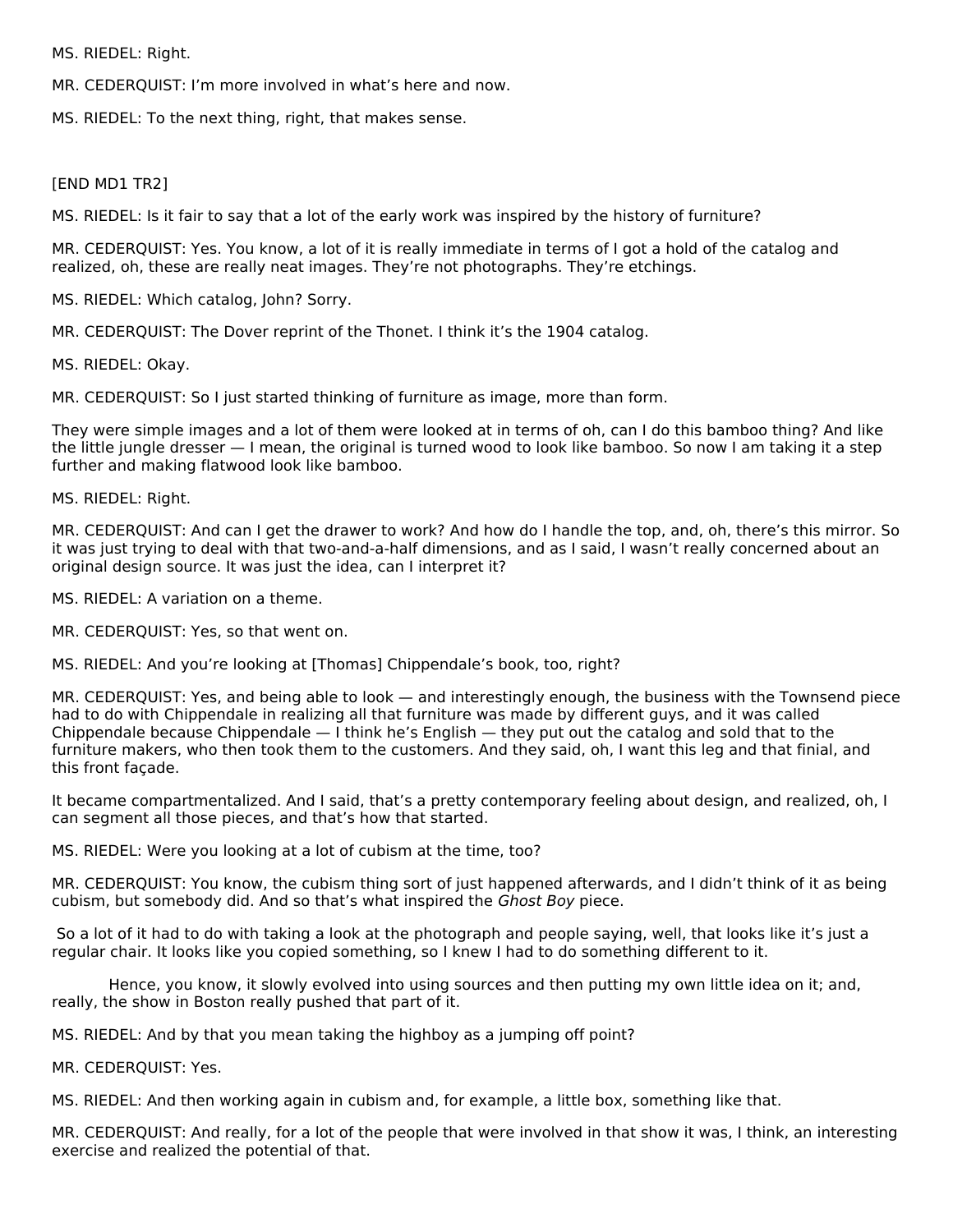MS. RIEDEL: It's interesting, too, and I think about that, because that strikes me as you mentioned you like Masami Teraoka's work. And it makes me think of the historical context of this highboy piece, the history and tradition of furniture. And you're bringing it into the 20th century and giving it new content, really, and new form.

MR. CEDERQUIST: Yes.

MS. RIEDEL: But there is a going back in history and using almost the dissonance between the historical form and the contemporary content to create.

MR. CEDERQUIST: Well, one of the things that I was also striving for, and it was something that struck me, I don't know when, but I guess it was when I was looking at slides of old furniture, and I said, oh, that looks so '60s. And I'm going, well, it's unfortunate, because a lot of design — and you'd look at woodworkers and contemporary woodworkers, and you could date it because if the way it looked.

So I was going, well, you know, I want to get out of that and I want to make something that's timeless. So if you can take, historically, instead of copying a piece of furniture; if you can put it on a two-dimensional surface and inlay it, yes, it's something from the 18th century. But there's something else happening there, and it doesn't have anything to do with style.

And I think you can use that word, style, because I think it lends itself to — well, there's the style of the '60s, and there's the style of the '70s. And one of them that, really, when you think about it, is Memphis-Milano.

MS. RIEDEL: I've heard of it, but I can't put it in perspective.

MR. CEDERQUIST: Well, it's a whole series. It came out of Italy, and there was a guy here in Southern California that was involved in the group too. And it made a big splash. And right now you look at it, and it's dated. And I don't know what Memphis-Milano was, the '70s or the '80s, but it's surprising how you go, oh, there's a style that you can put a date on.

Right, and so I was getting past that, too. So everything was up for grabs, which was really great in terms of, you know, I knew I wasn't making furniture that had a style to it.

MS. RIEDEL: There's real fusion. Did you look at a lot of pop art? Did you look at Magritte?

MR. CEDERQUIST: Well, all of that was gain and I certainly wasn't looking at furniture books. I was looking at the broader scope of art.

MS. RIEDEL: Absolutely.

MR. CEDERQUIST: And I'd go to New York and, you know, I was really interested in all the different great artists that you could see there. You know, you could go to the Met and see a lot of stuff. You can even go to Pace and all the contemporary galleries and see some great stuff.

And that was much more of an influence than any kind of a furniture maker, especially since I knew that on the East Coast there were so many guys that were so much better in terms of technique, and that's what their work was all about, that I didn't even want to touch it.

MS. RIEDEL: What was it about furniture, though, that made you decide to stick with that as a form?

MR. CEDERQUIST: I think it always had to do with function, because they always functioned. And functioned pretty well; it wasn't like the function aspect of it was diminished to the point that it was ridiculous.

It's always been the form and the fact — I mean, a guy goes out and puts canvas on a frame and paints. And it's a bunch of different sizes, but it's still a rectangle. A chair is, I think much more complicated than that, and it was much more fun to explore all the potential in that, and, at the same time, have that scale. Make sure the scale is the way it should be and the function is still there, and really a challenge in that respect.

MS. RIEDEL: I think you said that you'll get an idea or an image will come and then you'll see which form it's best suited to, what it eventually should turn into.

MR. CEDERQUIST: Or the potential there's a million different things you could make with it, and so, yes, it has all to do with that. Sometimes it leads to a point where all you get is chests, and then sometimes it leads to a variety of things. And, years later, you go, oh, I can take that concept, like "Furniture That Builds Itself.". And, oh, here's a new form that I can use.

MS. RIEDEL: That Furniture That Builds Itself strikes me as a great example of what I think of as a fusion between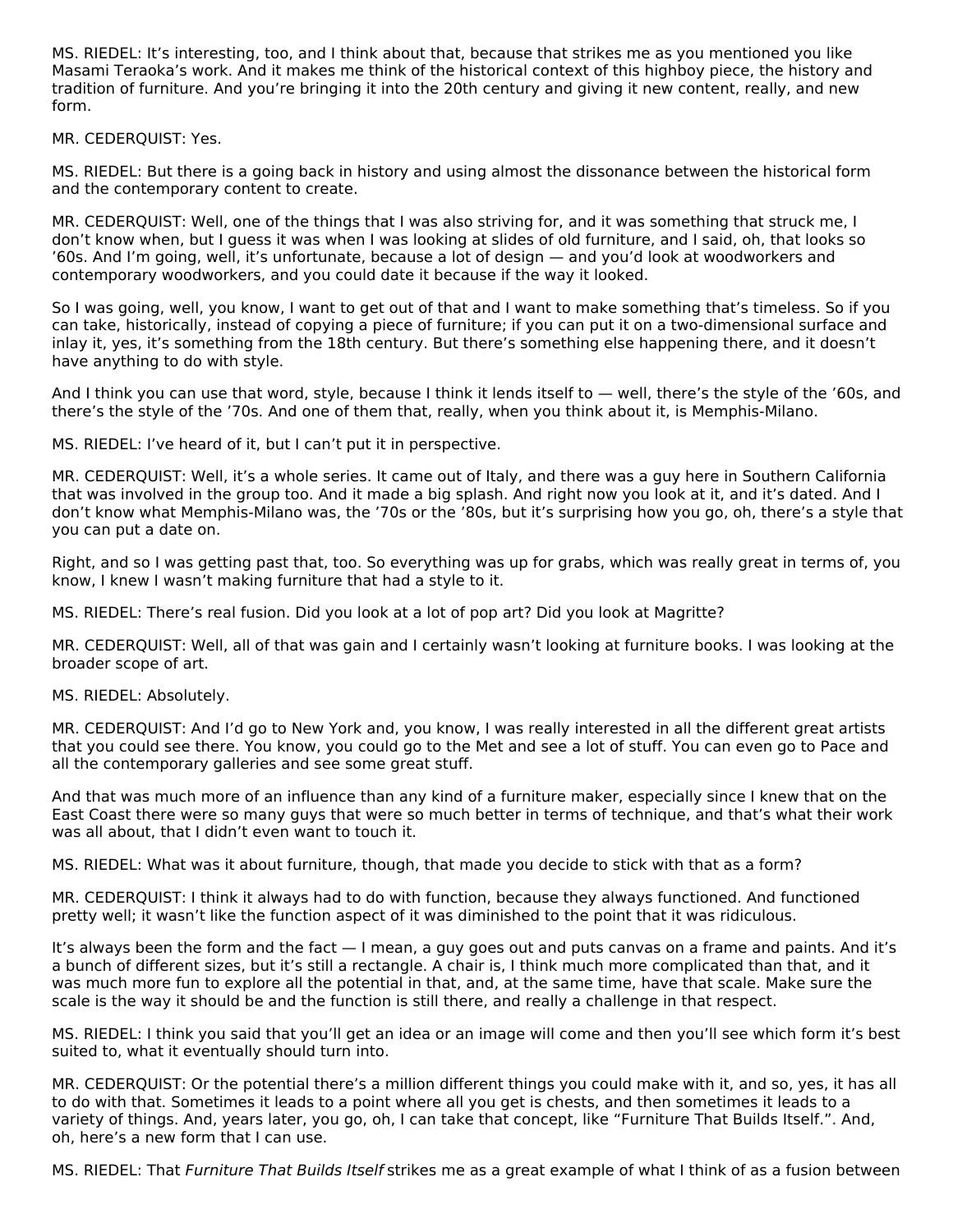[M.C.] Escheresque work and then the cartoon influence. I think of Disney, in particular, The Sorcerer's Apprentice.

MR. CEDERQUIST: Yes, that was big. Cartoons were always, especially the Popeye cartoons, because there were a lot of things within the Popeye cartoons that influenced pieces. I don't know, exactly, it's in the catalog, but they talk about early Popeye cartoons where they made actually dioramas and had the camera. They cartooned or drew layers of images, and they're in old museums.

Still they have dioramas. Then they would pan the camera, and instead of the image being just flat and not changing, you start seeing overlapping. And the first guys that made the Popeye cartoons did several ones. It's I Wanna Be a Lifeguard. [They laugh.] They used it.

And then Disney — I don't know if they ripped them off or not — but Disney used it first in Bambi and made it a big deal. So some of the pieces I did, especially the console tables, are two layers. And both of the layers work in relationship to one another.

And that was inspired out of knowing that that's what was happening with the early Popeye cartoons.

MS. RIEDEL: So the cartoons were intriguing, it seems, on multiple levels.

MR. CEDERQUIST: Well, the block prints became important because of the resulting image, line in a flat surface. I added the staining to it, but the cartoon is the same thing. The comic book is the same thing. It's a line filled in with space between it, and so I just started integrating, and I put the hand in and the arm in, because I wanted black.

It was simple as that. I wanted some black. So the arm could be the black, and I did a chair. The first chair that was called Furniture That Builds Itself, I don't know if I have an image of it, but it's just tools. And I felt that I needed to complete the narrative by having some hands that are holding the tools, and I knew that I couldn't use human hands. It would be way too difficult to figure out what they would look like, and I'm not sure if I can interpret them. So then that whole idea of having the black band in there, and interpreting the hand as a cartoon hand, holding a realistic tool, I thought, was sort of intriguing.

So that's how that came about.

MS. RIEDEL: The cartoons seem significant, not only in terms of the perspective, but there is a social commentary and a sense of humor. I don't know if you were thinking about those directly, but they both seem —

MR. CEDERQUIST: I guess it was sort of funny. It wasn't like I specifically felt like I was doing that. Like I said, the inspiration was more — well, a lot of it in terms of the tools was, oh, man, look at what I can do with maple. I can really make it look like metal. And that big plane that I have, I can interpret that. Or this crescent wrench really make it look like it's metal. I'm not sure if many people see that — or I guess, intrigued as I am, the fact that I can make that interpretation.

MS. RIEDEL: How has the technique evolved over the years?

MR. CEDERQUIST: It hasn't changed that much other than getting more involved in forms. I think I sort of hit it pretty heavily with a lot of the chests. Those were hard to figure out, especially with the drawers and parallelogram drawers and stuff like that, and got away from it because I got more interested in the imagery.

MS. RIEDEL: Maybe it would be a good idea to just walk through the process once. For example: the dollar piece that you're working on right now, the amount of inlay that's involved there. And the epoxy and the amount of layers that are put together; these are so extraordinarily labor-intensive.

MR. CEDERQUIST: Yes, too labor-intensive. One of the problems is you do a drawing and you don't even conceive of. Like I looked at the dollar bill and I said, oh, that's an interesting image, and then you really look at how much graphic quality, how much graphic information is there. And you go, oh my God, what did I get myself into?

So it hasn't changed and I purposely have kept it this way, because it's minimized the amount of equipment that I have had to deal with. I don't even have a plane in the studio because the plywood's done.

MS. RIEDEL: Right. Do you cut out the plywood?

MR. CEDERQUIST: Yes, I cut that out with a saber saw. So it's really low-tech in respect to that, and I tried to purposely keep it that way. When I first started doing the chairs, I was thinking about doing portions of them as bentwood, and then realized, oh, that's silly. Just use flat planes, and you can make it look like it's bent.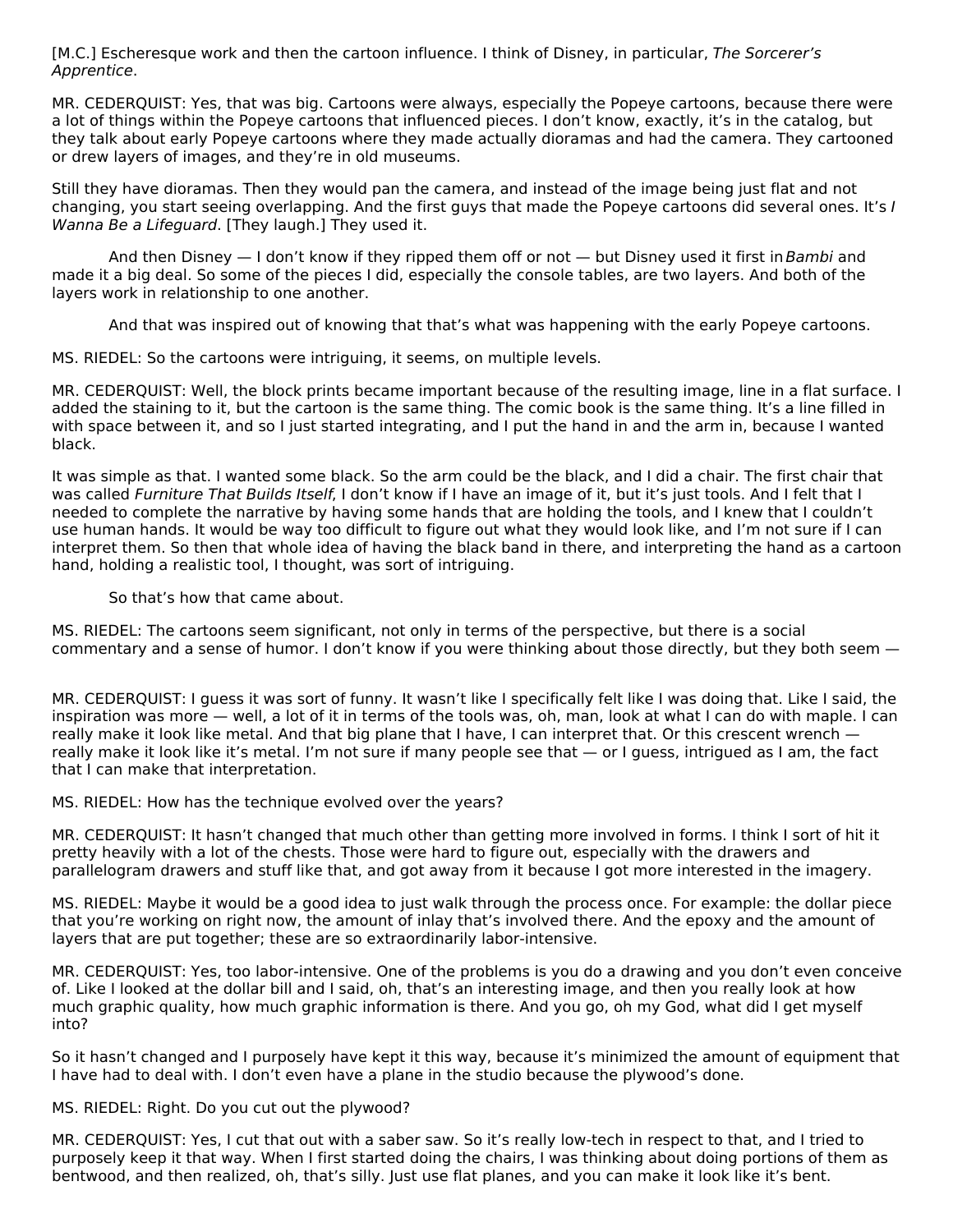So although they are complicated in terms of the way they interact with one another and they're created so as to look at them, you would think there are two boards crossing, and they were dimensional as you look at certain areas of them, and then realize, oh, they're not; they're still flat. So there's still a lot of challenge there in terms of doing that.

MS. RIEDEL: The primary material is plywood?

MR. CEDERQUIST: It's half-inch plywood, solid-core birch plywood, a high-quality birch plywood. It's all birch. If it's a chair, both surfaces, the front and back, have a quarter‑inch inlay of solid wood that lends itself to whatever the image is. Like if there's a special kind of maple that I bleached that can look exactly like metal or a cloud or bone or steam.

MS. RIEDEL: That type of maple can look like all of those things?

MR. CEDERQUIST: Yes, depending on what color you put on it.

MS. RIEDEL: Interesting.

MR. CEDERQUIST: And then other woods like Sitka spruce that have a real linear quality and lend themselves to direction in terms of the perspective, emphasizing the perspective. Most of them are light, so you can stain them dark. It's too difficult to go from dark to light. So I'm just always looking for a light kind of wood.

MS. RIEDEL: With a particular, distinctive kind of grain?

MR. CEDERQUIST: Yes, like the dollar bill chair. The chair itself is made out of hickory, or what's the other? It's related to a nut wood, too. I can't remember what it was. Anyway, it has a real woody grain to it, and so that's why I used it. Other woods have hardly any grain at all, and I'll use them for a particular reason.

MS. RIEDEL: When you said you really worked —

MR. CEDERQUIST: What was the original question? [Laughs.]

MS. RIEDEL: About how the working process has changed over time.

MR. CEDERQUIST: Oh, yes. It hasn't.

MS. RIEDEL: But you're thinking about maybe getting a laser welder. Is that right?

MR. CEDERQUIST: Well, I don't know if I'll get that, but yes; there's this whole thing. The interesting thing about creating the chairs is I can put together a chair that you can sit on out of the half‑inch plywood in about two days. And you're essentially seeing the form. I like the spontaneity and quickness of that, but then it just takes forever to inlay the surface onto it and so I'm really looking at changing it around.

MS. RIEDEL: By "forever," too we're talking about months to make a piece?

MR. CEDERQUIST: Yes, months, so that I can reproduce or create a chair very quickly, and I see the possibilities of using a laser cutter to do it. Then doing etching, laser etching, that would reduce the amount of time.

And since you have to set it up on a computer, the whole sensibility of this thing — unfortunately, this is sort of a marketing thing that you eventually get into, that you would do an edition of them. So I'm looking at them as being like prints, and since you've got it on a computer, it can cut it out again and again and again and again, and utilize that process. So this is sort of to some degree.

There's a furniture maker by the name of Judy McKie and she started to do bronzes. She's doing real well with them and she'll do an edition of six. And once she does the original, it's done, so I'm looking at that possibility.

MS. RIEDEL: What would be a reason for it? Well, the reasons for are obvious. What would be a reason for not doing it?

MR. CEDERQUIST: Well, there's a million things that have to be worked out yet, and one of them —

[Background noise.]

MR. CEDERQUIST: That's the garbage truck. That might even stay a while. We'll see.

MS. RIEDEL: That wasn't too bad.

MR. CEDERQUIST: One of them is the material, and the process by which the chair is created. There's a whole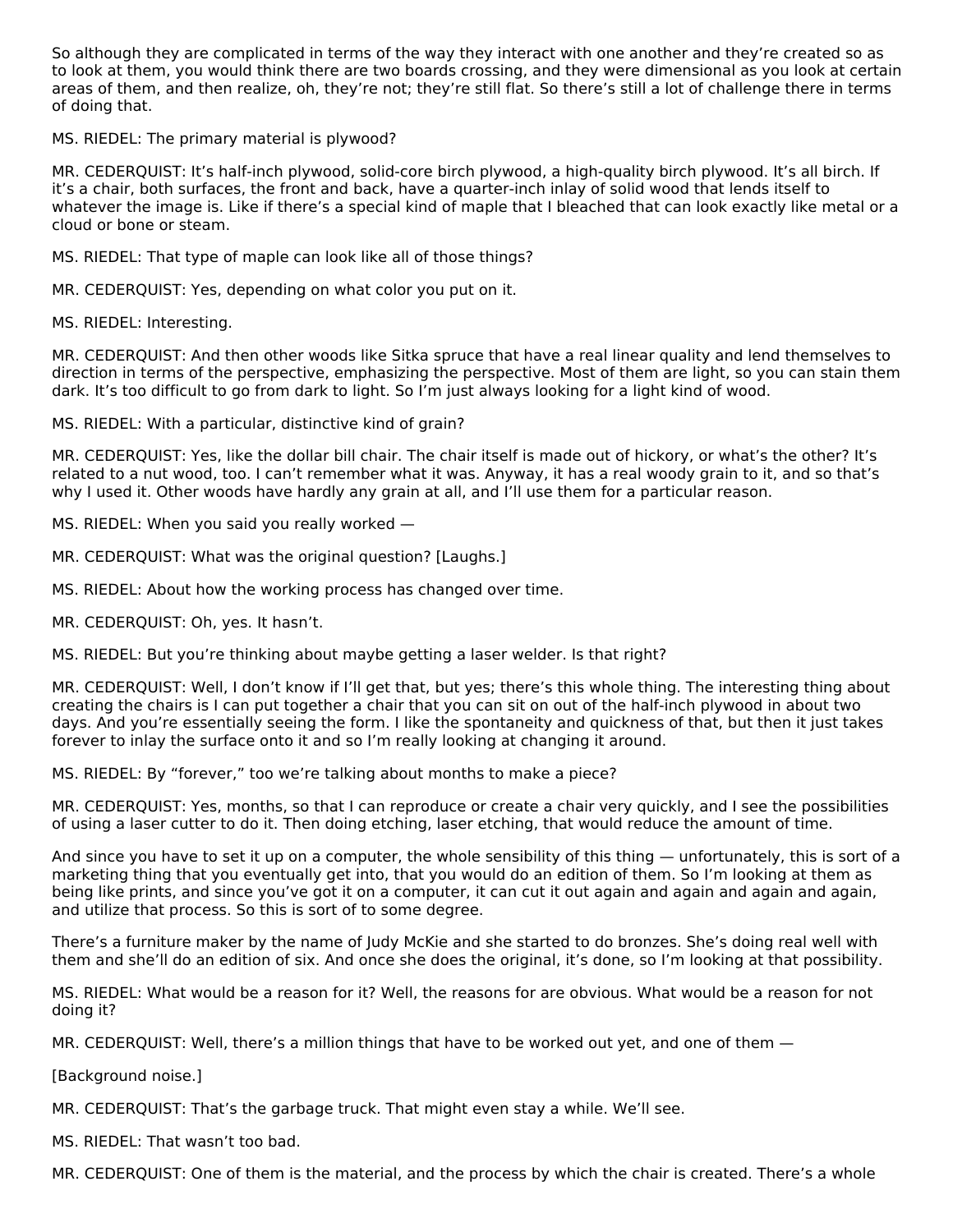series of things that are going to have to be overcome. Part of the problem then, too — and I hate doing this — is outsourcing something. Because, like I've got some guy that's doing some waterjet cutting now, and it's taken him two months to do it. And buying a laser cutter right now is too expensive.

And scale ends up being a problem. You can buy a little laser cutter, but it's two by three feet. And, you know, I need a six-by-eight-foot laser cutter, and that just really would be nice. Getting somebody else to get on with what you're doing is really difficult, get on the same page, and then it can end up being expensive, too.

MS. RIEDEL: And with your scale it's such an issue, we were talking about that. Even with the dollars for the current chairs is that the printer that you needed was so large.

MR. CEDERQUIST: Yes, and fortunately, Gary up front has a large printer. I think taking the image and putting it into a computer and taking it that far is, I should take advantage of that with Gary, because he is so willing to help me deal with that at this point.

MS. RIEDEL: You did do a series of prints, didn't you, a few years ago?

MR. CEDERQUIST: Yes, I did. This was in conjunction with my daughter. I took one chest that I did and I had it scanned. I had the four-by-five scanned and she started putting the different sections of the image together to create a series of prints; and that was fun.

MS. RIEDEL: They were all primarily based on Hokusai.

MR. CEDERQUIST: Yes, the one chest, and this was again, interesting, because it was that idea of putting stuff in a box and it was five crates. How to wrap five crates from the How to Wrap Five Eggs. And it was five different waves inside these crates. So we just sort of rearranged those into making these prints, and they were five prints that illustrated the five different waves.

MS. RIEDEL: And they were a limited edition?

MR. CEDERQUIST: Yes.

MS. RIEDEL: And do you think you'll do more of those? I mean, that's interesting.

MR. CEDERQUIST: One of the things I've been doing is the kimonos, and it's just a matter of getting them up on a website and just following through. And Gary, again, has been very good about that, because you need to have a good printer, somebody that knows what they're doing in terms of printing. And Gary does very high-quality printing.

MS. RIEDEL: And what kind of prints are they?

MR. CEDERQUIST: Inkjet; it's an Epson printer.

There are people that do it. You can buy a little Epson and do it, but getting the color corrected and then getting, especially size-wise, getting a printer that will do it large enough, and there's just a whole series of things that involve doing the proper and good kind of printing and reproducing.

MS. RIEDEL: And there's something Franklin would be interested in showing?

MR. CEDERQUIST: He has. He has shown them, but I don't know. I get way too involved in this stuff to go back and have to fiddle with that.

MS. RIEDEL: Is it as satisfying, to be working in two dimensions?

MR. CEDERQUIST: No. And unfortunately, I really see them as making money as opposed to anything else. But a lot of people like the images. I mean, they're fine, but you don't realize how much work it is to get them done. It's work in itself to get the things printed properly and just the nuts and bolts about selling them and so on and so forth.

There's a print, an image hanging up over here that sort of happened by accident that I'm looking at trying to do.

MS. RIEDEL: Oh, one of the kimonos?

MR. CEDERQUIST: Well, I've done the Kimonos, several of those. It's over on the other side of the workbench that looks a lot like Stella, a series of prints that Frank Stella did. So I don't know. I look at it and I go, I need to do this or, can I do that?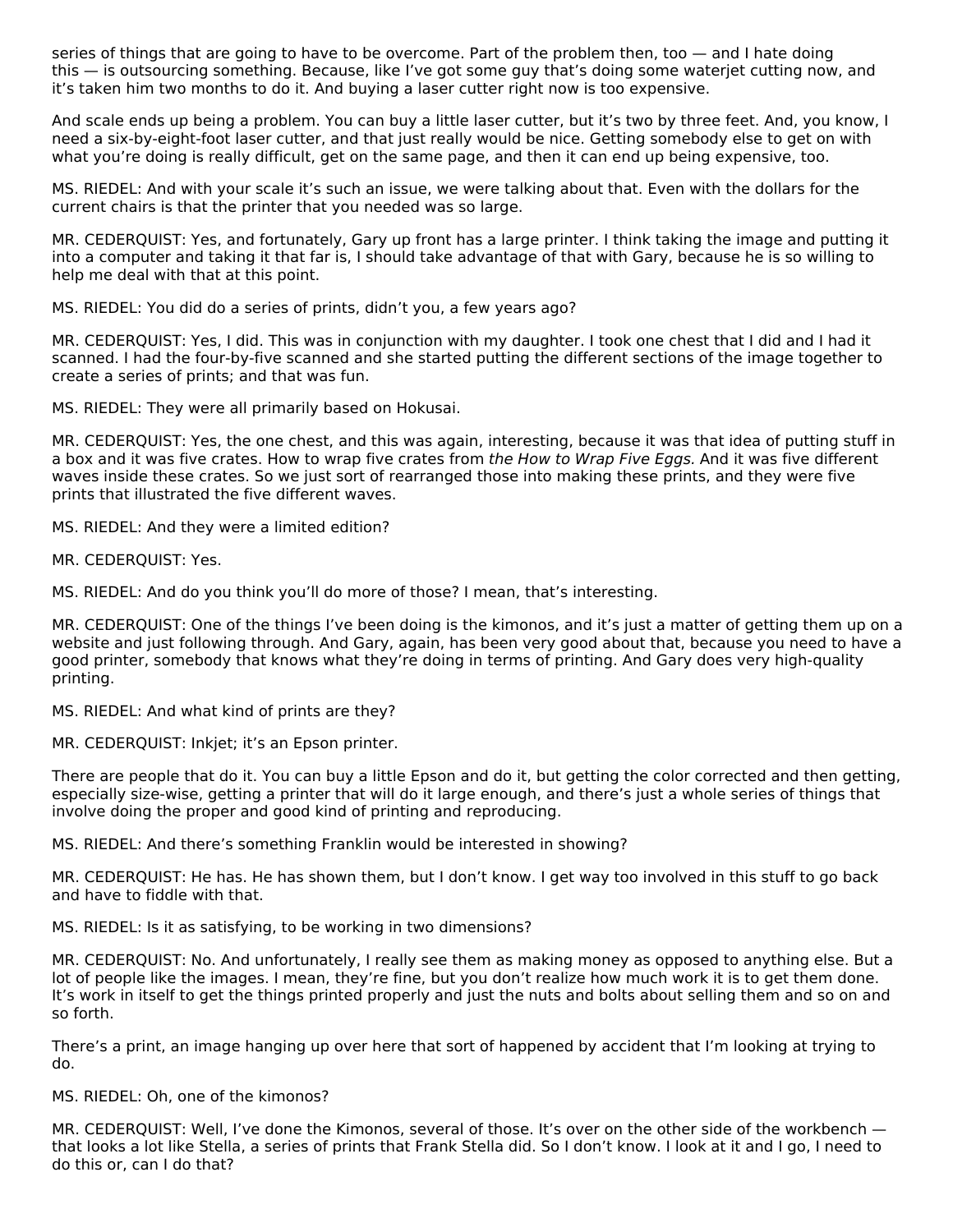MS. RIEDEL: Are they based on a piece of furniture as well?

MR. CEDERQUIST: Well, if you want to go over there. How are we going to do this?

[END MD1 TR3]

MR. CEDERQUIST: —art is, does somebody like it or not? Are they going to put that in their living room or not? And I guess some people are interested in them because they do understand the source and where they come from. You know, selling art is weird. It's a weird thing.

MS. RIEDEL: And you've been involved—you've had one dealer for over 15 years, Franklin Parrish, so that must be fairly successful.

MR. CEDERQUIST: Right. Yeah. Between me not producing a lot and taking a long time to produce it, and the fact that when I do give him something it sells. I've always had pretty much a sold out show. The first series of kosode [Old term for kimono. Literally means 'short sleeve', referring to a common kimono with a short sleeve as opposed to one with long sleeves for theatrical productions — JC] that went up for sale were gone as he was putting them up.

MS. RIEDEL: Really.

MR. CEDERQUIST: Yeah, they didn't even—they were all gone by the time the show opened. And they were pretty expensive pieces.

MS. RIEDEL: At that was 2005?

MR. CEDERQUIST: Yeah, it's always an odd year. And then the second series sold pretty quickly, and they've always sold.

MS. RIEDEL: Mm-Hmm [Affirmative]. The chest, the chairs.

MR. CEDERQUIST: Yeah. He's been very good about that so—

MS. RIEDEL: Has he taken those to the SOFA exhibitions?

MR. CEDERQUIST: He's been in SOFA several times.

MS. RIEDEL: Have you been to those shows?

MR. CEDERQUIST: I went to the one in Chicago once. In the year 2000 one of the pieces got on the cover of the SOFA [inaudible].

MS. RIEDEL: I remember that, the bench with the [inaudible].

MR. CEDERQUIST: The market's all fickle and this latest SOFA, some have sold, some haven't.

MS. RIEDEL: There's one happening in New York right now.

MR. CEDERQUIST: Yeah, there is. The New York SOFA and who knows what that's going to be like. So there's all kinds of different venues. Franklin is going down to Florida a lot now.

MS. RIEDEL: Is there an exhibition in particular there?

MR. CEDERQUIST: Well there's that whole Florida thing that was just on about a month ago, the one that's in Miami, the big one in Miami.

MS. RIEDEL: I know which one you're talking about.

- MR. CEDERQUIST: Biennial or something.
- MS. RIEDEL: Yeah, Art Miami or something. [Art Basel]

MR. CEDERQUIST: Yeah, and so—

MS. RIEDEL: How have you seen the market change in the past thirty years? Have you seen much change?

MR. CEDERQUIST: I don't know. Something that I haven't been that interested in—it was really nice to be able to say that yeah I'm selling stuff on 57th Street. And I only go there every two years. I have a friend that I went to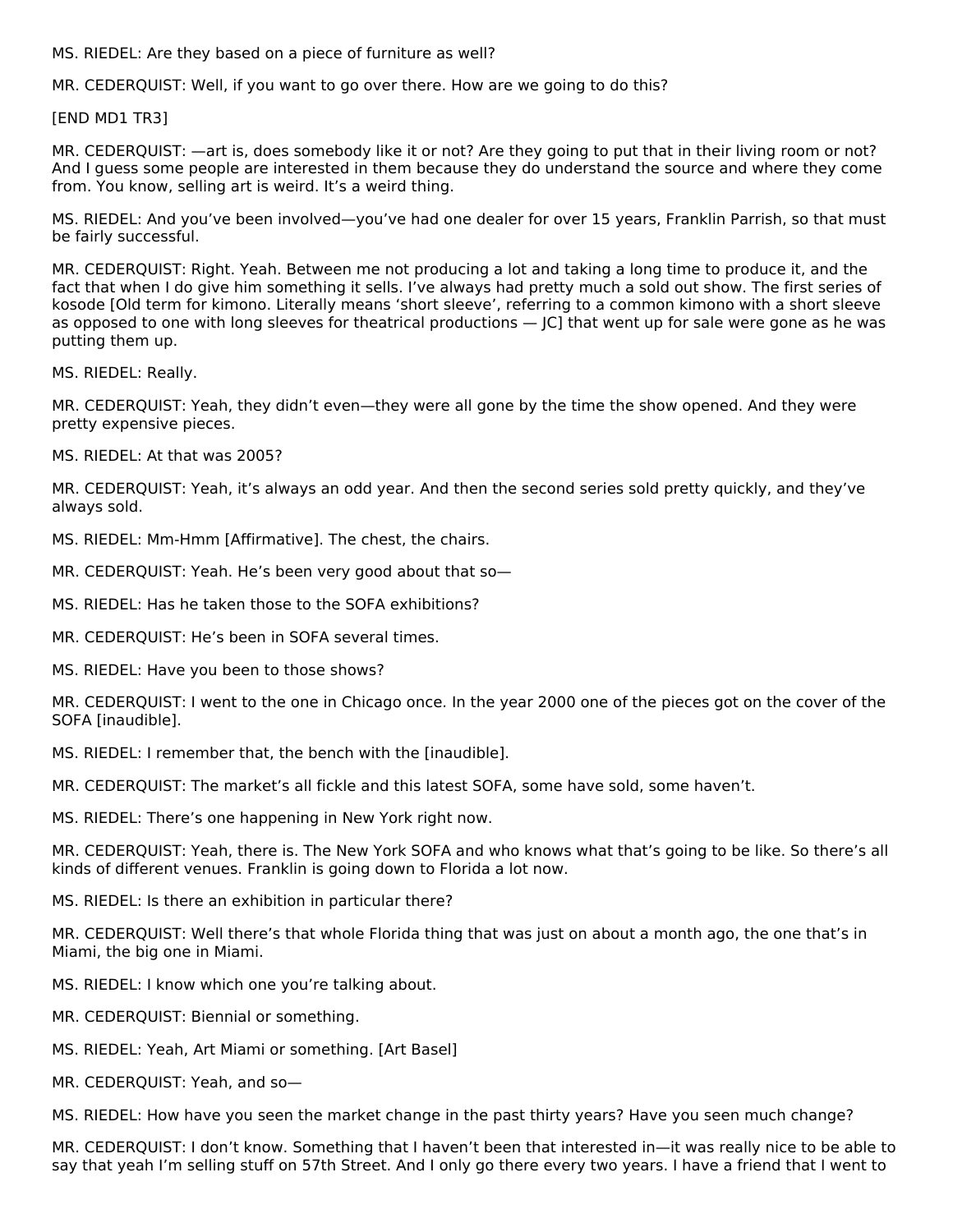Long Beach with that went on to Cranbrook then stayed back east in Delaware and taught and is still teaching and always stayed connected to New York. He was a painter and maybe one of the reason I was interested in the art scene rather than the craft scene.

#### MS. RIEDEL: Hmm. How so?

MR. CEDERQUIST: Well, I just thought there was more exciting things happening. And Franklin was always more —when we first got together we discussed this being more of an art thing than a craft thing and the people that he picked to show.

MS. RIEDEL: And when you say more exciting things happening in the art world rather than in the craft world, what comes to mind?

MR. CEDERQUIST: Well, a lot of the traditional things, but—well, okay let's take two sources that intrigue me. We talked on the phone about this guy by the name of Oklick that was very involved in interesting perspective stuff. And Masame Teroka. And I guess I could figure out what the other people were doing in crafts and a lot of the art stuff was much more intriguing. Especially when you can go to New York and see it. You can go to a good museum and see some stuff.

MS. RIEDEL: What about Teroka's work really speaks to you? I can think of a lot of things, but I don't want to put any words in your mouth.

MR. CEDERQUIST: Well the idea that he was essentially Japanese and was making an interpretation of the American. And yeah, he took this, the blockprint form and did some funny imagery with it. That was one of the things. And then the whole cross-cultural, you know, he was doing it. He's moved on since then a lot. I mean, he's changed dramatically from what people think of Teroka. [ph] He's doing these huge watercolors and the imagery has moved away to some degree from Japanese. It's gotten really sort of bizarre sometimes. So it's good to see him evolve.

MS. RIEDEL: There's been a real Japanese presence, essence in your work for a long time ever since that first, the first time I can think of is certainly The Hokusai Wave, the arrival of that, but there has been an interest and an influence there it seems from fairly early on.

MR. CEDERQUIST: Right, the first one that really hit home and that really brought it to it was The Hokusai Wave in the box, in the chest of drawers. And that was really came out of the fact that I was doing these static objects, representing static objects, and realized, oh, well why don't I make an interpretation of something that's organic or—and the surfing thing and that wave—and I realized, oh man, wouldn't it be a challenge to show a wave coming through all these crates. And so that really pushed it in terms of making a visual statement. And then that was one of the first ones that I realized, oh okay, you bleached the maple and that can be the foam, and then you can stain wood blue and that's a little difficult for people to deal with, and especially in relationship to the different kinds of woods that don't come over a photograph. You look at them and they actually shimmer like water wood.

#### MS. RIEDEL: Wow.

MR. CEDERQUIST: And so that was—I did the piece for the Boston Museum. And then I immediately went to The Hokusai Wave, that was the next one that I did. And then I went back to making, you know when there was that whole talk about the—what was that—Cubist thing. And then, remember when I said that the Smithsonian called up two hours later and wanted to—well I eventually finagled the situation. So I said, "Well, I'll make you one." And I knew that I wanted to do the Cubist thing a little bit further and that's where Ghost Boy came in.

MS. RIEDEL: Oh, okay. That makes sense.

MR. CEDERQUIST: And essentially you use the same imagery but you see it's repeated. I could push it even further. The whole Cubist thing could be pushed so much more and I haven't even done that yet. Haven't even tried to do that yet. And maybe that's where something can go. I can take it somewhere.

MS. RIEDEL: And what about pattern? Pattern seems to have surfaced increasingly in the work.

MR. CEDERQUIST: Yeah and that's one of the things that's happening in the latest—I'm going to call them kimonos now because it's the 30s and the 40s and they don't use the kosode [ph] so much—that's a historic term. And most of those were really inexpensive repeated patterns of silk that were printed up. I mean in the 30s and 40s Japan was pretty stretched financially and it's amazing that they even had an economy that was going. And anyway so this repeating thing started happening a little bit more in these kimono pieces. You know, it pops up. I had been looking at Renaissance weaving and patterns, floral patterns on that and especially in terms if you view them a certain way or if you wrinkle them they get distorted. And this is one of the things I'm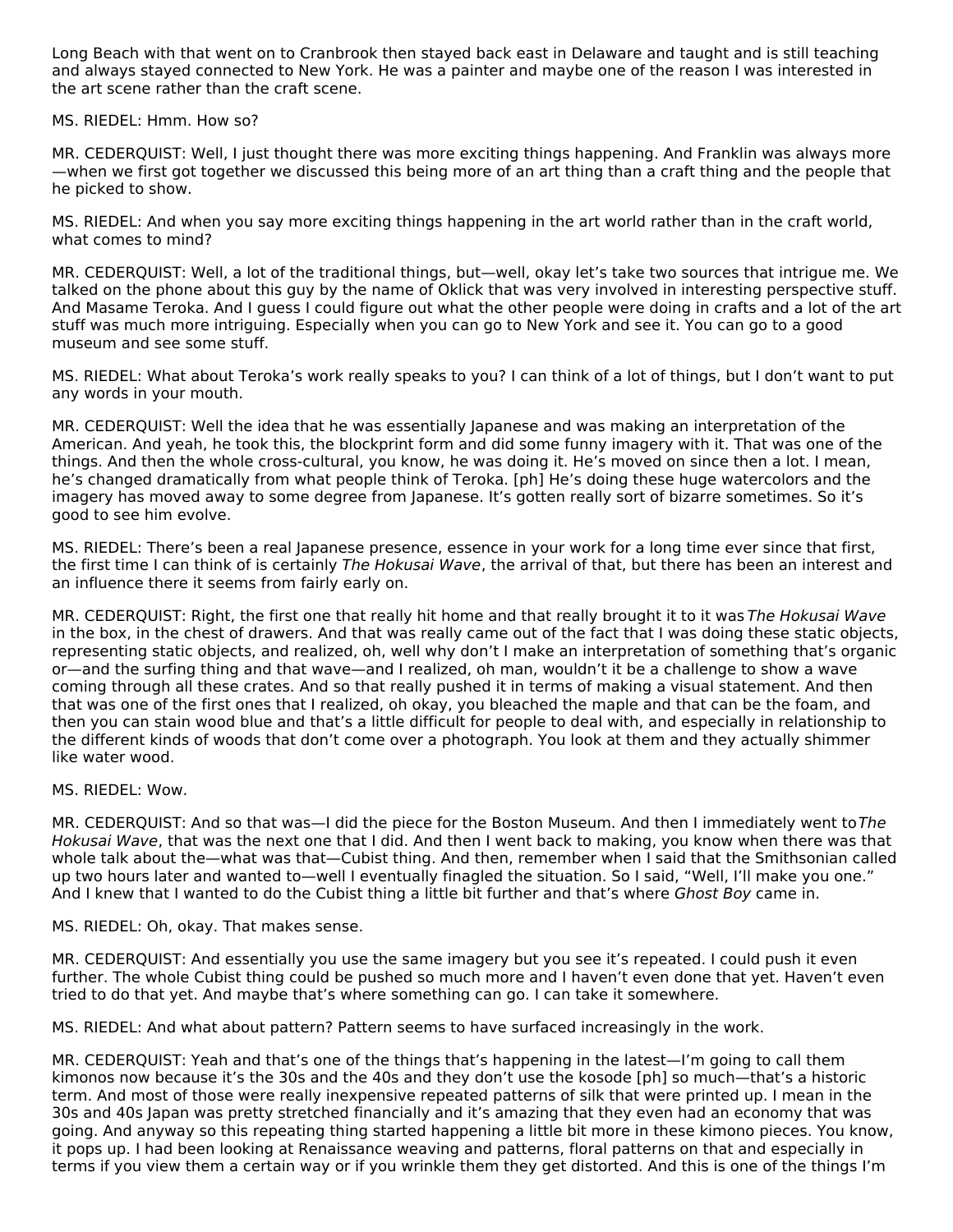looking at in terms of this new stuff that I want to do with the laser.

MS. RIEDEL: And the dollar bill too seems very intentionally bent [inaudible].

MR. CEDERQUIST: Yeah, that was taking it—other than it being flattened I wanted to make it look more natural and give a little more than just laying it flat. And as you can see it goes from there you can cut it in half and then you can start burning it and then you can start wrapping rope around it and all that other stuff. So I don't know, where's our, what were we talking about?

[END MD1 TR4]

MS. RIEDEL: Okay, you were saying.

MR. CEDERQUIST: And I think, okay so here's an answer to that thing about being much more interested in art than the craft.

MS. RIEDEL: Yes.

MR. CEDERQUIST: And I remember going—they had a Matisse exhibit and I just really went off on Matisse. And a lot of the paintings that he did had black in them and I said, "It's really interesting the way he dealt with that." And they had black in them and they were very colorful, I mean, obviously, with Matisse. And so, you know, the sensibility between those two things was, ok, well I'm going to, what can I put in there. And of course the arm and the hand. Oh, a funny thing about the hand, I had an Australian—there was a big show in Australia that I was in with a kosode. And he came out—the whole story, it's not worth repeating with this guy not showing up and then showing up and two years later wanting something and so on and so forth—

MS. RIEDEL: This is the [inaudible] collector in Australia?

MR. CEDERQUIST: No, he was a curator for the big museum there, I don't know what gallery, something gallery. Anyway, he started laughing because he's been to Japan and he was interested in the work because of it. And he was phonetically sounding out some of the kanji that was written and he was getting it right, but then he saw the hands and he started to laugh and he said, "You know in Japan even the streets weeper wears white gloves." And I never—And he says, "Everybody wears—The little lady that greets you at the top of the escalator has white gloves on." And he said, "It's just interesting to make that connection."

MS. RIEDEL: Exactly.

MR. CEDERQUIST: And so, you know, the weirdest things can happen. I knew that they wore white gloves in Japan. I even sort of knew that the street sweeper did. Anytime they do a task, you know, those people put on their gloves.

MS. RIEDEL: And how do you know so much about Japan? Because you haven't been yet?

MR. CEDERQUIST: No, but I, you know, watching movies. I've seen a lot of Japanese movies. Old ones, you know, samurai movies, everybody's—but then a lot of contemporary movies. And just, you know, it's like I've been there.

MS. RIEDEL: And you said way back in college you had roommates or friends who were—

MR. CEDERQUIST: Yeah, they were Japanese Americans from the second or third generation and we used to have giant dinners where there was Japanese girl students and we'd put together all the nuts and bolts of that table and all of that stuff and we'd help them cook. Several times we had big dinners as students. They were fun. And, you know, you just got involved with sushi and on and on and on. It just kept on going. And I got several books on Japanese culture.

MS. RIEDEL: Right. Do you remember one in particular?

MR. CEDERQUIST: No, it was these, you know, books about American that had been to Japan.

MS. RIEDEL: About wabi sabi or something like that?

MR. CEDERQUIST: And they were very serious books about how you greet people and their way of thinking and, you know, it was interesting to read about. You know, a whole other side of how a culture is organized.

MS. RIEDEL: Absolutely. And it ties in with an aesthetic sense and with a visual sense with an incredibly evolved and sophisticated sense of pattern.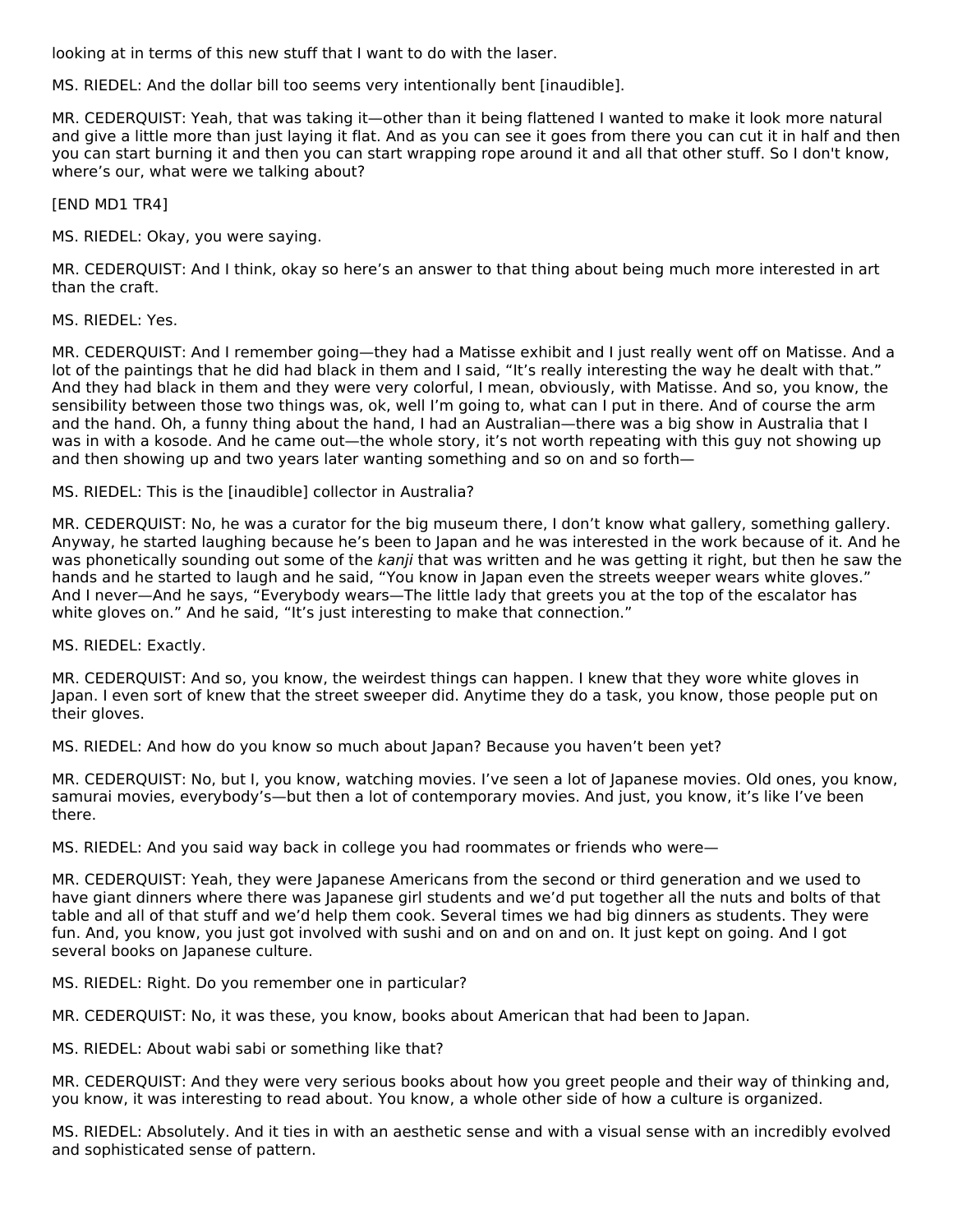MR. CEDERQUIST: Oh yeah, there's that whole business—it's really funny when you consider what they talk about in our fashion industry that you don't put patterns together.

MS. RIEDEL: Right. [Laughs.]

MR. CEDERQUIST: You don't wear a pair of patterned pants and a patterned shirt and a patterned coat. But they do, and it all works.

MS. RIEDEL: And we do, now, too.

MR. CEDERQUIST: Well, yeah. I don't know how well we do it, but. So, and that whole laser thing would be you'd have the ability of doing pattern with a laser. You know, repeating pattern with a laser and inlaying it, etching it. So it's—I'm starting to formulate, I'm starting to get there with that and hopefully it'll get to that point but the problem is that you have to have some time to—and some money—to take that somewhere. Because you've got to do a lot of, I guess you'd say experimentation to get there.

MS. RIEDEL: Absolutely.

MR. CEDERQUIST: And see what works and what doesn't work. And getting into new materials. These are those little things that keep you from doing it, and so you slowly evolve it.

MS. RIEDEL: Is there a lot of experimentation in your work? On a day-to-day basis?

MR. CEDERQUIST: In terms of—well, for instance right now this whole business with the, this one dollar bill on fire. You know, I'm not sure if it's going to work out. We'll have to see. I've got a reference that I'm using and getting some of it is coming from way back in the flames painted on cars, kind of thing.

MS. RIEDEL: What is it that you're not sure is going to work?

MR. CEDERQUIST: Well, you don't know exactly—well, I have to say I wasn't sure if the imagery and the way I was putting together the dollar bill and what part of it was going to be woodburned and what part was going to be inlaid and cut out. I wasn't sure, you know, how those were going to work. So that's one of the reasons why, for instance the chair is pretty much an image that I'm used to and the way I'm putting it together with the planks sort of flying together, I know that, it was the dollar bill part that I didn't know if it was going to work.

MS. RIEDEL: Because it's so complex [inaudible]?

MR. CEDERQUIST: Yeah, and then you still have to add the staining to it and the bleaching, so you're not sure. So that worked out, and we'll see how the scissors works, if we can get those stained to the point—and you really don't know until you put the finish on it because that's what brings the wood grain out and the qualities that you want in the work.

MS. RIEDEL: And what happens if it's not working? Do you strip it or sand it out and start again?

MR. CEDERQUIST: No, it's either really good or it's sort of good—I haven't been in a situation where I just hated it. But that can happen. That's the problem with putting so much time into something and having it work or not work.

MS. RIEDEL: So you can't continually add layers and strip them away?

MR. CEDERQUIST: No, well I have gone to the extent of taking the old router and routing off this or that or taking a piece off here or a section off there—I told you I might redo the face of Washington, so yeah you can do that. It's a lot of work and you've got to decide whether it's worth it or not. So, yeah you can do that. And as I said the vines that are on the chair itself weren't there and I had to rout those out. It would have been easier if I knew I was going to do that from the start. But I didn't, and it wasn't until I got halfway into it that I realized, oh, it'd be sort of nice to bring the vines off of the dollar bill and put it down on the wood.

MS. RIEDEL: So you don't—you may do preliminary sketches, but the work really evolves as you're working.

MR. CEDERQUIST: Yeah, what's the term—there's a term, analysis paralysis.

MS. RIEDEL: [Laughs.] Yes.

MR. CEDERQUIST: My wife keeps on saying you should do more drawing before you start and I just, I can't. One of the things that happens is if you do too much drawing you go, well, I sort of explored that, won't make the chair. And so, I don't know, it's not that much of a risk and—get way too enthused wanting to see it get done to do another week of drawing.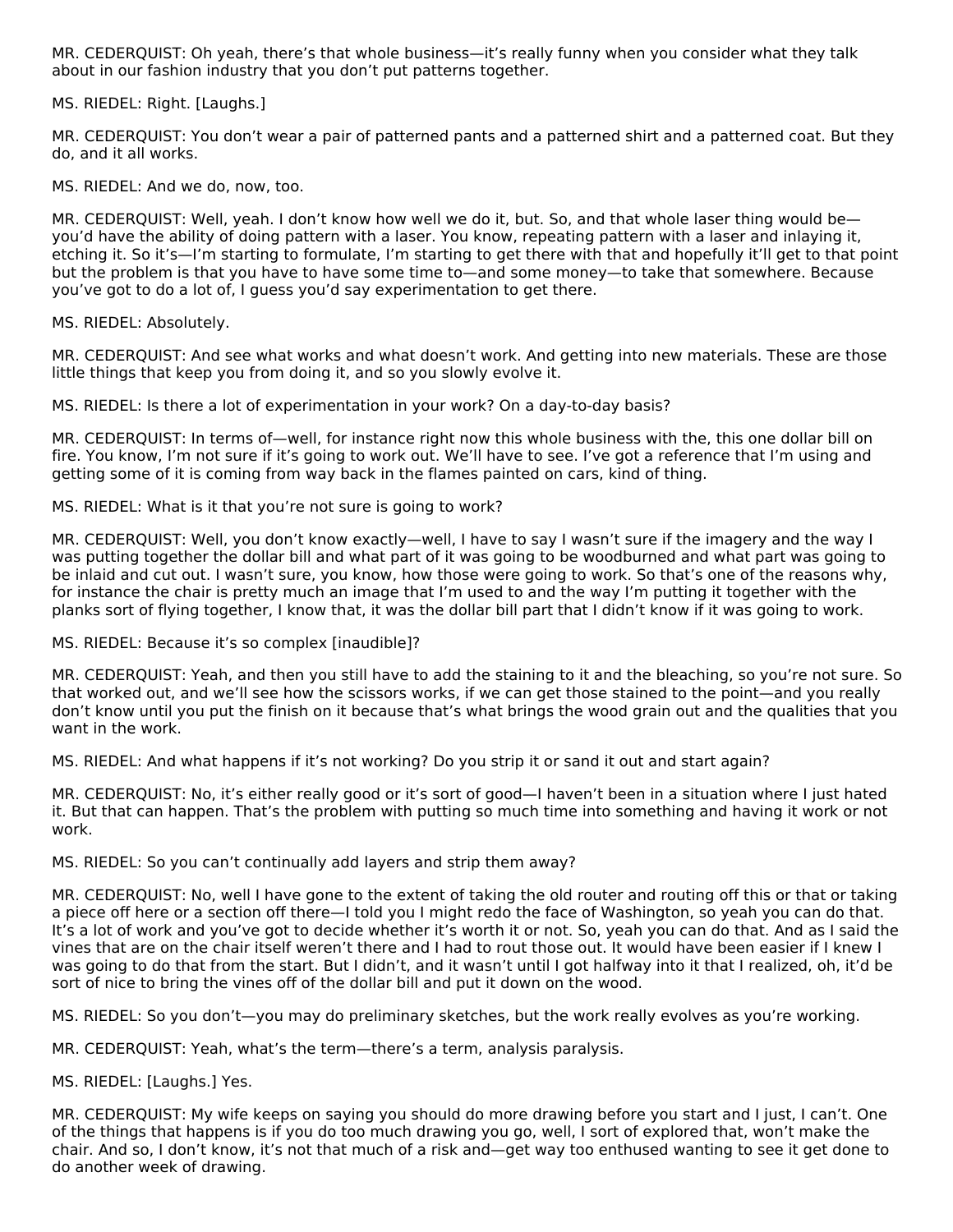#### MS. RIEDEL: Right.

MR. CEDERQUIST: And I'm really doing the drawing—I've changed that as I go along. The great thing about the plywood is you get your eraser out and you can erase your pencil mark off the plywood and rearrange it and reinterpret it. So, you know, I go along—I wonder who those people are. Okay, where are we going now?

[END MD1 TR5]

MS. RIEDEL: This is Mija Riedel for the Smithsonian Archives of American Art interviewing John Cederquist at the artist's studio in San Clemente, California, on April 14, 2009, disk number two.

#### MR. CEDERQUIST: Are you going to ask the question?

MS. RIEDEL: Okay. The Japanese aesthetic and individual sensibility has been part of your work from early on and has progressed through time. Were the woodblock prints your first introduction?

MR. CEDERQUIST: Yes, I remember in college there's a guy that would bring prints in, all kinds of prints, contemporary and historical. And he had Japanese block prints even, and he had some triptychs that were probably early 20th-century battle scenes and I just loved them.

#### MS. RIEDEL: Woodblock prints?

MR. CEDERQUIST: Yes, it's the newer block prints, and I really wish I had the money to buy them. They were triptychs, and I did finally buy one — not recently, a couple of years ago — of a battle scene, and I still have it stored. I haven't put it up yet. So I bought some. I was able to buy some cheap. I'd buy the raggedy ones that had a fold in them or something like that. They were cheaper. I was more interested in the image than anything else; and so that I just realized now, that was even since college days.

#### MS. RIEDEL: And what about the images appealed to you?

MR. CEDERQUIST: Well, there's a samurai with a frog thing on his head, you know, and then you get into this whole thing about them wearing costumes and believing that they were frogs and/or they were camouflaged. I don't know. I'll show you the one at home, and you go, whoa, that's sort of bizarre. And he's holding his hands in a funny way. That's one of the reasons you go, well, why is that?

Then sometimes you find out and sometimes you don't. But the other thing that was interesting was there was always the classic art history thing, that you learned about the block prints, say, in relationship to Van Gogh. But also, [there] was the perspective, and a lot of it had to do with the perspective's not right. They have — well, at least in Western standards — they have a whole other system that I've never gotten into that I'm sure is documented to some degree, but I don't know how serious it was.

But, yes, the perspective all is off. It's not right. And the lines are angled, but they run parallel. They don't diminish. And every once in a while you run across one that's an interior scene that is one-point perspective, and they got it mostly right. So it was just analyzing those and understanding Western perspective and what theoretically correct perspective is. I guess maybe looking at them gave me the license to be able to do what I do, because it's impossible to do absolutely correct perspective and make it two-and-a-half-dimensional or make it a form.

So that was a big influence, just on a technical level, and then there was always the interpretive — how they interpreted clouds. How they interpreted lightning. You know, how did they make the image of Fuji look and that part of it. Then you get your Hokusai book, your big, fat Hokusai book that you buy used, and just go through those and start appropriating stuff, and funny things happen.

There's a headboard in the catalog, the last one; and it's  $-$  wait a second  $-$  where is it?

There it is. It's When Machines Dream of Hokusai, and it's a Rube Goldberg kind of thing. Again, the metal tubing, and then this big sphere that was, oh, that was fun to make, with the rivets joining together. Then I knew that I wanted the two steam things to combine; I was trying to do my own steam and it wasn't coming out very good. So I was looking at my big Hokusai book and there was this page that was from the manja.

It's the books that he produced that were like art books for students that you could copy. And he did this whole thing where it was a whirlpool and the oceans crashing and rocks and stuff. And I started looking at it and realizing, well, I can use that and that and that. And that's what ended up being the steam — and the name.

So that was really a cartoon, Rube Goldberg combination with the steam — actually, it's a whirlpool. It's water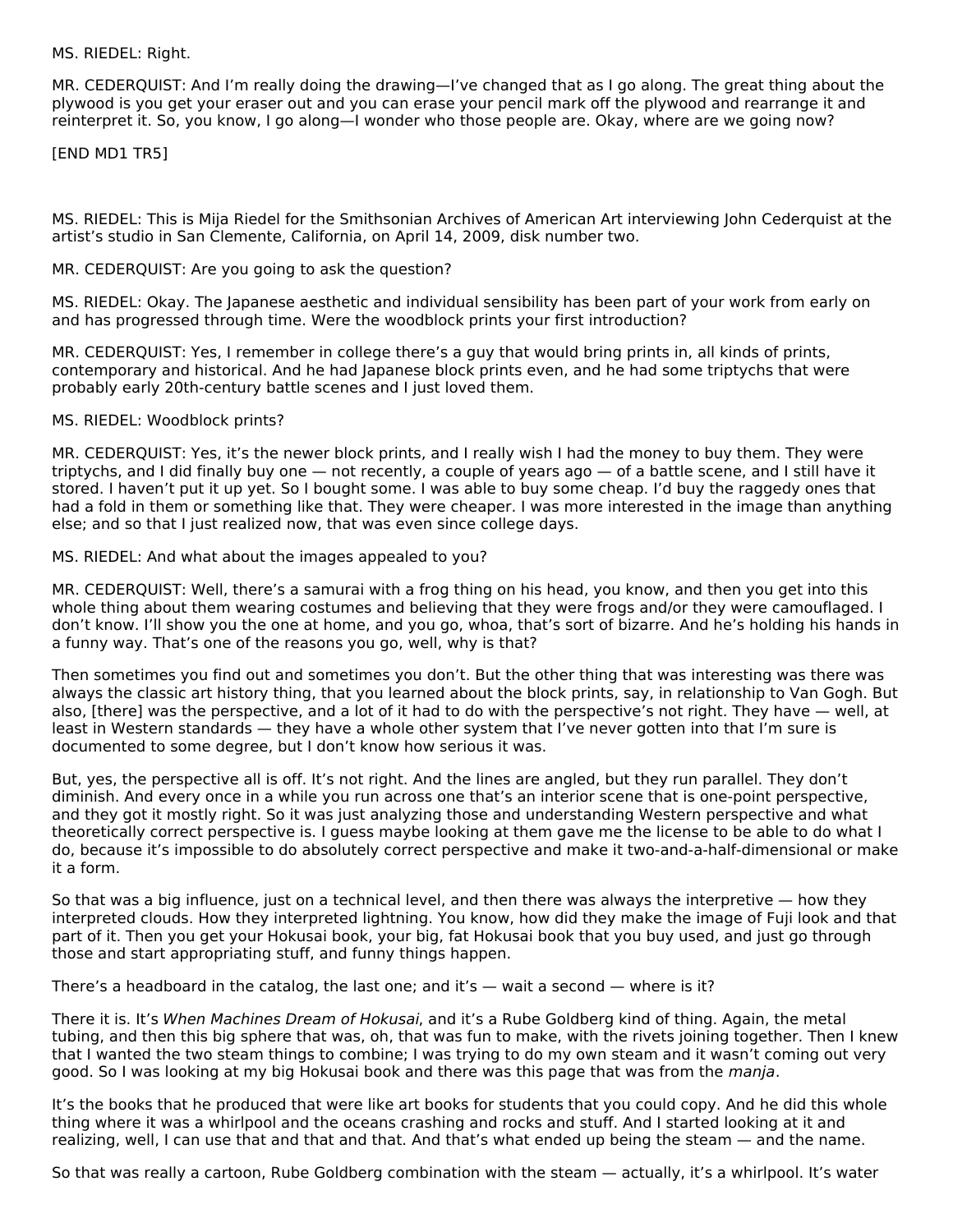that with the wood bleaching and the staining ends up looking like this very stylized steam. So that's how it gets used, and I guess there's where the humor comes too.

MS. RIEDEL: Yes, and the fusion of different cultures and different times, too.

MR. CEDERQUIST: Yes, there's a lot of — here's another. This is another funny one here. This one. I still have this piece. This is one of the few pieces I have.

MS. RIEDEL: Road to Dreamland. Okay.

MR. CEDERQUIST: And so it was another headboard.

MS. RIEDEL: This is the bench that was at SOFA, too. It reminds me of that.

MR. CEDERQUIST: Yes, well, there was that part of it — and we would dive. When I had my boat we would dive in Catalina and there were leopard sharks that we dove with. That was a bizarre experience. There was this one area where the water was warm; it was only about four feet deep and you could float in there and there were 20 leopard sharks swimming around.

And they just swim under you, and they don't have teeth and they're not aggressive. But having a four‑foot fish just go "swoosh" past you is sort of exciting, and they're really neat coloring and patterns. So this came about because of the woodworking and finding this big knot. This was actually a big knot, and then the cartoon thing was the classic image of a fish getting cut in half and seeing the bone, the meat, and the red. So that's how that happened.

So now I had to name it, and what I was going to name it was Sweet Dreams, because it was a headboard and the irony of having this, you know, horrendous thing above your head.

And there were Japanese gals that were in the ceramics class next door and at school, and they were fun. In fact, she did the kanji for it. So I said, well, can we do Sweet Dreams? And she goes, oh, that won't work. You know, this won't interpret. And so I said, well, do you have anything with dreams? And they have these little dictionaries, but there are I don't know how many phrases: two kanji phrases, that have a lot of stuff in them. They're more than just words. You know, you learn this stuff.

And I said, well, look up in your dictionary and look at the phrase thing where there's dreams. And so she consults with her other Japanese lady and they're whispering back and forth, and they're looking, and then they go, aaww, and they get all excited. And I go, well, what is it? And she goes, lookit. You know, she shows it to me, and I go, oh, those look good. And she goes, road to dreamland. And I went, perfect. [Laughs.] That couldn't be a more perfect title for that piece.

MS. RIEDEL: When did you start using the kanjis?

MR. CEDERQUIST: Right off the bat, the first wave going through the crates, if you look at that, that came right off. There's a lot of kanji on that and it came right off of the block print. I found out what they meant. I don't know if I can remember it now. [Moves around. ] No, well, that's a little wave. Okay, so this means hollow wave.

MS. RIEDEL: Okay.

MR. CEDERQUIST: And then all this is right off of the block print and it tells place. This is from the Thirty-Six Views of [Mount] Fuji. That's what that block print is.

MS. RIEDEL: Oh, okay. And was Tubular the very first Wave piece?

- MR. CEDERQUIST: Yes, it was. It was.
- MS. RIEDEL: And that led the way for the whole wave series?
- MR. CEDERQUIST: Yes.
- MS. RIEDEL: And you really worked exclusively on Waves for about five years?
- MR. CEDERQUIST: Yes, quite a while.
- MS. RIEDEL: [Nineteen-] ninety to '95, something like that?

MR. CEDERQUIST: Yes, I don't know. There was a lot of inspiration that came out of them, because of the coloring and all of that. I can't remember how we came up with this, but wave, I can see that. It's interesting.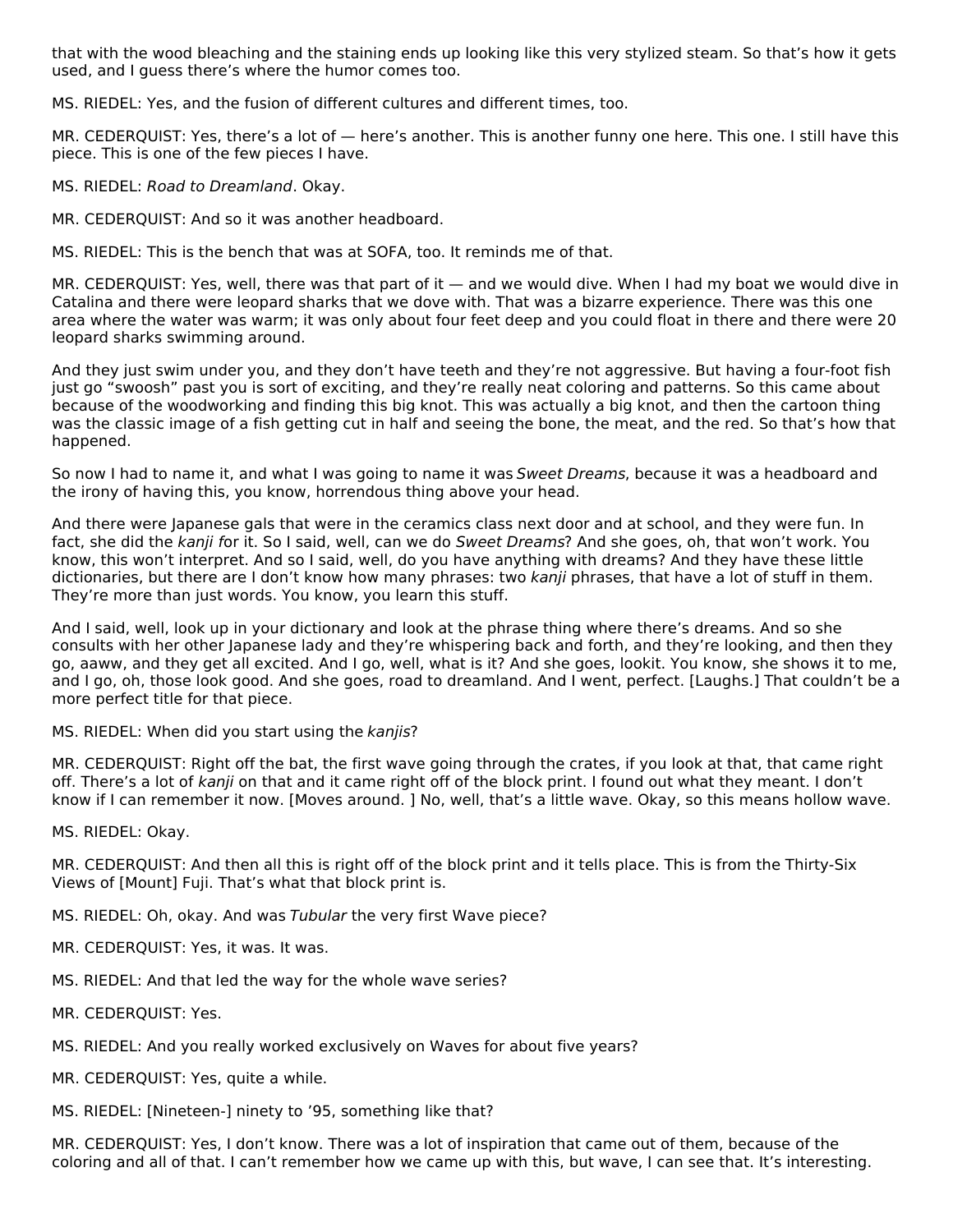Kanji is interesting because  $-$  you see these three things here?

MS. RIEDEL: Yes.

MR. CEDERQUIST: Those are called "the three drops of water." So anything with these three things in it have to do with water. And so this hollow can be interpreted as a wet cave. Now, if you take this and give it to a Chinese person, they'd say, oh, yes, here's the three drops of water. And you know what this is? This is skin. So a wave is "skin of the water"; and kanji, there's all kinds of things through kanji that are like that. "Husband" has the term "prisoner" in it.

MS. RIEDEL: Really? [Laughs.] That's bizarre.

MR. CEDERQUIST: It goes on. How does it work? Oh, I can't remember how it is interpreted. Oh, if you take the symbol for "woman" and repeat it three times, it means "chaos" or "noise." It's very sexist. [They laugh.]

That's the kind of stuff that you find out, and it's funny.

MS. RIEDEL: It is funny.

MR. CEDERQUIST: Yes. Anyway, so that's how that happened. And Ghost Boy, the whole thing about that had to do with doing another version of the high chest by Townsend, but it's broken up more. And actually this was done about the same time they came out with the movie. Oh, what was the name of it? Poltergeist, and, you know, there were scenes where they'd walk into a room and all the chairs were stacked on one another.

MS. RIEDEL: Okay.

MR. CEDERQUIST: So I started thinking of, you know, ghosts, and these pieces of furniture being old ghosts that are still alive.

MS. RIEDEL: How interesting.

MR. CEDERQUIST: And that's one of the reasons why it's stained white. I put a pickle on the furniture itself and stained it white. And then the poltergeist and the ghost, and the fact that it can break itself up and do weird things came about.

MS. RIEDEL: And that piece is in the Smithsonian?

MR. CEDERQUIST: Yes, this is in the Smithsonian. So you forget about these things and the reasons why they happened and what you were thinking of when you did them. And that particular one, that's what was going on. I look back at it now and I realize, well, I could have broken it up even more, but you're moving along.

MS. RIEDEL: And you do begin to break things up even more in the Wave pieces. They seem to get increasingly segmented. There aren't as many segments.

MR. CEDERQUIST: Well, the Wave pieces, it evolved that I finally started putting these boards together and not being concerned about whether they were organized or not, whether they made sense. And this one was the actually the first furniture form that I did.

MS. RIEDEL: This exact chair.

MR. CEDERQUIST: Yes. And I wasn't concerned.

MS. RIEDEL: Now when you say the first furniture form, what do you mean?

MR. CEDERQUIST: Some say that this is a carcass piece — traditionally, it's a box with drawers. So it's a carcass and they call that cabinetry. And this is furniture, because you sit on it.

MS. RIEDEL: Oh, okay.

MR. CEDERQUIST: And those are some terms that people use in terms of furniture. So you might be a person that historically, you did furniture, or you might be a guy that just did cabinets.

MS. RIEDEL: I see.

MR. CEDERQUIST: So that was the first one. And what happened was is I was so hung up on whether you could see the thing being real and representing an object, i.e., a Thonet chair or a Thonet cabinet. I realized, oh, okay, so now let's not be concerned about viewing them from one perspective, because you have to view those early pieces from one perspective for them to make sense.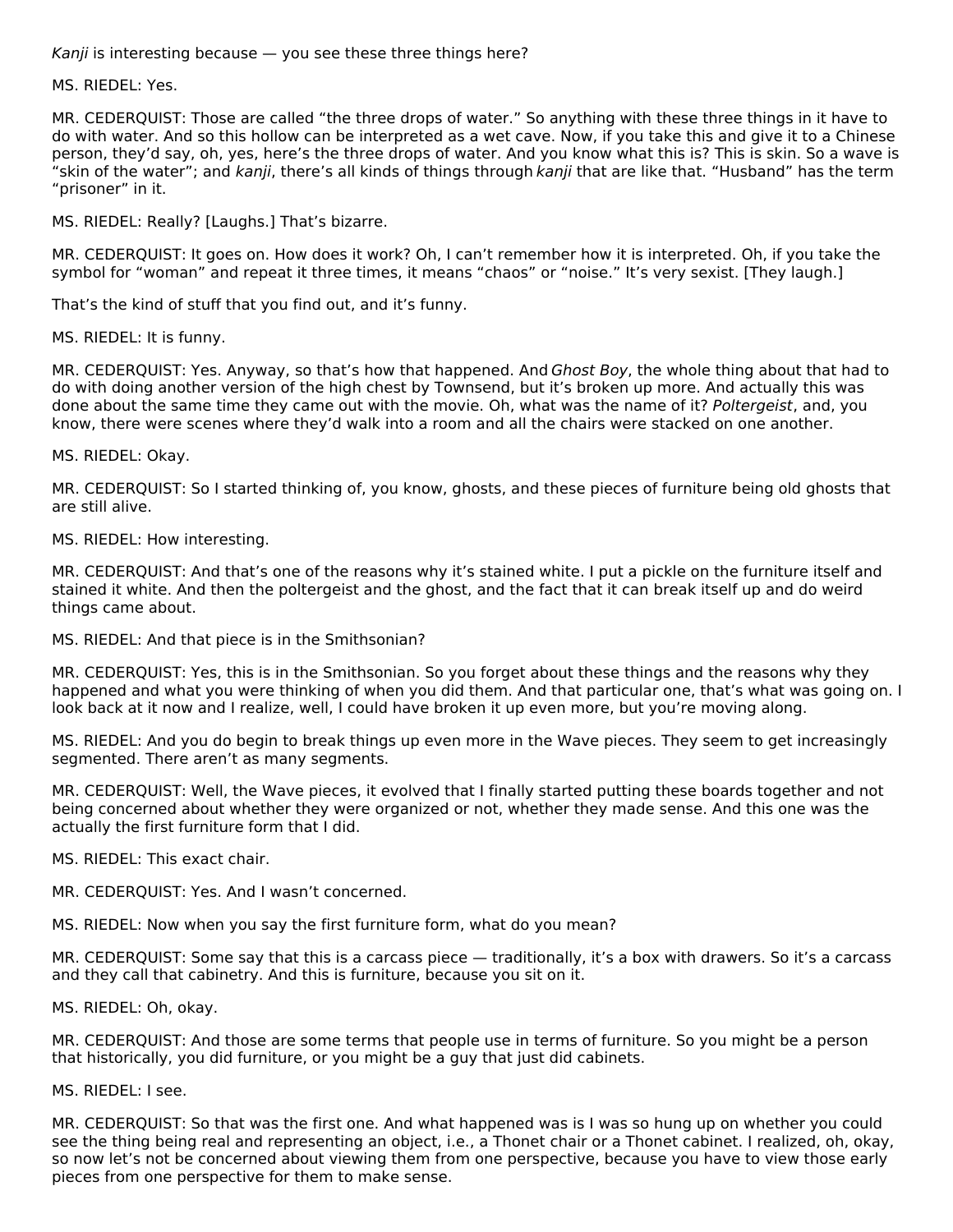MS. RIEDEL: Right.

[Telephone rings.]

[Audio Break.]

<<<MISSING TRACK 2, 3, 4 OF DISC TWO>>>

MS. RIEDEL: This is Mija Riedel for the Smithsonian Institution's Archives of American Art interviewing John Cederquist at the artist's home in Capistrano Beach on April 15, 2009, disc number three.

I'm going to start this morning with a conversation about this is not one of a series, and we're looking at a tray that was made.

MR. CEDERQUIST: Right. I just wanted you to see the shape of it and how it was constructed. And these came about because I had just finished doing four Kosode and they're big and heavy, and hard to deal with. And I wanted a break from putting a lot of time into one project, so I thought about these trays. I don't know if this happened before I started making the trays or somewhere during the period of time I was making it, but the movie Memoirs of a Geisha came out.

MS. RIEDEL: Yes.

MR. CEDERQUIST: Did you ever see that movie?

MS. RIEDEL: I didn't. I know the book, though.

MR. CEDERQUIST: Yes, and I had read the book and the movie was good and bad. It had some really interesting visuals stuff in it, but there was this one scene where they were all in this giant hot-tub thing, and it was almost like this swimming pool, a swimming pool you'd see in Las Vegas where there's all these little channels and little spots. And they're all sitting there and they're up to their necks. Do you remember this?

MS. RIEDEL: What?

MR. CEDERQUIST: This scene in Memoirs of a Geisha.

MS. RIEDEL: They're sitting up to their necks in what?

MR. CEDERQUIST: In water, and they've got this dumb dialog going, and it's sort of laughable. And what really is funny is that along in the middle of the scene come these trays that are floating in the water with sake on it. And I just started to crack up, because here's these silly trays. And the tray in Japan, it's a very central and important part of their society in terms of serving and all of that stuff. And they're really deep into organizing this visual effect on their food.

MS. RIEDEL: Right.

MR. CEDERQUIST: So that was one of the things that got me going on it, and realizing that yes, it's pretty simple to make a tray that has a functional quality to it that is essentially just a flat board. So it was great. I could do anything I wanted to, and I have sort of a passing interest in ceramics. One of the teachers that I taught with a long time, his name is Tom Gaines. He was really deep into Japanese ceramics. He had Hamada out teaching at the school one time.

#### MS. RIEDEL: At Saddleback?

MR. CEDERQUIST: Or maybe he was the one that helped organize it when he was a student at Long Beach.

MS. RIEDEL: Okay.

MR. CEDERQUIST: Anyway, that's where I think you saw him, yes. So Tom was trying to do Oribe. I don't know if you're familiar with it. It's actually done by the farmers in the wintertime, so all of it is unknown. There's no artist, and they're really interesting pieces and they've got a whole range of things that they make, and they're all related to serving food and so on.

MS. RIEDEL: So that's what distinguished his Oribe ware. It's all related to [inaudible].

MR. CEDERQUIST: Yes, well, there's a quality in terms of the color of the glaze and it's very — I shouldn't say crude — but, yes, most people would think it would be very crude ware, but it's, in a way, very sophisticated also. So there's a lot of examples of that, which are great. And then one of the reasons I got going on this is that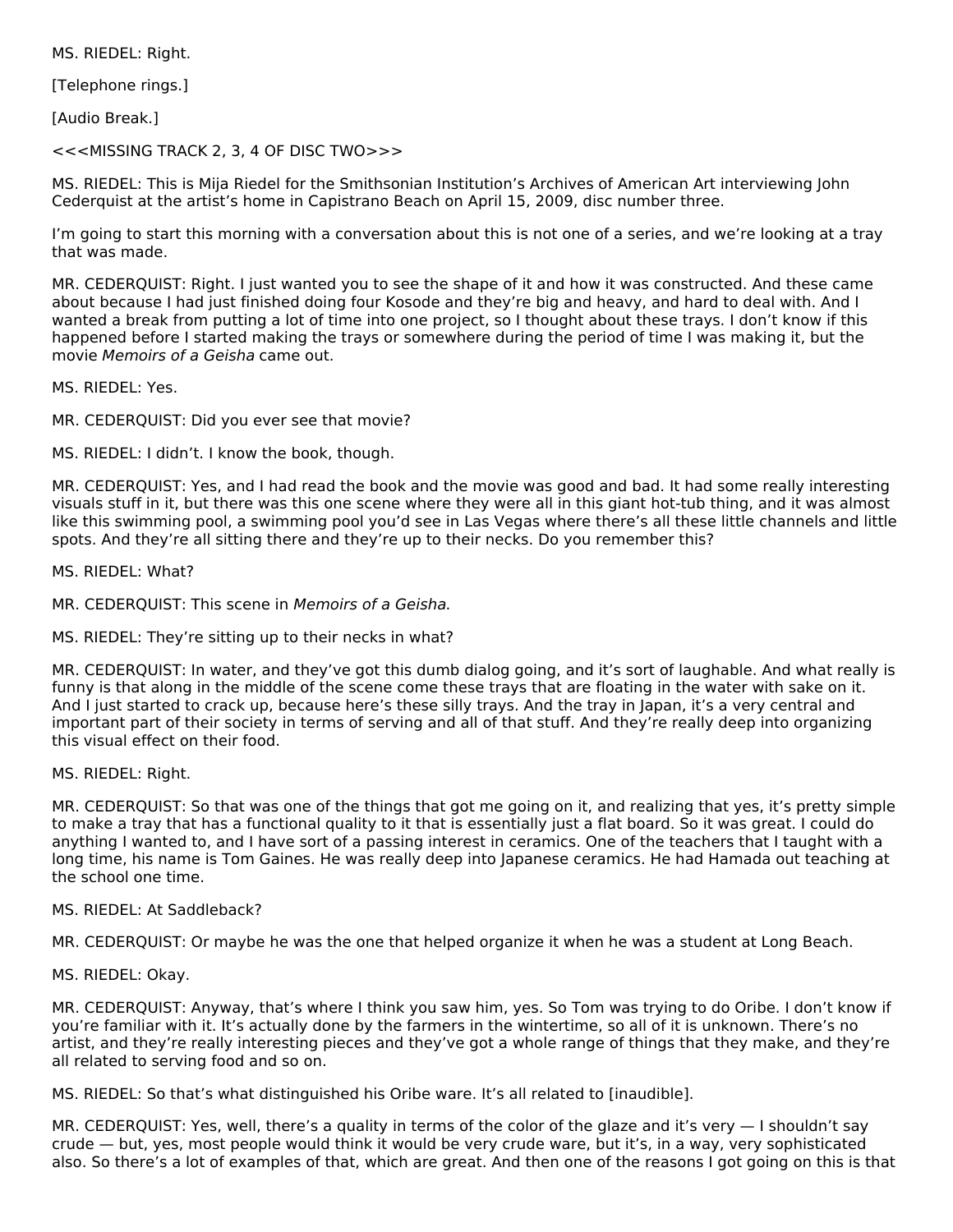a student told me about a book that was originally published by Hiroshige, and this happened to be a reprint by the Metropolitan Museum. And I went to the shop and tried to find it and I can't find it. I don't know what happened to it.

So this book was called A Shoal of Fishes, and it's a lot of different fish that are native to Japan and also here in California, there's bonito and some other halibuts, soles, and stuff like that. There are these little tableaux and then maybe some flower or plum blossoms or something like that in them. And I thought, these are really sort of neat. I don't know how much they relate to being food, but you're getting heft or very live food, anyway, in Japanese.

MS. RIEDEL: Yes.

MR. CEDERQUIST: So I just started putting the ceramics, the bowls, the little dishes and the wasabi and one of these fish, or a crab or something like that, together to create these trays. So now you have a tray that mimics a tray. I also wanted to have them so that people would have something other than a coffee-table book on their coffee table.

I wanted them to be seen horizontally, which for some reason people can't deal with that. They buy them and they always want me to drill a hole in them or want somebody to drill a hole in them so they can put them on the wall.

MS. RIEDEL: So you were making these to be displayed so there's complete, finished pieces.

MR. CEDERQUIST: Yes, and viewed horizontally. That's how I wanted them to be seen. I guess some people do that, but most people want to prop them up for some reason. But, you know, they prop up ceramics too. Anyway, so I was making the trays and it was great, because they weren't taking a long time and I was getting this nice little object.

MS. RIEDEL: Very different for you; much smaller than anything you really work on these days.

MR. CEDERQUIST: Yes, exactly.

MS. RIEDEL: And this was just recently, a few years ago, 2005?

MR. CEDERQUIST: Well, I started doing the trays; and then some people were buying them. I thought it would go gangbusters, but it didn't, typically [laughs]; and, if you want to buy some of my work, here is, to put it crassly, a price point that maybe is a little bit more affordable for people.

MS. RIEDEL: And were these part of the This Is Not Lunch exhibition?

MR. CEDERQUIST: So, okay, let me follow through here.

MS. RIEDEL: Sorry.

MR. CEDERQUIST: So I'm doing the trays. I'm doing the trays, and it comes time to do a show, and I realize, well, I just can't do the trays. I just can't have a lot of those trays. Maybe we need to have something a little bit larger and a little bit more furniture-related. And I just thought, well, I could take the tray and put it on top of a chair, inlay it into a chair, as if somebody had taken a tray and laid it on a chair. I've seen that happened before.

MS. RIEDEL: And ensure it is displayed horizontally. [Laughs.]

MR. CEDERQUIST: Yes, exactly, and so I started the This Is Not Lunch series that way; I don't know if I intended when I started doing it to create another tray, a discrete, different tray that was exactly the same as the one on the chair. But that's what ended up happening. And I thought that maybe they would be interested in buying them as a set or whatever.

Well, they weren't interested in buying them as a set. They just were interested in the chairs. So that's how This Is Not Lunch came about. The name has to do with Magritte, which has always been an inspiration and an interest that I have, and I thought that that was sort of a Magritte thing to do is to have the tray and then have the chair with the tray inlaid in it.

And also I'm sure that there's a famous Rauschenberg thing that happened. He painted two paintings that were exactly the same but supposedly spontaneous; and, actually, they were an assemblage kind of painting. It's called Factum I and Factum II. And there's a big deal about them. I read it, but I can't remember exactly what it was all about. So that's what was part of the repeat idea, of making both of those trays exactly the same.

MS. RIEDEL: Did you do that for all the chairs in the show?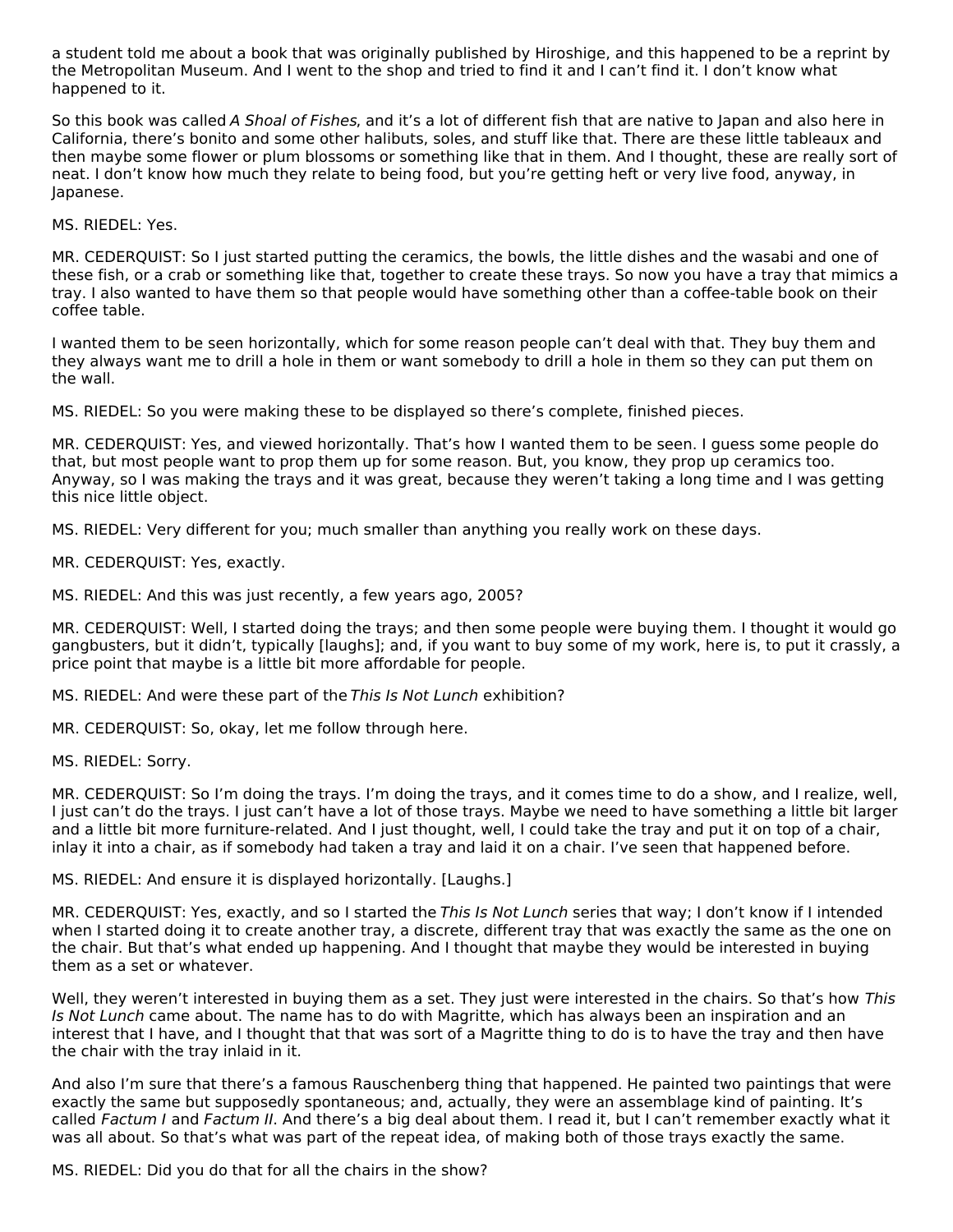MR. CEDERQUIST: Yes, so I had five chairs and these five trays. They had some problems figuring out how to do it in the gallery, but they ended up having the five chairs with these odd shapes painted in the floor, and then over on one side they had a high counter with all the five trays on them. And the This Is Not Lunch, as I said, had to do with Magritte.

I have a calligrapher that's online here and I'll make a request and she does a lot of the legwork in terms of figuring out how to write it out, because it's very complicated. That's one thing that's very difficult to deal with.

MS. RIEDEL: How so? How is it complicated?

MR. CEDERQUIST: Well, for instance, when I asked the Japanese girls at the ceramics class [that] I wanted to do "sweet dreams," they just [said], well, I don't know how I can figure out how that will work.

Because between kanji and the other two styles of writing, the one that's phonetic, hatagana and katakana, I think. Anyway, it can be difficult. So when I asked her that, she came back almost immediately or the next couple of days and said, oh, that was easy. And I said, why? And she said, people have already done it, but they did "This Is Not a Pipe," because of the Magritte thing. So that had already been translated, and she said it was very easy then to just replace "pipe" with "lunch." So that was sort of funny.

MS. RIEDEL: That's great.

MR. CEDERQUIST: Yes. So on the chairs, I have kanji. If you look online and you see the chairs you'll see a little line of kanji that says "This Is Not Lunch."

So that was really the essence of that. It was fun trying to reproduce ceramics in the wood and I thought it worked out pretty successfully in a lot of ways. In a lot of ways, it was just really adding color and figuring out some wood that had some interesting grain here, there, and the whole thing about a Japanese meal with the tiny little serving dishes and all the little funny things inside.

I really haven't explored that. One of the areas that I could go into and I haven't yet, and I don't know if I should just do some more trays or whatever, is looking back at the How to Wrap Five Eggs, and then there's a How to Wrap Five More, second edition.

MS. RIEDEL: Right, another five eggs or something like that.

MR. CEDERQUIST: Yes. And they have pictures of those boxes of sweets in them and really sort of strangelooking stuff that I could really explore, but I just have moved on.

MS. RIEDEL: Yes, but I can see how that would be, especially in context with the trays, be really appealing.

MR. CEDERQUIST: Oh, yes, yes.

MS. RIEDEL: The thing that's interesting, too, about this story in these trays is it's different than what we discussed yesterday, which is your normal way of working in terms of a specific series of pieces for a certain show. These trays were done at the same time as the Kosode without any particular relevance to them. Correct?

MR. CEDERQUIST: Well, they were done after the second series of Kosode as a reaction to having to schlep and take a long time to create a piece.

MS. RIEDEL: Right, those enormous pieces.

MR. CEDERQUIST: So it was just so great to be able to quickly do something and have a finished product that I thought really was sort of original and interesting and stayed in line with the whole concept of a utilitarian object that mimics itself. It's a tray that looks like a tray that can work as a tray. And then just all the great subject matter that was involved in it, so it was really a confluence of that, getting ahold of that book.

The book, actually, a student told me about it; and I said, oh, man, looking for that kind of book, that's really a problem. And she says, no it isn't. You go to Amazon and you look at used books. And, like, a week later, here's the book. And I said, wow, how much? How much did it cost? And she said, oh, it was, like, ten bucks. So I gave her ten bucks and I got this really neat Metropolitan Museum reprint of Shoal of Fishes.

MS. RIEDEL: How great, and it sounds wonderful. Those are incredible.

MR. CEDERQUIST: Oh, yes.

MRS. CEDERQUIST: It was probably our first experience with Amazon too.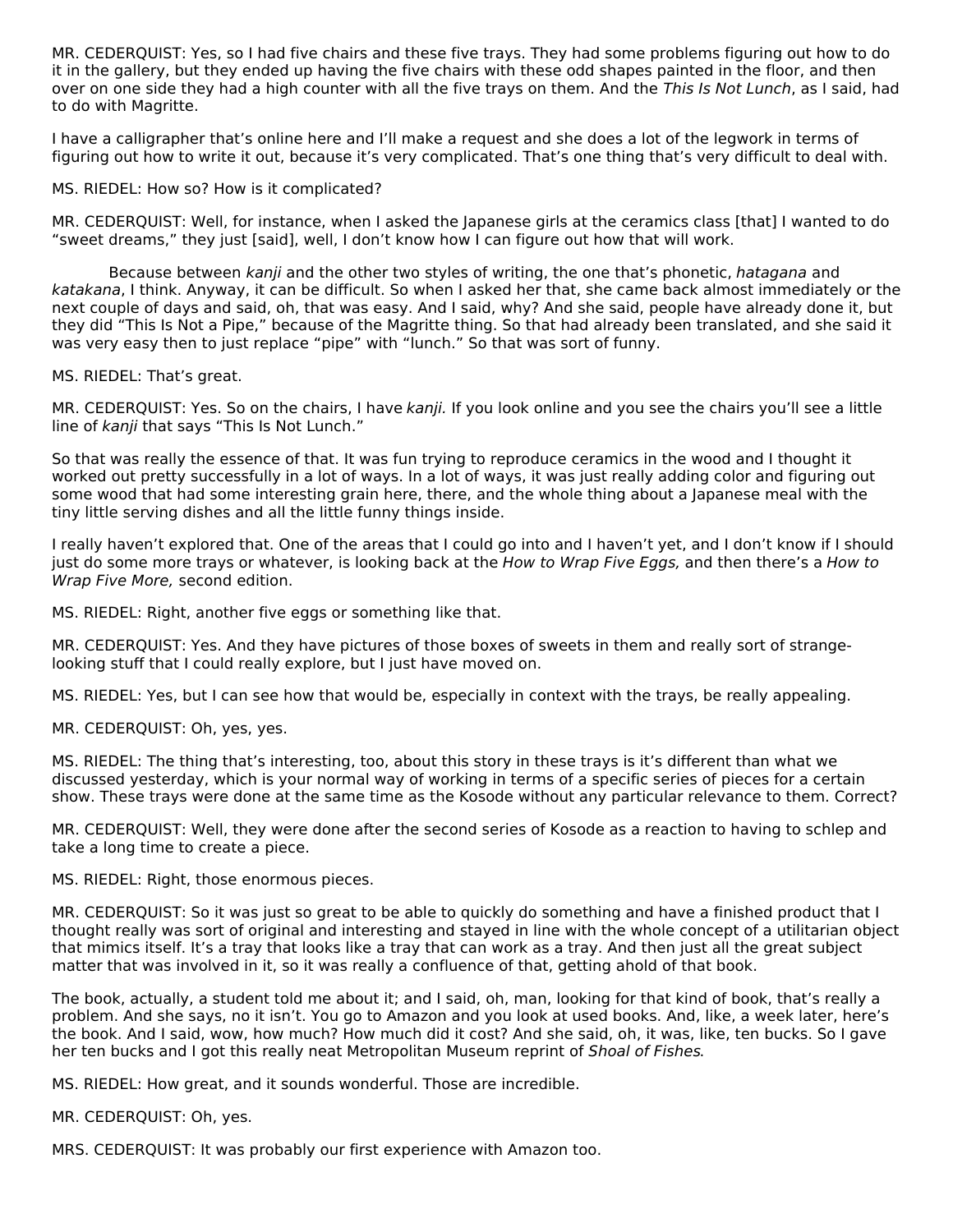MR. CEDERQUIST: It was. It was like, okay, we can do this.

MRS. CEDERQUIST: Yes, it was like, oh, this is a whole new world.

MS. RIEDEL: It is. It just changes everything. It's interesting, too, because listening to you describe where the idea for the tray came from that film, I'm thinking about where you get the ideas from your work, and it doesn't always seem that one series suggests the next series, but it does seem there's a pattern of images coming to you through film or through television, you know, 2D images coming that way.

MR. CEDERQUIST: Yes, well, I think now after I've looked at all the Kosode, I think one of the most original ones is the one where it's called Bluto's Diner. And, again, I was more interested in all the little serving things in the background of the image — the pots and pans and the way they were drawn — so that really inspired that. And what I thought was so nice was to play those off the Kosode form and somehow integrate those compositionally into the deal. So it would be interesting to get a Japanese reaction to it.

MS. RIEDEL: And that piece in particular is so much about perspective and perception, because so much looks like it's about to fall or tumble to the ground.

MR. CEDERQUIST: Yes, and there's coffee being poured and there's a big cleaver in there. And they don't particularly seem like they relate to the form. But it is something very Japanese, if you look at enough of these kimonos, especially the very early ones. They have everyday objects in there. They have hats and pots and even little scenes like a writing desk that is portrayed on a kimono.

MS. RIEDEL: On a kimono — are these contemporary or antique?

MR. CEDERQUIST: Oh, these are the old ones. If we went back into when fashion became art, I can show you those. And they did a really good job. They have a whole section on maps and scenes of villages and so on; and then they have a section on calligraphy that was integrated, and so on and so on.

MS. RIEDEL: I know you mentioned that historical Japanese tattoos have also been an inspiration.

MR. CEDERQUIST: Yes, that's a whole area that I haven't explored, but I've got a couple of books on tattoos and it's out there, and it's got potential.

MS. RIEDEL: It does. Have you done anything tattoo- related yet?

MR. CEDERQUIST: Not really; generating the image, like a fine line on these things, sometimes it's wood-burned and sometimes I use this vibrating tool that people use to engrave on their camera. You've seen them. They buzz and a little point.

Well, I've got one of those and I do that. That's how I do calligraphy using that, because it looks very calligraphy‑like at the end, and that's almost the same thing as what a tattoo artist uses. He uses that tool that vibrates and the needle punctures the skin. So it's very much the same as the real process, and that's one of the things that I realize that maybe that could work. And then there's all the color, and again it's outlined with color inside of it.

MS. RIEDEL: Absolutely, and it's the mixing. It has wonderful potential as mixing cultures.

MR. CEDERQUIST: Yes. I just haven't had time to explore that yet. Maybe I will.

MS. RIEDEL: Have you thought about what form that might give itself to? It hasn't gone that far yet.

MR. CEDERQUIST: That's part of the problem. You know, right down to just maybe doing a chest, I don't know what it would look like, and then just tattooing the heck out of it all over the whole surface. Then playing around with the tattoos, and especially in terms of the computer, you can generate a feeling of dimension and side. By taking the computer and taking the pattern and then skewing it you can do that on the computer, too, to make it look like it's the side of something.

You end up foreshortening everything when you do that. Anyway, just haven't done it yet. There's a lot to do and that's one of the reasons why I don't think that this process is ever going to dead‑end anywhere.

MS. RIEDEL: It doesn't sound that way.

MR. CEDERQUIST: No. You know, the basic, it might end up being different the way I produce it, but in terms of the possibilities of where to go with it, I think they're pretty endless.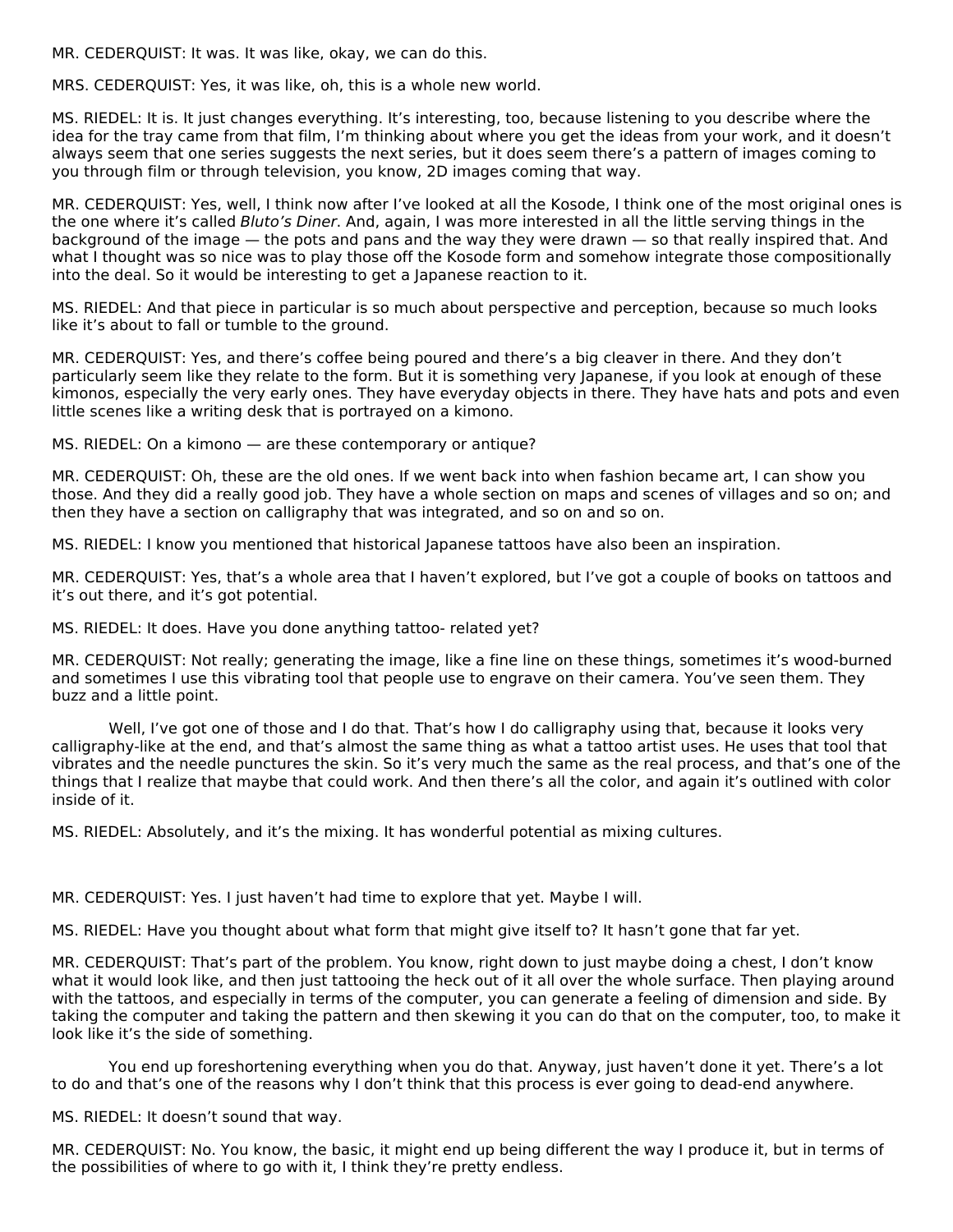MS. RIEDEL: It does seem the Japanese imagery and cultural references have increased over the years.

MR. CEDERQUIST: You mean, just in general?

MS. RIEDEL: In the work.

MR. CEDERQUIST: In my work? You know, I have to say yes and no. And sometimes I go, well, I'm signing my own name now using the phonetic form and have done it for years now. And I always said, well, if I don't do anything Japanese, I won't sign it that way.

I'll sign it some other way, but they still signed some stuff, like the dollar bill has nothing to do with Japanese. You know, you can come back to it. You get tired of it and then you come back to it. Whatever works. Maybe I should have gone out and gotten some Japanese paper money.

MS. RIEDEL: [Laughs.] That could be the next series.

MR. CEDERQUIST: [Laughs.] Yes, right, if you could get some Japanese paper. Maybe I'll happen to get it and then start doing something with it.

MS. RIEDEL: Well, you're talking about a trip to Japan, right, next year?

MR. CEDERQUIST: Well, I don't know. They've got this thing happening with the V and A and then it would be sometime after that, so.

MS. RIEDEL: Do you know where you would go?

MR. CEDERQUIST: Well, we're getting to the point where there are tours and our association with the people at the Renwick, we've heard these.

MRS. CEDERQUIST: We're getting old and lazy. We've got two girls here.

MR. CEDERQUIST: Talk about these two Japanese girls that give tours, and we've gotten information from a commercial, but we're not sure if they're the same people. And the next time we've got to contact some people and find out about these two girls, because they talk about how pleasant they are and how they really know how to organize things, and it's all related to craft.

MRS. CEDERQUIST: And they go to villages. They go to villages that are specific, on specific crafts. And then they'll go there and you'll stay there and you learn about whatever craft they do in that village.

MS. RIEDEL: Interesting. Sounds great.

MR. CEDERQUIST: We'd be happy to do that just to be lazy, so to speak, because it could be just really daunting to deal with Japanese. I mean, you can't even read the signs. We have a friend, Tim, who's been to Japan four times.

MRS. CEDERQUIST: Three, maybe.

MR. CEDERQUIST: Three or four times; he originally was a fireman. He got this "in" with firemen in Japan and he's got a lot of great stories about how they run Japanese firehouses as opposed to American firehouses. And he says, yes, I wander around. It's not a problem. I eventually get there.

MRS. CEDERQUIST: He's a big, daunting guy, though, too.

MS. RIEDEL: I met him at lunch yesterday.

MRS. CEDERQUIST: But he's tall and he says nobody bothers him.

MS. RIEDEL: Yes, I can imagine him being quite successful doing exactly that.

MR. CEDERQUIST: And he had gotten involved in some interesting, like this one day, one time he was there, there was this huge festival when they all came out in their regalia and he got to shoot one of those big bows. He said that was a disappointment. He says they don't work very good. [Laughs.] He pulled it back, let it go, and the air went "boonk." So he wasn't quite sure if he had the real thing there.

MS. RIEDEL: Or if there was a special way to fire it.

MR. CEDERQUIST: Yes, exactly. Anyway, the Japanese things would be fun; they do start out in Kyoto and I think you end up in Kyoto. And maybe we would move on to somewhere else.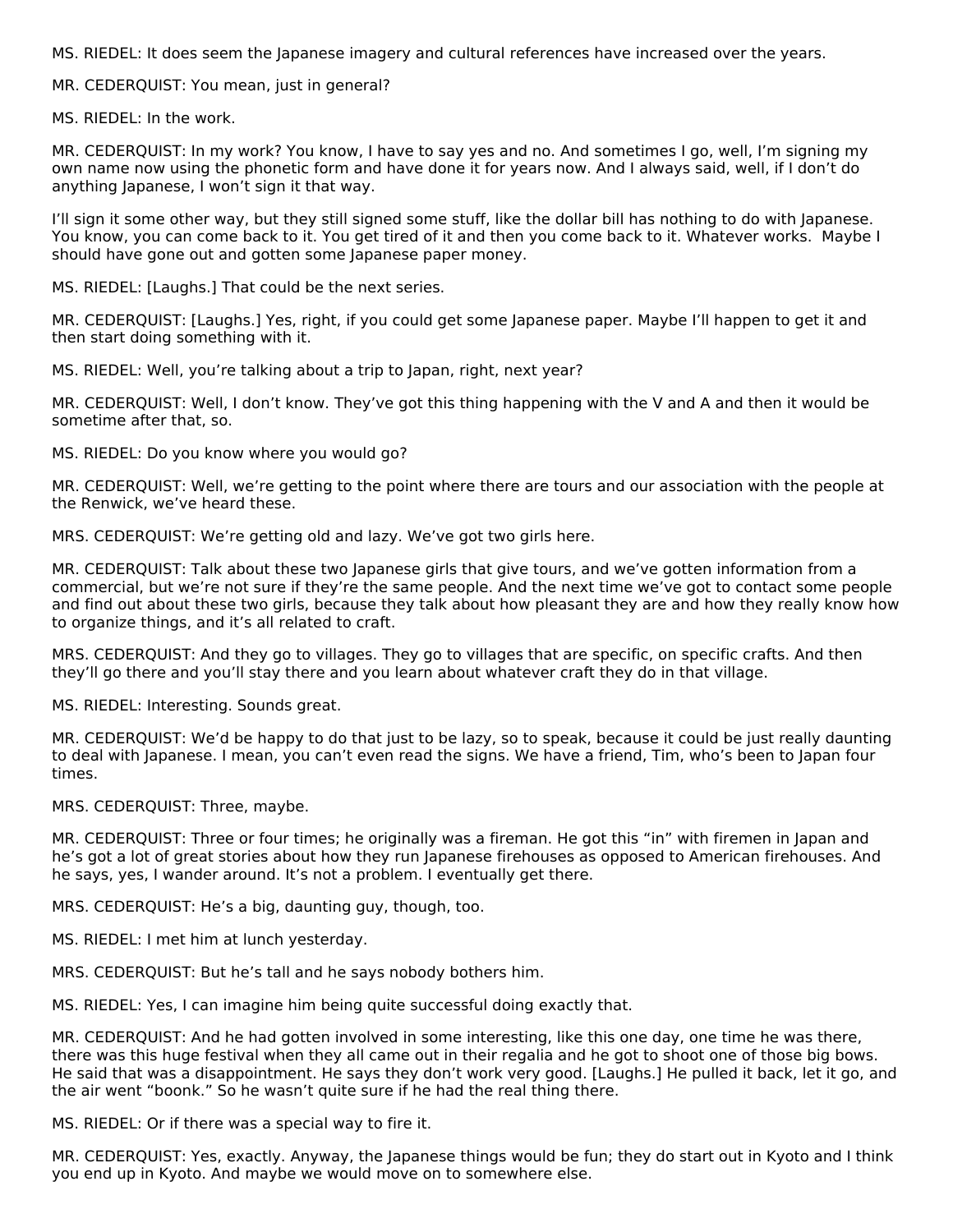MS. RIEDEL: The Furniture That Builds Itself exhibition seems like it was quite different in imagery than the ones than the ones that had come before — the sense of things coming in from the outside in order to make things work in terms of imagery — how did that come about?

MR. CEDERQUIST: I remember that, too. It's silly stuff. A lot of people, it may not make sense to them, but that had to do with, I guess I wanted to be involved in making cabinetry more than anything, but there was a Hiroshige print. I'm pretty sure it was Hiroshige; and it was a window. Obviously, you were inside a house. There was a window, and outside was the scene of the harbor with some boats going by, but in the window frame and hanging down from the window frame on a string was a turtle, a live turtle. And it's sort of goofy when you think about it.

Here's a live turtle hanging from a string in a window frame, so it was really this near and far thing that was happening, so the hands and the tools were the turtle and then there was the framework and then the scene outside; and, usually, they involved in waves and stuff like that.

MS. RIEDEL: If you were looking at the turtle, would he be superimposed over the water?

MR. CEDERQUIST: Yes. He was hanging in the middle of the scene. I don't know if it was a convenient way of keeping him alive until they ate him or if it was a pet. But it was obvious. It had a little bow on the string there and I think he was hanging about halfway down in the scene. And, you know, it just struck me as odd. Well, and then look at this print over here on the other side.

MRS. CEDERQUIST: Well, that's real Magritte-ish then, if you superimpose over the water. He's here and it's there.

MR. CEDERQUIST: Yes, right.

MS. RIEDEL: You mentioned this yesterday with the frog.

MR. CEDERQUIST: Yes. Yes, and what's this about?

MS. RIEDEL: Yes.

MR. CEDERQUIST: And I understand that they had disguises or something like that. They were warriors and there's something about the way that he's holding his hands that's special.

MS. RIEDEL: Yes, and he's got the sword, and there's claws over here on the left, too.

MR. CEDERQUIST: So, I don't know. There's just strange stuff that evokes an idea and then you want to continue on with it. You know, the hands, like I said, I wanted to use the black. And I was really interested in reproducing the tools.

So, consequently, that was really just a big excuse. The cabinet was just a big excuse to show that image; and, it was the first time that I moved away from the piece of furniture looking like a box or something that had been stacked. It was like, oh, well here's the image of a piece of furniture that somebody has made, but then at the same time the center of it is empty or it has this image in it that doesn't relate to the furniture itself.

MS. RIEDEL: That seems like it might tie in to perception, perspective, the way the real world — we've talked about this — the way the real world is perceived and the merging of worlds.

MR. CEDERQUIST: It got to the point where I didn't care. I was concerned, oh, this has to look like a crate. Well, okay, it has a wave coming out of it and that's a little crazy, but it still looks like a crate. And now I didn't care, and then, oh, okay, well, let's throw these hands in there.

But then at the same time the hand is holding a plane and the plane is planing the edge of the wood around the framework, or it's got a bit and brace — that's the auger kind of thing. I did that only because that's an interesting-looking tool and it can be drilling a big hole somewhere.

MS. RIEDEL: It feels like a spin‑off of surrealism that has to do with goofiness, and I'd like to talk with you about goofiness, because it's something that you've talked about a few times. And I think there's an elevation of goofiness into an art form in your work. Have you thought about that specifically?

MR. CEDERQUIST: Well, yes, and a lot of it has to do with — at one time I talked about it — being like a clown car — it's really funny; it was like one time I said, well, who wants to pay a lot of money for a clown car?

MS. RIEDEL: Lots of people, clearly.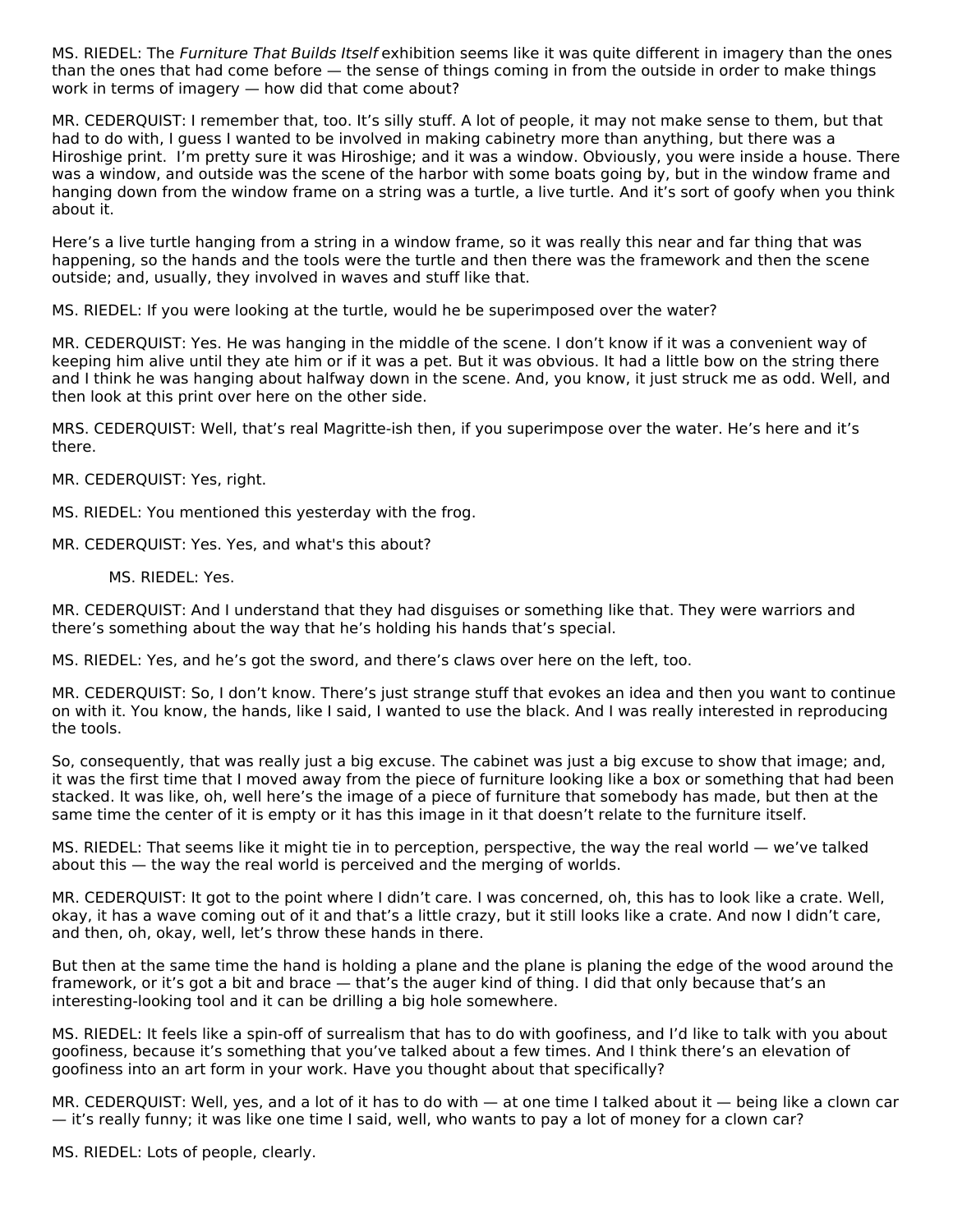MR. CEDERQUIST: I guess, yeah. Yeah, you put the stuff together, and like I said, it got to the point where I didn't care whether it made sense or not.

MS. RIEDEL: Well, it seems like it almost was better and made more sense if it was an element of the unexpected or goofiness.

MR. CEDERQUIST: Yeah, and some of it was hidden. The bench in that series, the Flat Foot Floogie Builds a Bench.

MS. RIEDEL: Yeah.

MR. CEDERQUIST: If you look at the backside of that, one of the legs of the bench is pushing down on the shoe of a guy's leg coming down. And it's like, if you sit a piece of furniture down on your foot. So that's where that name came from and what it's about, but it's way in the back of the chair and I should have gotten a picture of that aspect of it.

MRS. CEDERQUIST: There's also a thing where the unexpected happens, like with the gloves, because you just really wanted to use black and white. You wanted to get black and white in there, and then after the fact that thing about the gloves, which you didn't know.

MR. CEDERQUIST: Oh, we talked about that yesterday.

MRS. CEDERQUIST: Oh, you did?

MR. CEDERQUIST: Yeah, the Australian guy came from Japan? Yes.

MRS. CEDERQUIST: It's serendipitous, some things. You do it for one reason, but there's a whole other reason that ties in that you're completely unaware of, and I think that happens to more artists than you realize.

MS. RIEDEL: Right.

MRS. CEDERQUIST: They have an innate sense of things that just are good and then find out it ties in in more ways than they ever considered.

MS. RIEDEL: Exactly. Or people can connect to it and relate.

MRS. CEDERQUIST: I think that happens to John a lot.

MS. RIEDEL: Yeah, it seems that way, but it seems like you must look for that, or wait for that, or watch for that to happen in the work when it's being put together, because it happens enough that it's not.

MR. CEDERQUIST: Well, yeah, for instance.

MRS. CEDERQUIST: I think it's sort of inherent in their personality and they're not even aware that it's happening sometimes.

MR. CEDERQUIST: Yeah, like putting the leg of the chair onto the foot.

MS. RIEDEL: Yes.

MR. CEDERQUIST: You know, I saw the opportunity there: oh, wait a second — I can get this thing pushing down on the guy's foot; and I think it came out of watching cartoons. They have the absurd happen. The great thing, first, I took 35 mm slides of the cartoons and it made them still. And then that's when you realized, oh, look at how neat the background is.

Because if you're watching it, you're looking at the action, and you realize, oh, look at that row of dishes. And one time we were in New York at one of those pottery stores or kitchen stores.

MRS. CEDERQUIST: Restaurant supply.

MR. CEDERQUIST: Yeah. There was one on one of the main streets.

MRS. CEDERQUIST: Fishs Eddy, it was called. Fishs Eddy.

MS. RIEDEL: Sorry?

MRS. CEDERQUIST: Fishs Eddy was the name of the store. They got all this restaurant supply stuff that was, they discontinued those dishes, so then they go there. You know, "subliminal" is the word I'm thinking of is. I think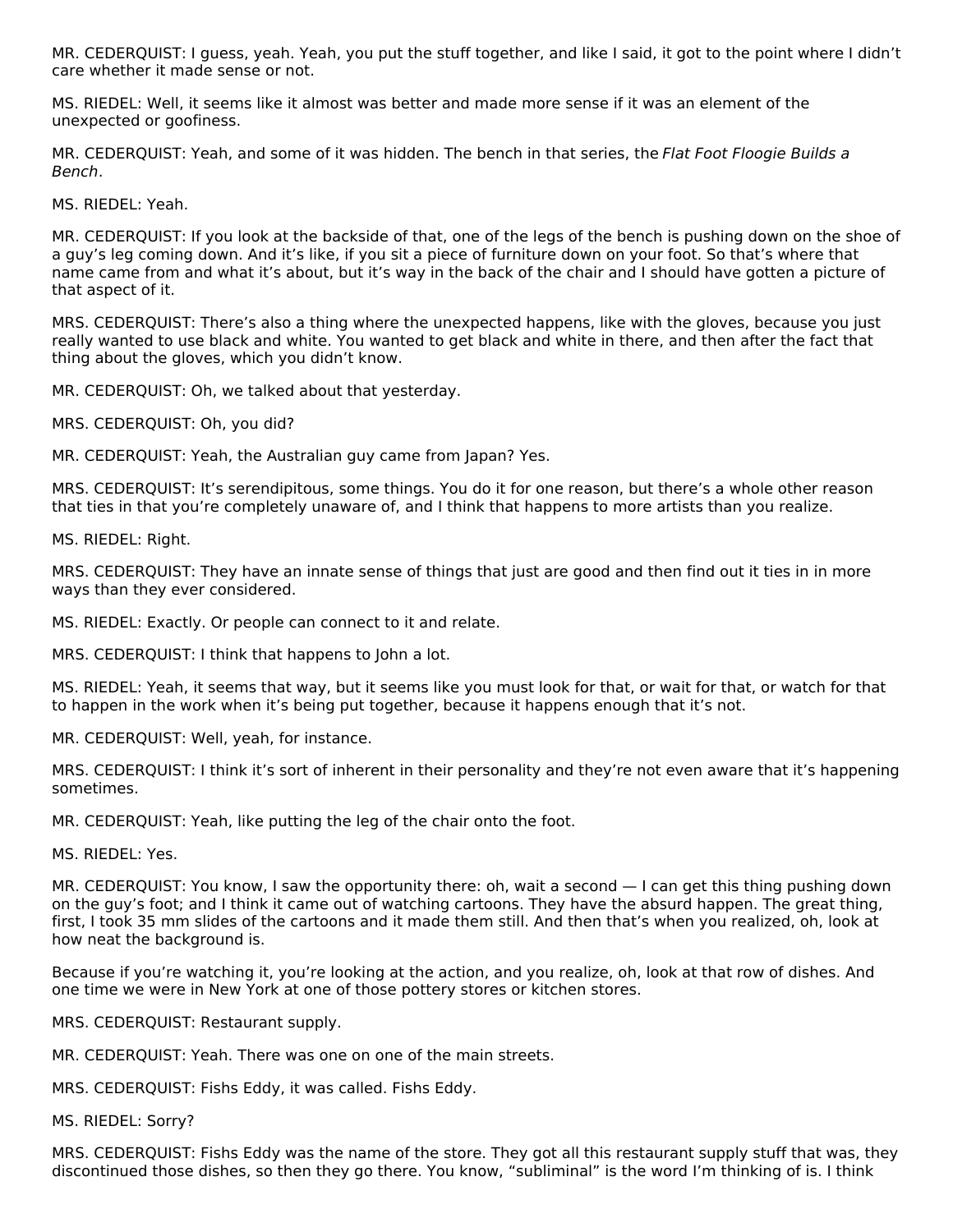that the stuff goes in subliminally and it's in there.

MR. CEDERQUIST: Yeah.

MRS. CEDERQUIST: You don't even know that you're doing it until you do it.

MS. RIEDEL: Right, yes, that makes sense.

MR. CEDERQUIST: So I went in there and, God, everything was stacked up and I just took a million pictures of all this. They thought I was nuts, but when you're taking pictures, you know, and I was getting close and far away. So all of a sudden it comes in in terms of that inspiration, and then comes out. And then the cartoons.

So I was doing the 35 mm slides, and then 20 years later they invent TiVo, and you can digitally record the cartoon and you don't even have to stay up until one o'clock in the morning to do it, because that's when they show it. Now, you can actually stop the action and start it, and you can actually see how the cartoonist made that pot break, stop action, for every frame that he drew. I was thinking about getting more involved in that kind of stuff, but never explored that, because you know his face wrinkles up and the pot starts to break up and then it flies further and further away.

It's very visually rich, and it was always the early ones, the ones that were in black and white. They really did a good job of those. When they started producing them in color they really went downhill in terms of the quality of them.

MS. RIEDEL: Mm‑hmm. [Affirmative.] That makes me think of your interest that we mentioned in passing, yesterday, and we want to talk a little bit more about. Photography, in particular, and in this particular sense the time‑motion sequence that you can watch happen so clearly.

MR. CEDERQUIST: Right, yes. You know, I took a photography class at Long Beach and learned the basics of it. And in terms of the teaching perspective, it became a confirmation for the perspective stuff. And one of the things that I did in teaching in relationship to perspective, I would ask the students to bring in Architectural Digest or any kind of home magazine that had a lot of architecture or furniture in it. And then we'd cut it out and put it on the wall and I could show them how they could find where the eye level was and where the vanishing point was and identify the photograph in terms of, well, was this taken and is this done in one-point, two-point, or three-point perspective?

It's an interesting lesson, and it's, I think, again getting back to that whole sensibility of our relationship between two-dimensional imagery and three-dimensional form. And since we were talking yesterday about this, one of the things I think happens is that when you cut it out — and I think this is a more important factor than is realized — when you free the object, like the chest of drawers, from the plane that it is drawn on, it goes one step closer to being real.

When I first started doing these I really was concerned about the carcass in back not relating to the front. Like I said yesterday, a lot of other people were concerned about that also. So I always felt, oh, okay, one way to really show these would be to create a false wall and just put the carcass in back and just have that frontal section of it. I don't know if I ever did it, but what happens is — and it's really interesting — if you pull the cut-out, the flat cut‑out away from the wall a foot or so, they seem more dimensional than if it were plastered right up against the wall.

And, so I said, heck with it. It really is much more convincing and works better if they are pulled away from the wall and I don't have to deal with that aspect of showing them more. So cutting them out, I think, is really important. The other thing I think happens is they are of human scale, or people have the sensibility that they're human scale. And then the interaction in terms of — all of a sudden this thing works.

If you take Magritte's This Is Not a Pipe, you really have to take into consideration that — and he said this in some quotes — what you see you can't put tobacco in and smoke it. So there's an aspect of function there and that surprises people. I did a walk‑around at the Smithsonian at the Renwick Gallery and there were about 30 or 40 people there walking around. It was fun to do that, so I was up on the riser and I was talking and talking and talking. And I pulled out a drawer, and they all freaked. They didn't realize that these things actually functioned.

And I think that that, as silly as it was, was a pretty dramatic moment for them.

MS. RIEDEL: Well, it's a huge part of the work, and we were talking about that yesterday, is that they do function and they are a reference to furniture. They are furniture. They're about furniture.

MR. CEDERQUIST: Right.

MS. RIEDEL: And the metaphorical levels.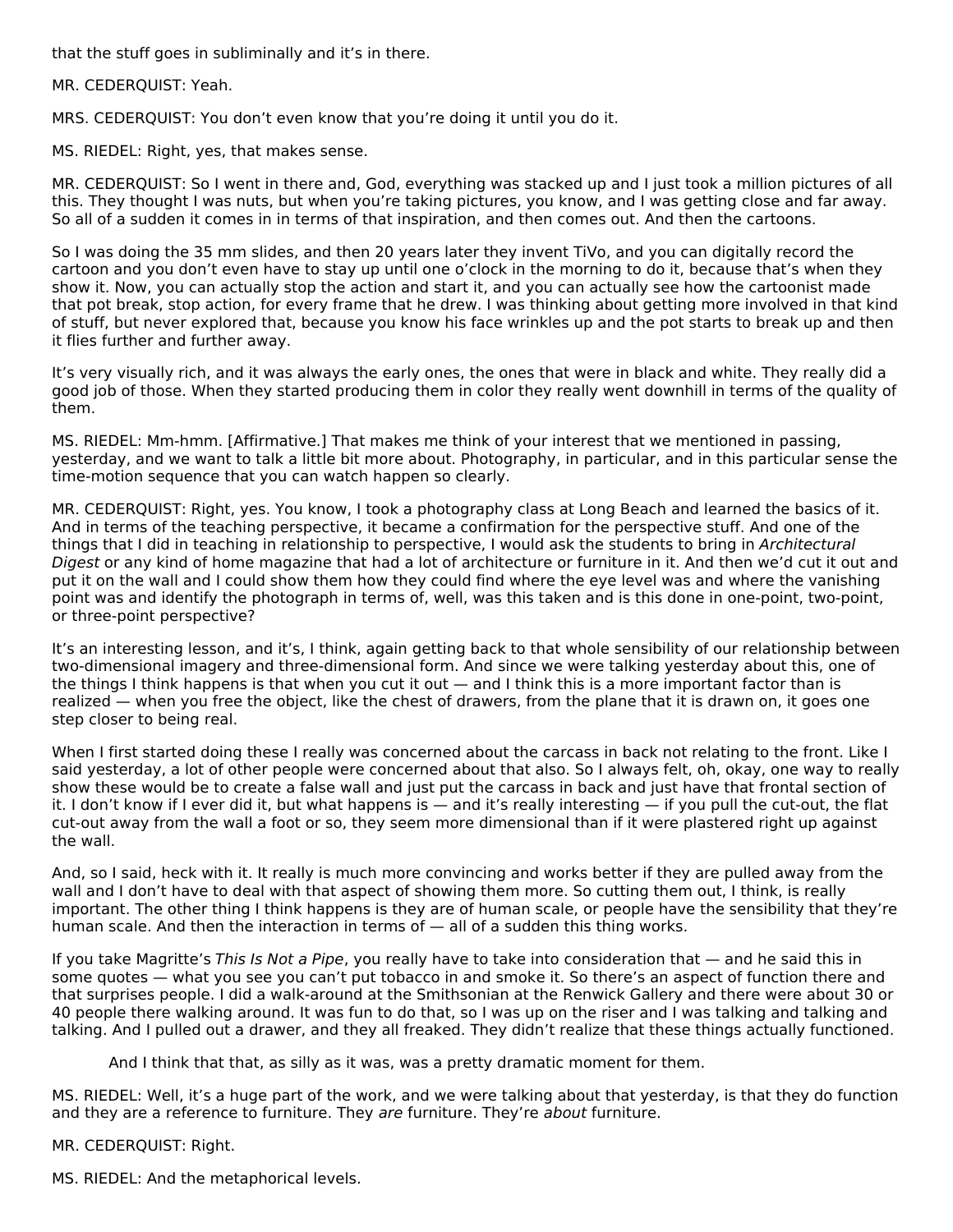MR. CEDERQUIST: So one of the things that I think happens is that because they're cut out, because there's aspects of the perspective that work — and then we talked about that business of form and then the perception of form, i.e., the railroad tracks are physically parallel. But we perceive them as converging.

MS. RIEDEL: Coming together.

MR. CEDERQUIST: I think that it forces people to confront that issue, because they usually generally see 2D stuff over here with a background, and it's framed, whether it's a TV or the motion picture or the computer, and it's stuck to that background. Or they see a dimensional object and I think that everybody lives in these two worlds. And when they look at my work, somehow those things are integrated and come together, and they're confronted with having to figure that out.

MRS. CEDERQUIST: Yeah, and the most famous experience was the one where I said, antimacassar?

MR. CEDERQUIST: Yeah.

MRS. CEDERQUIST: It has a drape that comes over a door, you know.

MS. RIEDEL: Right, yes.

MRS. CEDERQUIST: And I saw John make it, I'm there, you know, I'd seen the whole thing. And I made some comment, that if you wanted you could put something on there. And he said, Sue, it's flat. What do you think? So even though you know it is, your eyes are telling you it's not, and what do you believe? Do you believe what you know, or do you believe what you see?

MS. RIEDEL: Exactly, exactly.

MRS. CEDERQUIST: It's just weird.

MS. RIEDEL: And that's wonderful coming from you when you watched the whole thing literally be put together.

MRS. CEDERQUIST: Yes, I mean, I feel really stupid when I say something like that, but I just don't believe it.

MS. RIEDEL: Or when you see them in photos and try and tell your brain what's flat and what isn't, but especially in a photo, it's practically impossible.

MRS. CEDERQUIST: And every time John gives a lecture I keep saying, you realize now, this is flat, because people don't understand when they see the pictures.

MS. RIEDEL: No. Not at all.

MR. CEDERQUIST: And then I think that that's one of the reasons why, you know, there are. You see photos of everything. You see a photo of a Jackson Pollock painting, but you're not yet confronted with it until you go to the museum and see the scale of it. And that business about scale, I think, is important, because you can look at a piece of furniture, but until you're confronted with the size of the piece of furniture and you're physically relating to it, and you look at a piece of furniture — and I think people have a good idea of what it should be, because we relate to that so much.

#### MS. RIEDEL: Right.

MR. CEDERQUIST: Like a chair, we always have a good idea of what a chair looks like. There's a guy that's been doing giant furniture. I don't know who he is, but he's just got a table and chairs set up. And you're walking in the gallery and the seat of the chair is over your head. And I'm sure that's another aspect of, oh, here's something very familiar, but look at what size it is. And every once in a while on Antiques Road Show somebody will bring in a model that they'll use to sell a chest of drawers or a chair, something like that. Oh, and Bob Straight, the guy that did that painting, started collecting — what's the name?

MRS. CEDERQUIST: Necchi; I think it's Necchi.

MR. CEDERQUIST: Necchi, it's the sewing machine company.

MRS. CEDERQUIST: I think they were called Necchi.

MR. CEDERQUIST: And it's these human forms that will have a dress on, that you can make this dress with your sewing machine.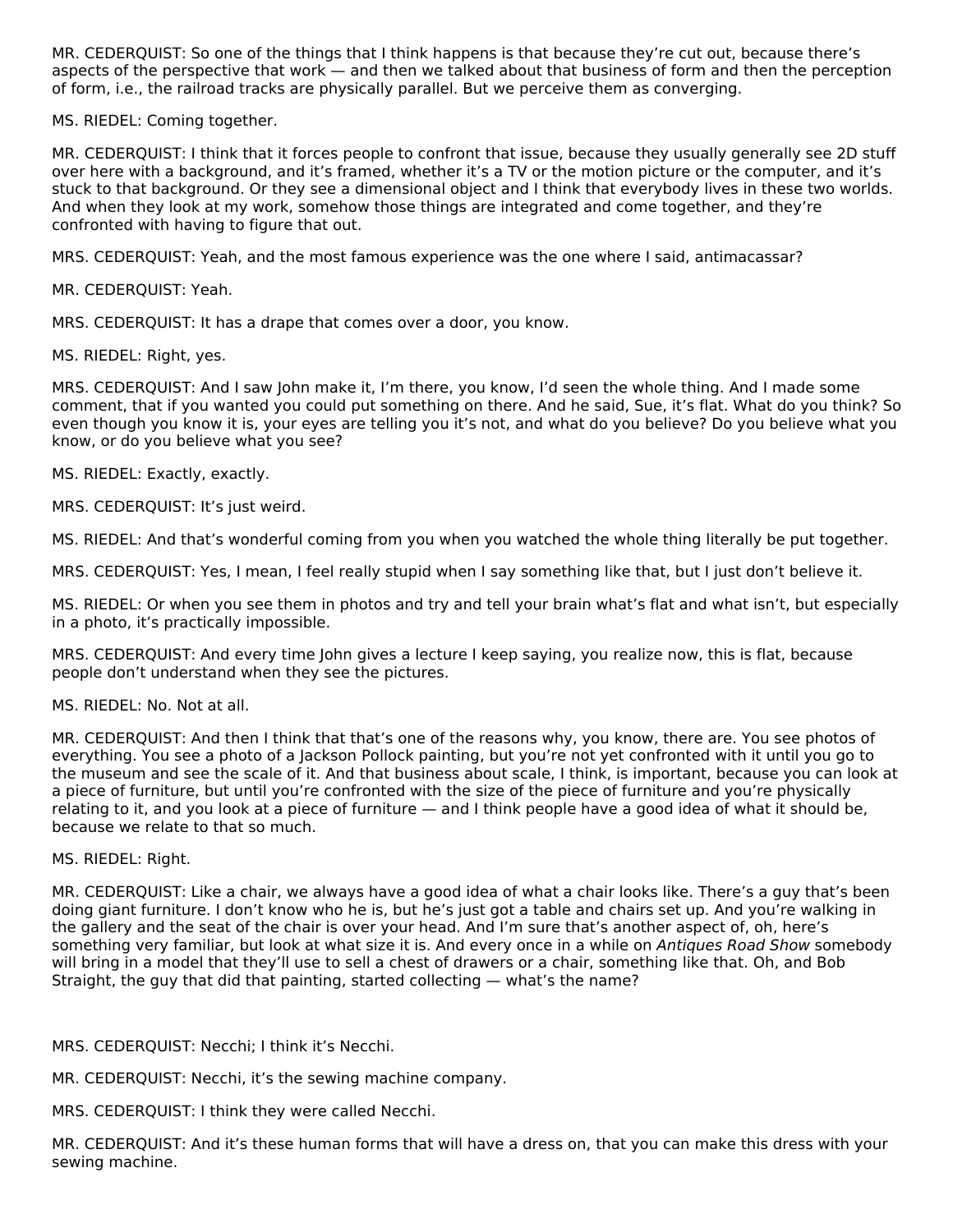MRS. CEDERQUIST: The forms are like mannequins but they're miniature mannequins, so you recognize the mannequin.

MR. CEDERQUIST: Yes, they're about three foot high and they've got them around their house. And they're really creepy.

MS. RIEDEL: I bet.

MR. CEDERQUIST: You walk around them.

MRS. CEDERQUIST: Scary as I remember them, they were in sewing stores.

MR. CEDERQUIST: And then the ones that are really bizarre, the ones that are displaying girdles and bras.

MRS. CEDERQUIST: No. They weren't really displaying them, I don't think. It's just that then you couldn't have a naked statue, so they put the sort of undergarment on them. They painted that on and then you put the dress over it, because if you were changing it and someone would be in the store or something, it would be, I think, offensive.

MS. RIEDEL: And what did these date from?

MRS. CEDERQUIST: I think they're from like the '40s and '50s, I think. I remember seeing them as a kid.

MR. CEDERQUIST: Bob and Chris are famous for collecting these things, just as they get to the point where you can't find them now.

MS. RIEDEL: Right.

MR. CEDERQUIST: They're very expensive now. They had ended up with about four or five of them, and you walk around the house and you see these things; and they are bizarre.

MS. RIEDEL: What you were talking about early, the functionality of furniture, I think is really an important point, because the functionality becomes part of the content of what you're working on. The image becomes part of the content and there's a fusion, and something that happens between the two there and furniture that doesn't happen, for example, in jewelry, I don't think, or even ceramics. There's something about the functionality of furniture that seems to allow you do things that you really couldn't do in another form.

MR. CEDERQUIST: Well, it's funny, because I think it's really important that they function or — because at what point, what are they if they have function? And I always thought that was sort of a copout.

MRS. CEDERQUIST: Doesn't ceramics do that too, though?

MS. RIEDEL: How so?

MRS. CEDERQUIST: Because it's a vase or it's a whatever. They've got a little function thing going on, but they're not really, really functional. Really nice ceramics — usually they don't use it to function; and John's stuff, not too many people really use it to function. But some people do, and some people do use —

MS. RIEDEL: I would imagine the chests probably are used more frequently than the chairs, for example.

MRS. CEDERQUIST: Well, there's a bed, too, that somebody sleeps in.

MS. RIEDEL: The headboard piece that you were looking at?

MR. CEDERQUIST: Yeah, you know, the one that I described or talked about. What's the name of that one?

MS. RIEDEL: I can see the headboard with the steam pipes in the waves, right.

MR. CEDERQUIST: Yeah, "Dreams. Yes.

MRS. CEDERQUIST: I'd want to use them, but then I'd always say, well, they're too expensive. We can't use them. You know.

MS. RIEDEL: Yeah.

MR. CEDERQUIST: So, what else do we have?

MS. RIEDEL: We're going to talk about the most recent Kosode and how they're more explicit in social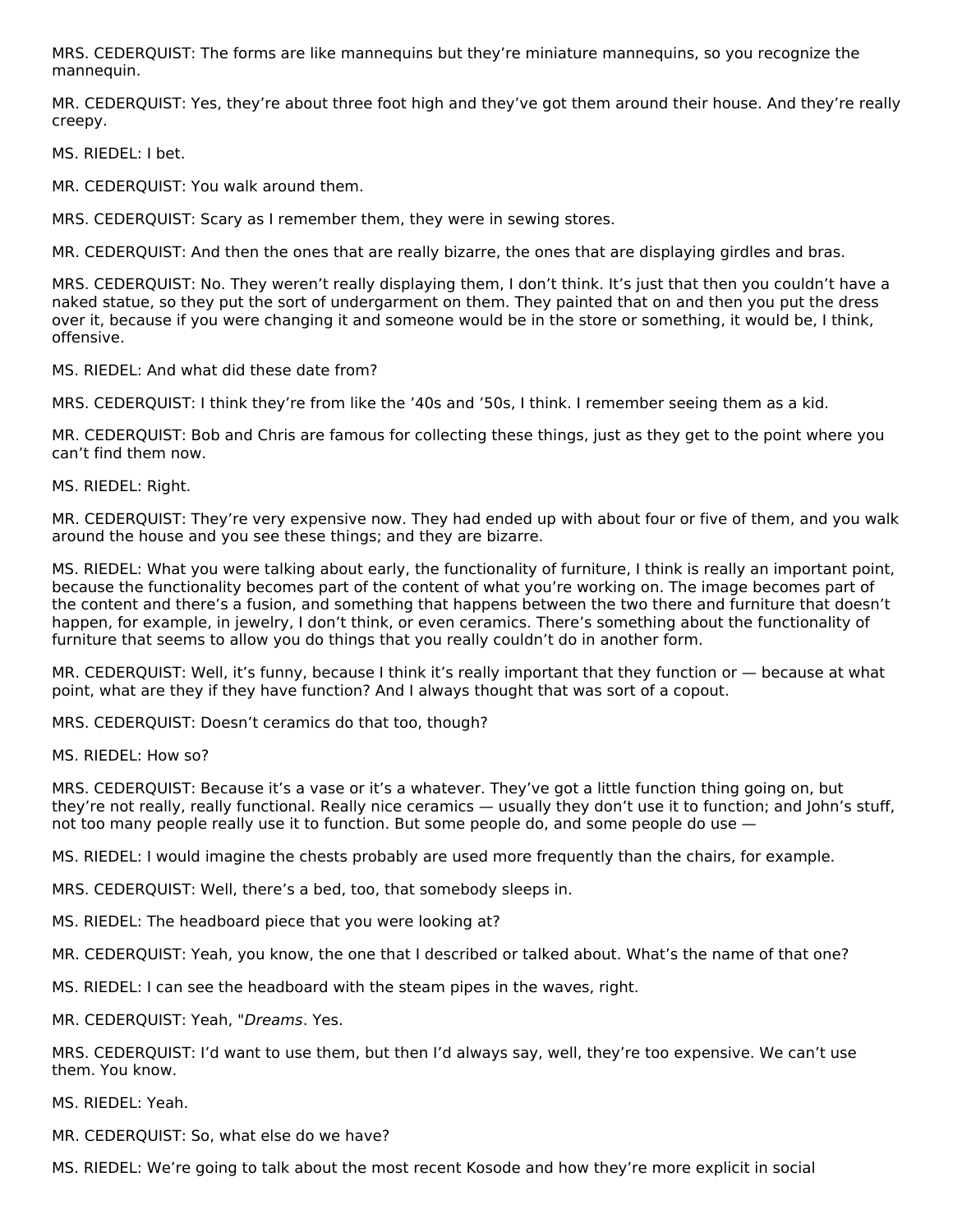commentary than some of the pieces that come before.

MR. CEDERQUIST: Okay. Yeah, we talked about that without having the recorder on.

MS. RIEDEL: What are the titles of those, John? Do they have titles?

MR. CEDERQUIST: We've been going back and forth on titles.

MRS. CEDERQUIST: We send feelers out to all of our friends and some pictures and say, do you have any good ideas; and we've got some going around.

MR. CEDERQUIST: There's one that you didn't see that's under a blanket in there, and that's definitely going to be called Double Fuji. And that plays off Double Fudge. Because it has two pictures of Fuji or two images, they're repeated.

MRS. CEDERQUIST: I wanted Bombs Away for one, but I think John didn't care for that title. [Laughs.]

MR. CEDERQUIST: No. I don't know.

MS. RIEDEL: They all have planes. Is that uniform?

MRS. CEDERQUIST: Yes. They have bombs, planes. It's pretty much a war theme, anti-war theme.

MR. CEDERQUIST: Okay. Was it Bob that sent the postcard or the thing?

MRS. CEDERQUIST: Yeah, Bob sent it to me and then I ordered the book.

MR. CEDERQUIST: Yeah. And I looked at it and I said, oh, those are neat, because they were these bizarre images of the Kewpie dolls, tanks, and stuff like that.

MS. RIEDEL: Right, very cartoon-like.

MR. CEDERQUIST: Yes, and I got busy. I was doing stuff, and Sue ordered the book and it finally came.

MR. CEDERQUIST: And John's so funny, because you don't hear from him or see him for two days. It's like when a book arrives like that, he just disappears. He's into the book. It's almost like the cartoon thing, you know, where he's able to — whoosh! just right into the book, because really, you don't see or hear him for, like, two days. He was so into it.

MR. CEDERQUIST: And I thought I was done with the Kosode until I saw those.

MS. RIEDEL: And what was the book called? Do you remember?

MRS. CEDERQUIST: War Propaganda?

MR. CEDERQUIST: No, it's Wearing Propaganda.

MS. RIEDEL: Ah, that one we were looking at yesterday.

MR. CEDERQUIST: Yeah, you saw it.

MS. RIEDEL: Right.

MR. CEDERQUIST: So, you know, I said oh, well, look at here, all of this. And then it was interesting. You really got into a little Japanese history and what they were doing. And it was just a whole other image, and then I had been involved in flying model airplanes.

MS. RIEDEL: I saw those in the studio yesterday.

MR. CEDERQUIST: Yeah.

MRS. CEDERQUIST: And we were watching that movie last night too, and they were talking about the Japanese not being interested in the war, not being interested in getting into war, so they definitely had to be enticed as a people too, and they did it through a lot of different means. And of course their kimonos are really important to them.

MS. RIEDEL: Right. Right.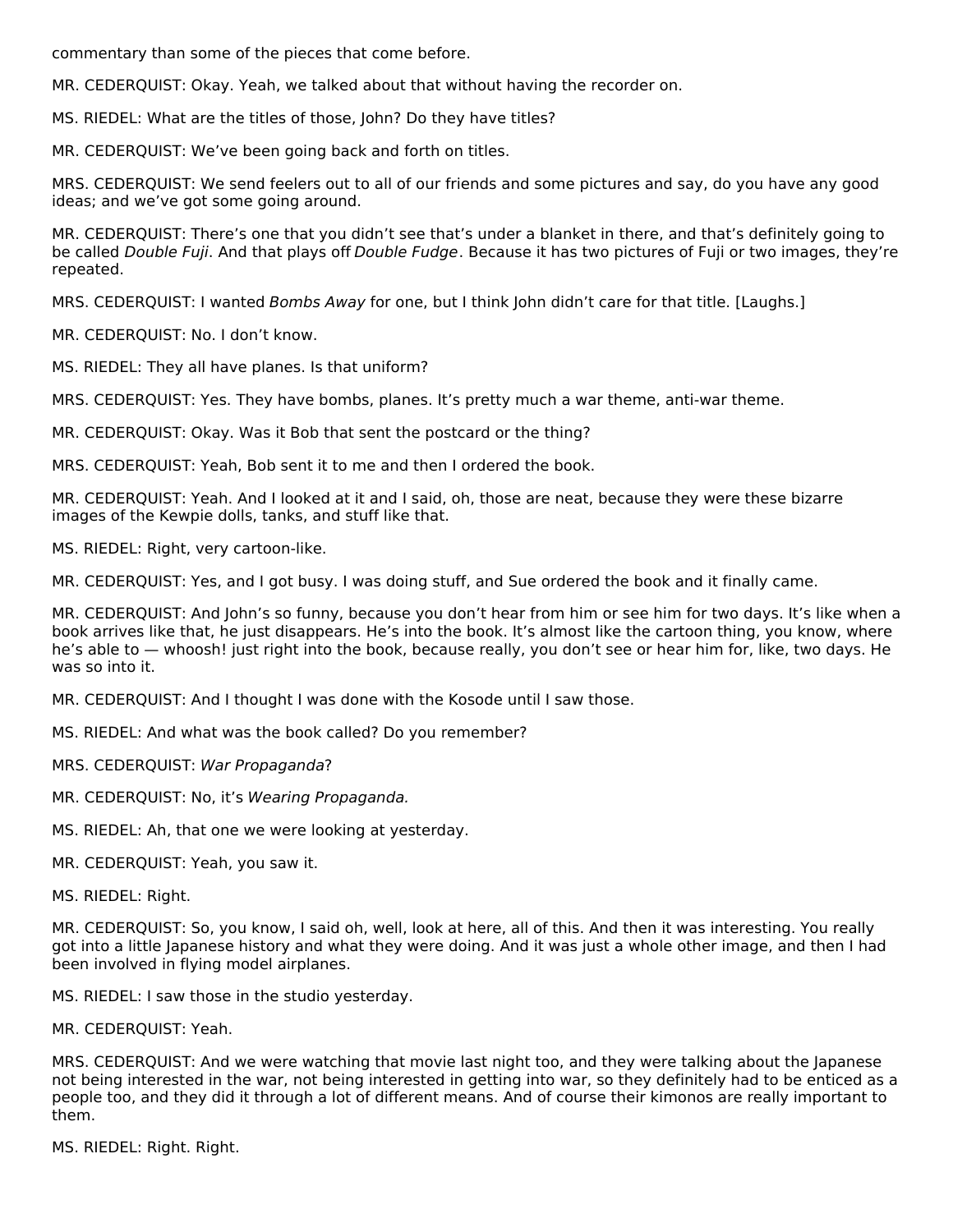MRS. CEDERQUIST: They just started producing things that were pro‑war.

MS. RIEDEL: Interesting, so this would be what, the 1920s and '30s?

MR. CEDERQUIST: Thirties and '40s, yes.

MRS. CEDERQUIST: I mean they had to entice them into war, get people behind it.

MR. CEDERQUIST: So all of that started paralleling what was happening.

MS. RIEDEL: Here and now.

MR. CEDERQUIST: Yeah, and you know, you're going well, boy, the Japanese. I don't know who was ever involved, seemed to be very naïve. And I'm going, oh, man, does history repeat itself here. And then, you know, the visuals were nice. So that's what started it and we'll see what happens with it because the High Museum in Atlanta bought one of them. I don't think it has any bombs in it. It has a plane and a blimp in it.

It was funny, because we sort of had to talk them into it. They were concerned about —

MRS. CEDERQUIST: The circles.

MR. CEDERQUIST: The theme.

MS. RIEDEL: Of course.

MR. CEDERQUIST: And that wasn't my job. I just made it and then let them deal with it. It was funny, because it was one of the curators that wanted it, but he had to deal with the board on that situation.

MRS. CEDERQUIST: That was also before the tide changed a little bit in terms of thinking about war, and I think we've completely done a flip-flop.

MS. RIEDEL: Exactly.

MRS. CEDERQUIST: In the two years, last two years.

MR. CEDERQUIST: And I don't know where the Heavenly Victory came from. It just sounded very Japanese. Sounded like something that they would be into. Maybe it was from something.

MRS. CEDERQUIST: I think it's a movie title.

MR. CEDERQUIST: Yeah?

MS. RIEDEL: I've heard that multiple times.

MRS. CEDERQUIST: It's one of those subliminal things. I think it is.

MR. CEDERQUIST: So the kanji looked good and so I just realized that maybe that's what the theme of the thing should be, and just started pulling together the same way I did with the previous Kosode kimonos, and just really enjoying the imagery, drawing those old airplanes and putting them together. There's some pretty direct appropriation with them, just taking other elements and reorganizing them. A lot of them don't have it.

I knew I wanted to do one and do a really large version of the kanji. I'd seen that on some kimonos before where they just really blew the characters up and had them wrap around the robe. So that's how it got started; and, yes, there was a very conscious effort between the "Mission Accomplished" sign and the Heavenly Victory, situation.

MRS. CEDERQUIST: There's a good title, right there: Mission Accomplished.

MR. CEDERQUIST: Yes, you're right.

MS. RIEDEL: That is good, yes.

MRS. CEDERQUIST: That's how the titles come up. We have friends who come over and say, hey, you know what those scarves are called on the chest? And John goes, no. And she goes, those are called antimacassars.

MS. RIEDEL: Yes, that was a great title.

MRS. CEDERQUIST: And John goes, that's a good title. You know, so that's kind of fun.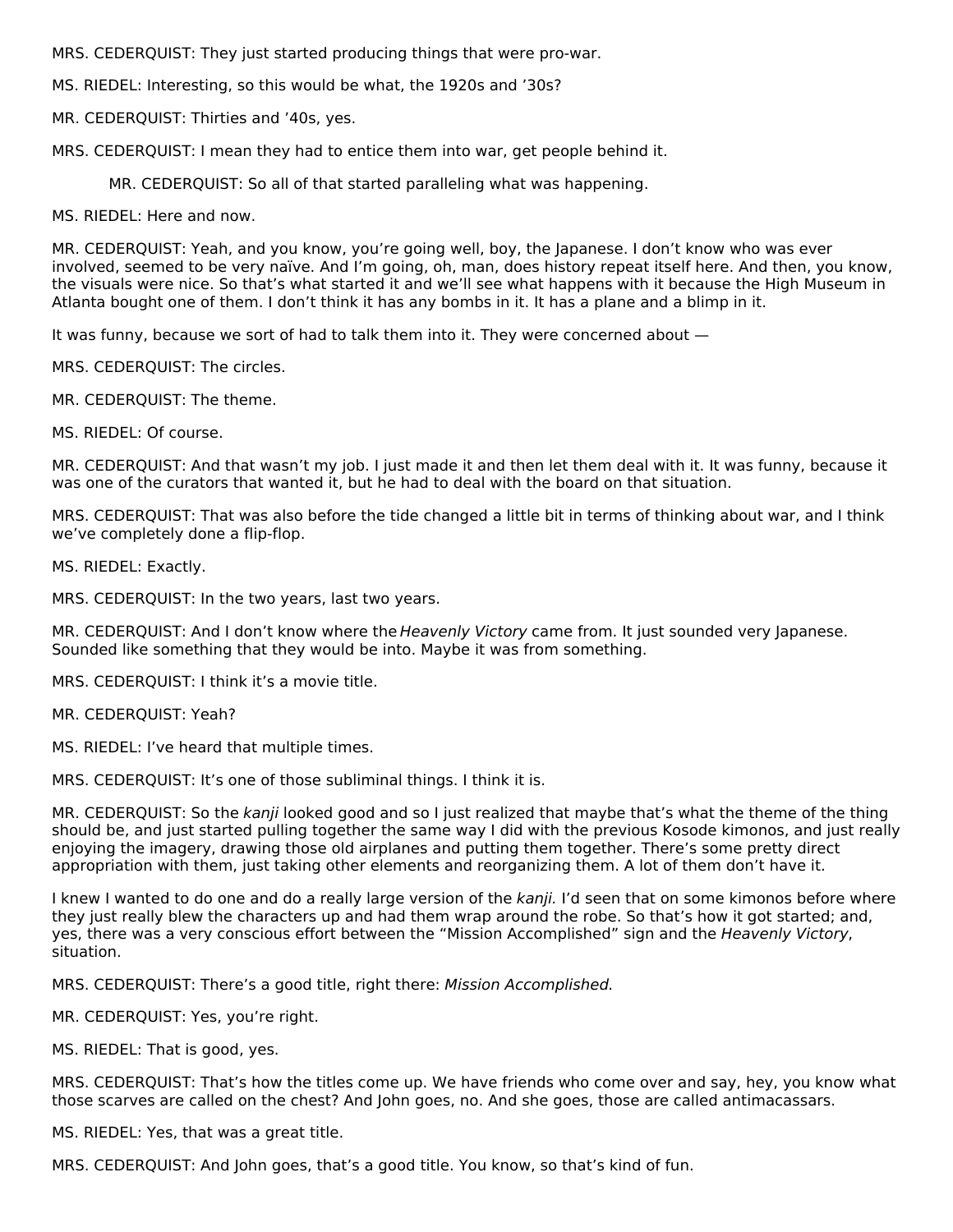MS. RIEDEL: Auntie Macassar Goes West. That took a little while to figure out, but that was really interesting.

MR. CEDERQUIST: And people relate to, because then they relate to that piece because they feel like that's their piece because they titled it.

MS. RIEDEL: [Laughs.] Yeah, there you go.

MR. CEDERQUIST: So who was it? Was that Chris?

MRS. CEDERQUIST: Chris Straight, yeah.

MS. RIEDEL: Mission Accomplished is good.

MR. CEDERQUIST: Yes, well, that will be one of them, finally. Now we've got two.

MRS. CEDERQUIST: [Laughs.] And because we can't remember any of them we should write it down, yes.

MS. RIEDEL: Now it's on tape.

MRS. CEDERQUIST: Oh, well, you'll be the one then. You'll be going, and you know, I was there. I was instrumental in that title. [Laughs.]

MR. CEDERQUIST: I wonder was it my Chris at work that said the *Double Fuji* here? I can't remember. Or was it me? I don't know what it was, but just the "double." And, double fudge, they always have to say things like that. And then we went, well, maybe it should be double fudgy." And I said, no, Double Fuji is close enough," so.

MS. RIEDEL: And do you think that series is done?

MR. CEDERQUIST: Well, I have a carcass that's sitting there and I haven't come up with anything yet. And the plan is that I do have enough time that I could possibly get another one going. But, frankly, a lot of it has to do with how much space is at the gallery now; and five might be crowding it.

There's one out there now that is at the Pittsburgh Craft Center. They're doing a show, a touring show, and it's stored somewhere. So there's four in my studio and one there. So I don't know. And, as I said, this thing was really — I thought it came to an end, and this new series came up and these new images came up. So I don't know if it will ever come to an end. Something else might happen, but you never know. That's the funny thing about it is, you never know. And somebody will send you a card or you'll find this book, and you go, oh, wait a second, here we go. Here's a whole other thing that we can do.

MS. RIEDEL: Yes. Well, just in that conversation that we've had we've probably come up with three or four different things, from tattoos to ceramics.

MR. CEDERQUIST: Yes, that's the other thing.

MRS. CEDERQUIST: Yes. I think John has several sets of series in his head that he's thinking about doing, but then something will set it off. There's just something that pushes that one forward.

MR. CEDERQUIST: There might be another element related to the tattoo that will jibe and allow it to evolve.

MS. RIEDEL: Exactly. It seems it's really important that there's sort of a powerful juxtaposition that sets something off.

MR. CEDERQUIST: Yeah, and it's involved in the title of Furniture That Builds Itself. I remember also, and it's a silly thing, but if you start looking at film noir pictures, movies, there's the classic image of the telephone that's this big right here.

MS. RIEDEL: Right, yes.

MR. CEDERQUIST: And then there's this person on the other side of the room that's about this big, and then the phone rings.

MS. RIEDEL: Yes.

MR. CEDERQUIST: And that was one of the things that also I saw a correlation with in terms of here's that turtle and it's this big, and here's the boat way off in the distance, and it's only this big.

MS. RIEDEL: Right. Right.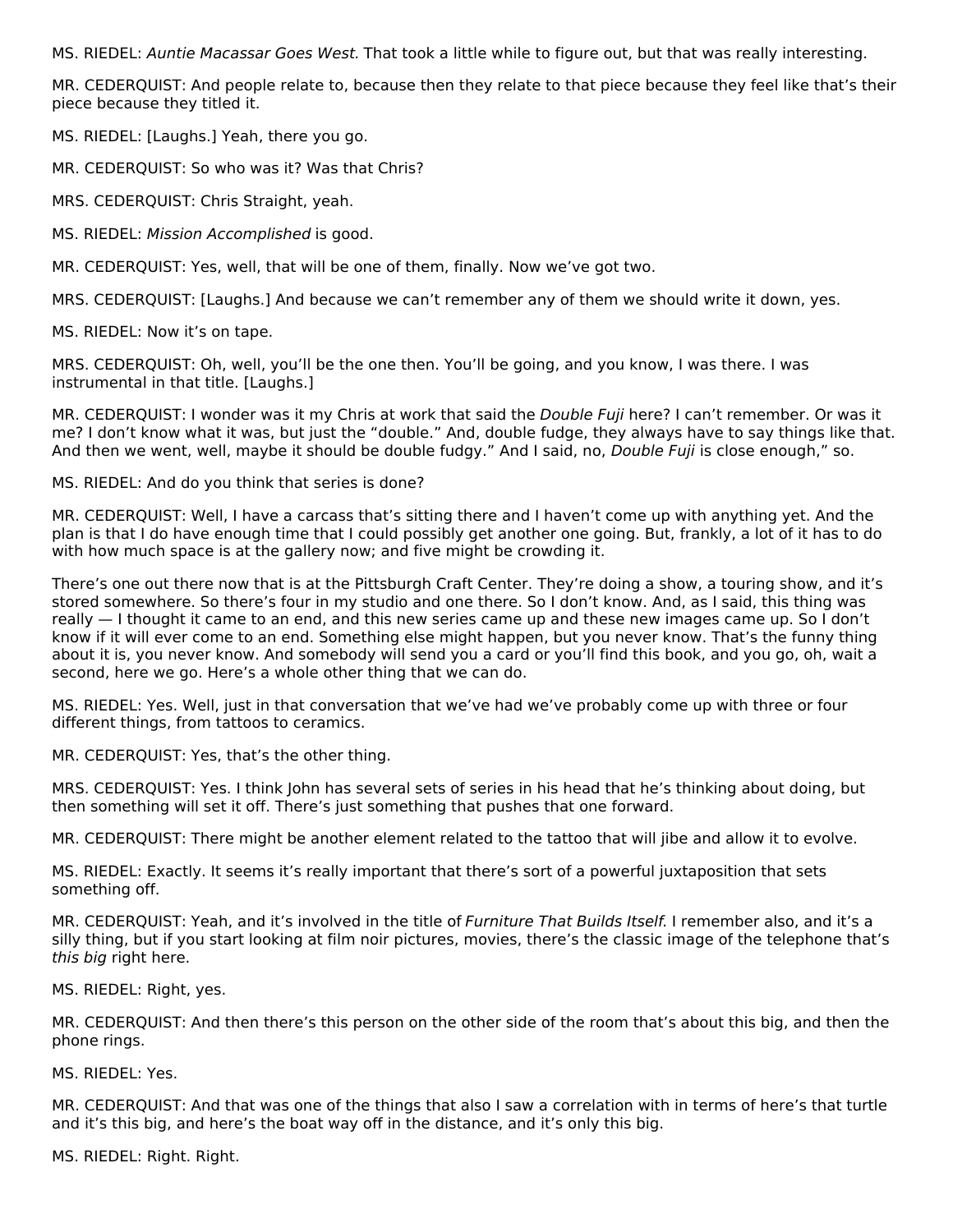MR. CEDERQUIST: It's happened to a little degree. I'm making a realization now. I don't know if it will come off this way, but I'm realizing now that the dollar bill that I'm working on and the fire, first of all, the dollar bill is big. Then the scale of the fire looks sort odd in relationship to the dollar bill; and it might end up really making it. Who knows?

That fire was inspired from a Japanese painting of a village that was being burned up. And so, again, there is a whole scale thing. Here we have the scale of this fire that's burning a village, and now I have the certain scale of fire that's burning a dollar bill. And do they jibe? And if they don't, maybe that's what's going to make it interesting.

MS. RIEDEL: Exactly. Yes, it seems that's often what makes it interesting. That really skewed perspective and/or scale.

MR. CEDERQUIST: Yes, exactly.

MS. RIEDEL: You had a major exhibition at the Oakland Museum that went on to the Renwick in 2000. Right?

MR. CEDERQUIST: I think that was the one at the Renwick. The one I had at Oakland that was in '97.

MS. RIEDEL: That was '97, right. That was a retrospective.

MR. CEDERQUIST: Right. Ken was there when he initiated it. Ken Trapp was there when he initiated it, and then he left. He went to the Renwick.

MS. RIEDEL: Right.

MR. CEDERQUIST: And the whole project really took a nosedive. I don't know exactly what happened there. I was getting a little depressed, because now it's a year, and now it's a year and a half. And then a gal there, her name is Kathy Borgogno, who was not a curator, but one of those people who made the museum work. And I don't know if it was through her or what, but it got reestablished, and she did a lot of the work.

Ken did an introduction, and Franklin was helping with this. And he was asking, he said, well, I think I can get Arthur Danto. And then he says, and I think we can get Nancy Princenthal on board. And the museum said, Fine. Let's do it. Let's do it. And then Kathy, boy, I was surprised at the extent of what the catalog was going to do and they started adding pages. I had a lot of the photography already, which was good. So I can't remember how long it took, but finally it happened. And it was a little bit of a drama.

They took one moving truck, went around the East Coast, Washington, and New York, and came all the way across country with this work, and it was full. It really surprised me. I think there were 40-some pieces and then they hired this guy. And he basically created these tableaux, and then we decided where they should go. It wasn't like it was decided specifically, but it ended up being really great.

MRS. CEDERQUIST: Didn't they photograph them too, along the way? Because Tony's was photographed at her house.

MR. CEDERQUIST: Well, there was some emergency photography, and I think that that was —yes, that one was. It was photographed at her house.

MRS. CEDERQUIST: Mija, what would you like to drink? We're going to have iced tea, but would you rather have hot tea?

MS. RIEDEL: Sounds great. Iced tea sounds perfect. Thanks.

MR. CEDERQUIST: So they had the show, and what had happened, though, was a lot of pieces came there and they had lost their color because I used an aniline dye that said it was archival, but it wasn't. Some blues and reds were just totally gone.

MS. RIEDEL: Wow.

MR. CEDERQUIST: And in the meantime, since this happened.

- MS. RIEDEL: And these pieces were 10 years old? Twenty years old?
- MR. CEDERQUIST: Yes, less than that sometimes.
- MS. RIEDEL: Pretty quick then.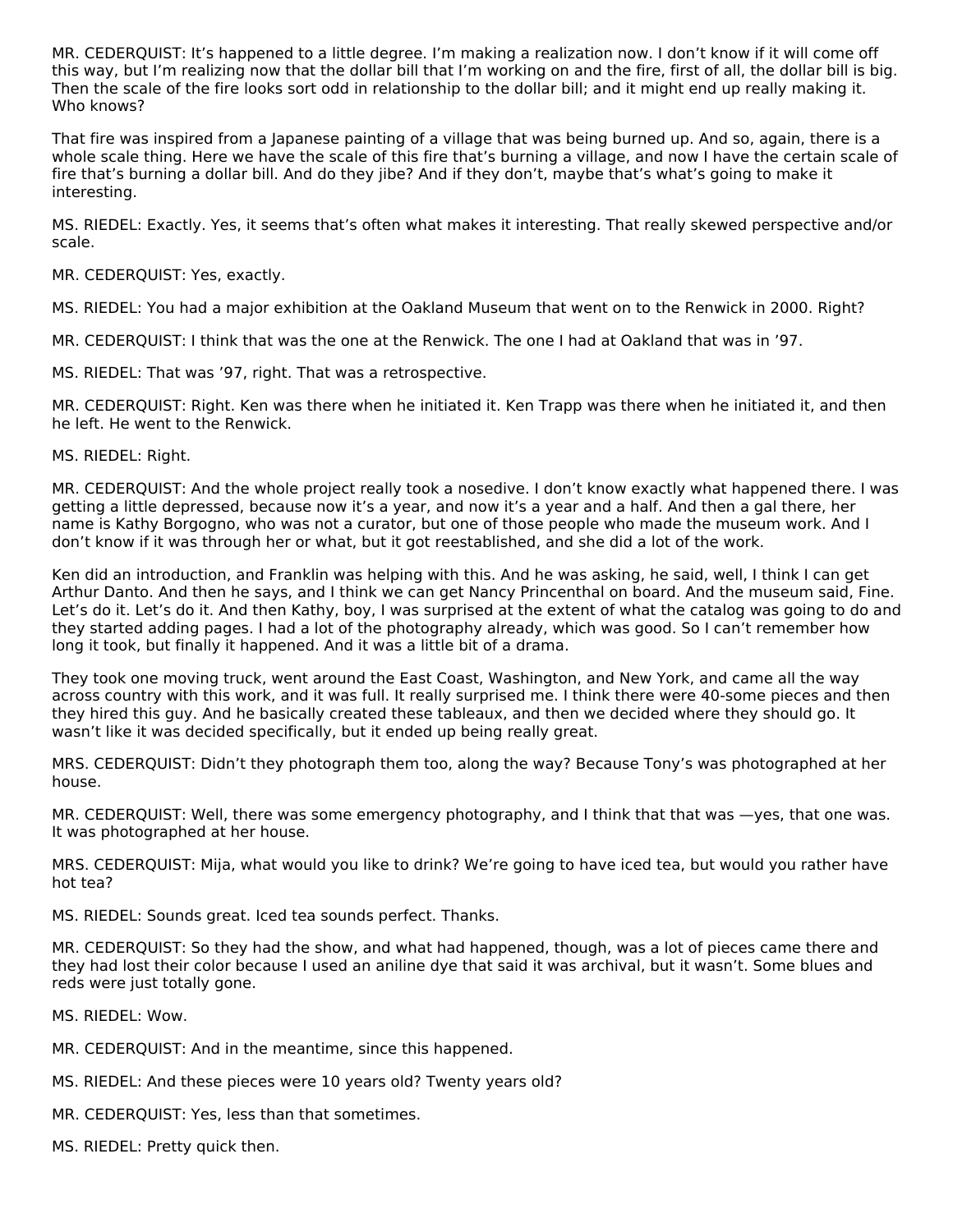MR. CEDERQUIST: Yeah, and so I had been experimenting and knew that these things were doing this; and, finally, I realized that I could use litho inks from lithography and so I spent a lot of the time, the two weeks before the show, down in the basement, sanding and restaining.

MS. RIEDEL: Oh, my gosh, wow.

MR. CEDERQUIST: And the crew was up there doing their job. I sort of missed a lot of that installation part of it, but it was a huge effort. And you make the realization that you have absolutely no control.

It's so big, it's just happening. I think the biggest thing that happened was in the end they had made these placards. And here's your standard, and then they would put them up like this. And I said, why are you doing that? Oh, it's the old people. They can't reach over. And I said, but it makes it look like it's a shoe store. You know what I'm saying?

MS. RIEDEL: [Laughs.] Yes, yes.

MR. CEDERQUIST: The price on it?

MS. RIEDEL: Yes.

MR. CEDERQUIST: And they said, yes, you're right. But it was an easy fix. All they did was just get rid of the little standard thing and lay them down flat, because they do that a lot. I'd seen that a lot.

But that was the only complaint I had, because those guys worked hard and it was a very successful show. They said that they had a lot of people come in, and then since Ken had gone to the Renwick and they had tried to get it to travel, but they really didn't have the chutzpah that they should have at Oakland. I mean, they did a great job, but —

MRS. CEDERQUIST: They were remodeling the Renwick then, too.

MS. RIEDEL: That's right.

MR. CEDERQUIST: Yes, and so Ken said, well, it's coming here. You know, that's happening. But it took two years, I think, and it was emended. So they couldn't keep the show together and travel. It was too big to travel. It was huge. You know, that's the problem with furniture shows, is that it's a huge expense.

MS. RIEDEL: Exactly, yes.

MR. CEDERQUIST: And so it was emended, but I think very successfully done. And I was happy with what happened with the Renwick.

And there's a critic in Washington. You don't realize how many shows are in Washington. Especially governmentrelated shows. They're putting up shows all the time. There's a lot of venues there. So there was a critic in Washington that every year he would identify the 10 best shows.

MS. RIEDEL: Do you remember his name?

MR. CEDERQUIST: No. I can't remember, but it was in an article. They wrote a huge article, one of the big papers. They wrote a big article with color photos and all that stuff. And he named it. You know, it was one of the 10 best shows.

MS. RIEDEL: That's fantastic.

MR. CEDERQUIST: So that made me feel good.

MS. RIEDEL: Absolutely. Absolutely. Well, you've had a really extraordinary response from critics. We were mentioning earlier, Roberta Smith in the New York Times, to be sure. That's the main one I can think of. But Arthur Danto wrote beautifully.

MR. CEDERQUIST: Yes, I don't know. I don't think he would have done it unless he liked the work. He ended up using that as a basis for an article in House and Garden, they revamped House and Garden, and he had that essay in there.

MS. RIEDEL: Really? About your work, that's interesting. Which leads, I think, directly to the question of critics and art writing and who, if anyone, you find interesting or helpful?

MR. CEDERQUIST: You know, maybe I should read American Craft, because I think they're trying to do more.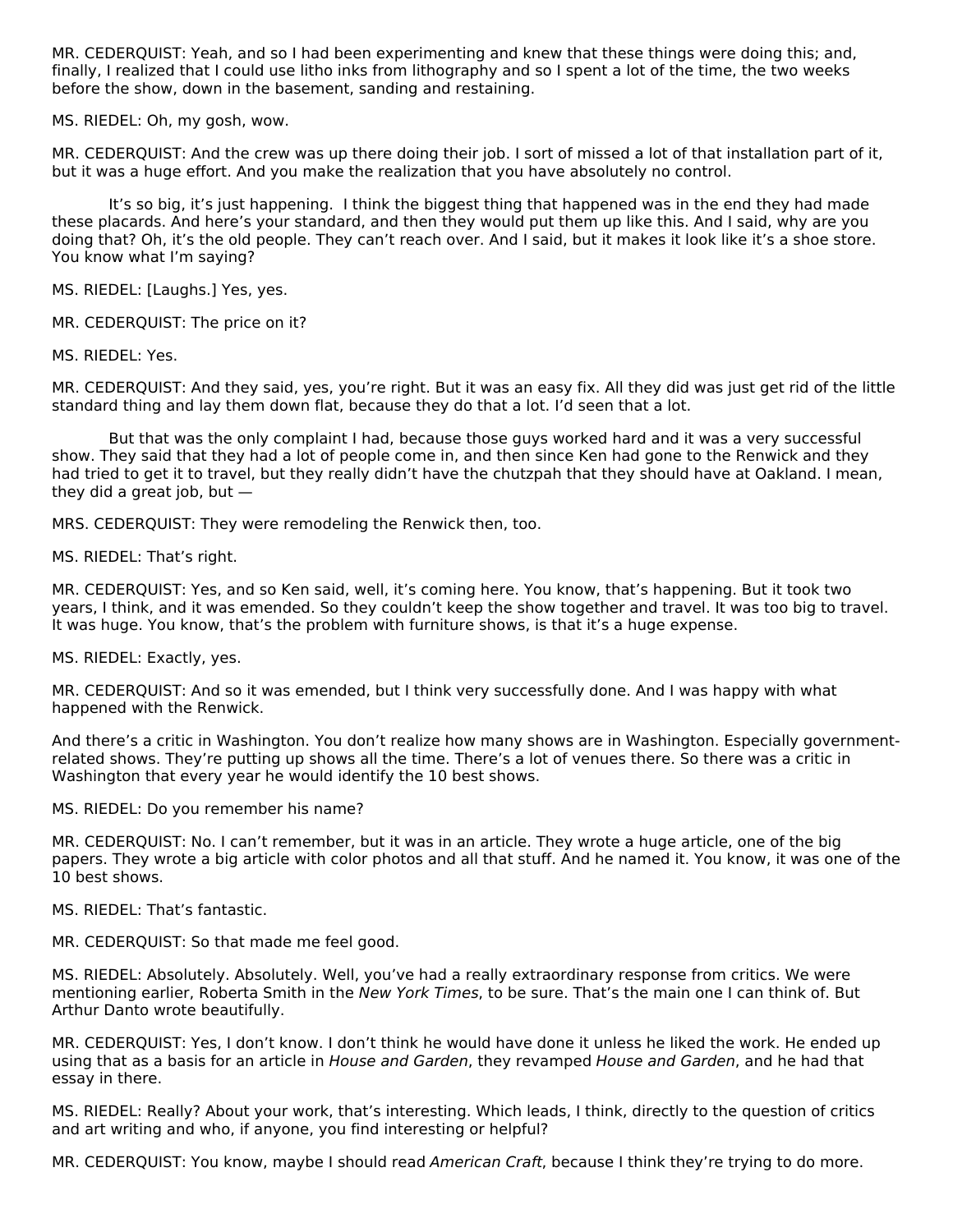MS. RIEDEL: Over the years is there anyone or anything?

MR. CEDERQUIST: No. There was a gal that wrote a little pamphlet for the Oakland Museum for my show that I thought was one of the best written. And I tried to hold onto that thing; and I don't know where it is now. I don't know if Oakland keeps that kind of stuff.

MRS. CEDERQUIST: Can you guys come to a stopping point pretty soon?

MR. CEDERQUIST: Sure.

MS. RIEDEL: Sure. We can come back to this.

MR. CEDERQUIST: Yes, let's do that.

MS. RIEDEL: Okay. Let's do that.

[END MD3 TR1]

MS. RIEDEL: Seems the Steamer series is one that we haven't talked about yet. We've covered, I think, pretty much everything else. That was in the early '90s.

MR. CEDERQUIST: Yes, and that was probably one of the first. It was a series that I broke away from having to look realistic or [that] allowed me to explore moving around. It also, I think, was one of first groupings that I was able to take the maple, the northwestern maple that has some flaws in it. But it ends up, by the time you finish it off, it has a really neat reflective quality. And so I was doing a lot of pipe with it and did several chairs. And then the steam coming out of it using another type of maple, but really bleaching it.

And, yes, there was a whole series, and I did quite a few that the steam pipe was wrapping around a bundle of boards and ended up being Chest of Drawers. And I don't know if we talked about this earlier, but it was really a situation where the idea that was a piece of furniture that was a chest of drawers inspired the idea of, oh, well, how can I get those segments going. And I realized, oh, you can take and make that steam pipe spiral around, and for each turn, you know, there was a drawer segment.

MS. RIEDEL: Aha, so that would be a precursor to How To Wrap Five Eggs?

MR. CEDERQUIST: You know, I can't remember which came first. I mean, obviously, the crates were simple to deal with, because the front of the crate could open up to be the drawer.

MS. RIEDEL: Right.

MR. CEDERQUIST: But I did that spiral thing several times and did slight variations or sort of major variations on that particular image, because I liked the V‑shape of it, which leads into another piece that was very early, again a drawer series. And that was the one I called Top Drawer . And that, again, I was looking at the top drawer, I went, oh, well, those drawers, top drawer. So there I go with this idea of using a top and tried to make it look like it was spinning.

And realizing that I couldn't have the segments right next to each other because of a problem that had to do with construction or making the drawers work properly, so I segmented them and had them going off-kilter. So, you know, that drawer piece was actually the first one where I used epoxy. Previous to that I was cutting a real skinny strip, then bending it into the shape. And this one allowed me to put a line into the image that had much more variation, a much more expressive line, rather than a very mechanical straight line.

#### MS. RIEDEL: That makes sense.

MR. CEDERQUIST: Yeah, and that just really opened it up in terms of doing the Steamer series. And there were the carcass pieces, the drawers, and then a lot of different chairs that I had done utilizing that. But, yeah, now it was like the first time the woods were expressing more than just wood, that the woods could be made to look like metal. Then it would surprise me how convincing they were within the context of the image and putting a highlight on it, and putting a stain on it. And then that particular wood, that particular maple, looked exactly like. And it even had knots and discoloration in it, and, you know, oh, this was an old, cruddy steam pipe kind of thing.

Then I did another series. You know, it's funny. I don't know if it took me two years to do this grouping, but I remember having a show and everything, but I think maybe only a couple of them were really successful, but I was using all maple and all metal kind of look to them.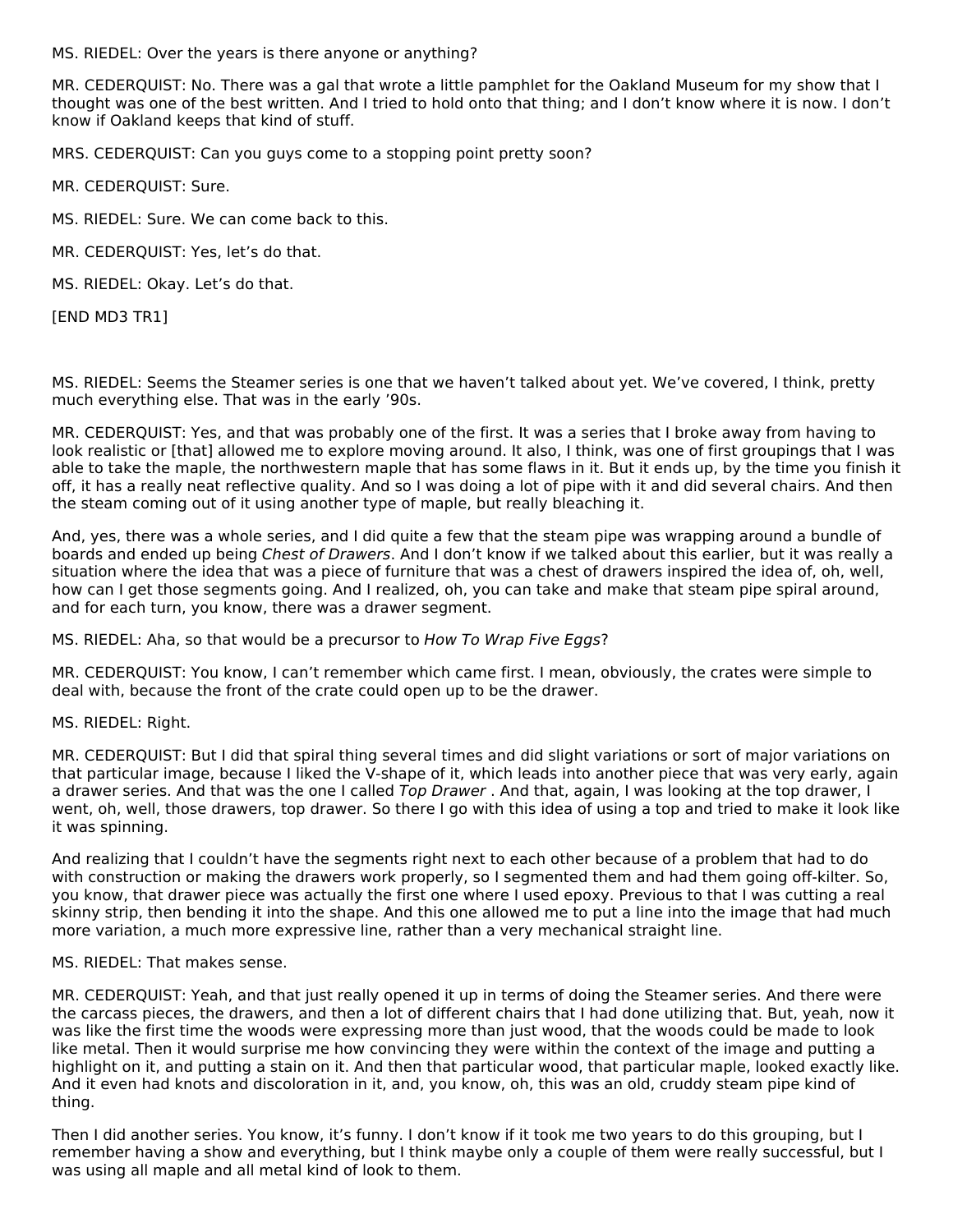MS. RIEDEL: What series was that?

MR. CEDERQUIST: It's the Wave series. Very mechanical with dials and steam gauges, and steam looking like toasters and stuff like that. And goofy things, like, I remember one was called Space Age Wave Machine. And I don't know some of the other names, but they had some pretty crazy names to them.

MS. RIEDEL: This was for the wave machine show, right?

MR. CEDERQUIST: Yes, and I guess I do have a little catalog on that.

MS. RIEDEL: That sounds familiar.

MR. CEDERQUIST: You start forgetting that you do, and that was really a series. There was another instance where it was pretty much dedicated to this one kind of quality look to it, and I did at least five pieces, I guess. So that really tells the tale on all the different series that I've done.

MS. RIEDEL: You know, we've talked about so many different influences, but I don't think we've talked at all about trompe l'oeil or the really early marquetry work. Did you spend a lot of time looking at that, Italian 15th century?

MR. CEDERQUIST: You know, when that show came up I really wasn't aware of the Studiolio, they called it. I don't remember the names of the artists. It's all well-documented by the MET, and I don't think we talked about this on tape.

MS. RIEDEL: I don't think we did.

MR. CEDERQUIST: So I went to the show at the MET, and then for a while there for a couple of years the room next to it was all about the restoration of the piece and getting it out of the castle in Italy. And then the technique, and what really surprised me was the fact that it was very similar to what I was doing.

A lot of the East Coast artists and a lot of furniture makers were having a hard time with me using a really thick wood, you know, as Arthur Danto said, it's intarsia more than it is inlay or marquetry. But it was interesting to say, hey, I can go back to the 15th century with mine and I'll bet you it's going to last longer than the thin layer of veneer. And there are things that I can do with it that I can't do with veneer.

A lot of the highlights and a lot of the imagery is produced by spraying with an aniline dye and then sanding it. You couldn't sand veneer, or else you'd sand through it. I guess I'm not as interested in the qualities of the wood as opposed to the image that it produces or the effect that it produces. And I don't think I could get it to have the same kind of look to it if it were thin veneer. Unfortunately, the problem with it is if you have a severe climate, and what I mean by that is if you just really have a place where it's got low humidity, and that's all it is, is low humidity, then that intarsia can crack.

But, you know, on the West Coast here, especially right next to the ocean, the humidity level stays pretty constant, and I would think that anybody that would pay that much money to have that kind of furniture or any kind of artwork in their house would have climate control. I mean, it's not that expensive.

I do have a lot of clients that have no problems with the work at all, and most of them are of that concern that they have climate control, and not only from my work but for any of the work that they have, especially paper. So I've continued with it even though I had critics talk about it. That just doesn't bother me anymore.

MS. RIEDEL: And you really haven't had too much trouble.

MR. CEDERQUIST: No, and okay, so it cracks. Well, that's what happens to wood. It cracks. I remember John Makepeace sent a table over here and it got into an air‑conditioned climate, which can be very dry, and the thing just flew apart. And a lot of people will bring English antiques here and it flies apart, because in England, you know, they generally have a much wetter climate naturally; and they don't dry their wood as much as we do out here. So it really has a problem, because they build it at 12 percent, 10 percent, and we take ours down to six percent.

MS. RIEDEL: So then there's a difference

MR. CEDERQUIST: Yeah, that's all technical stuff, so, anyway.

MS. RIEDEL: I think that winds up the series pretty well.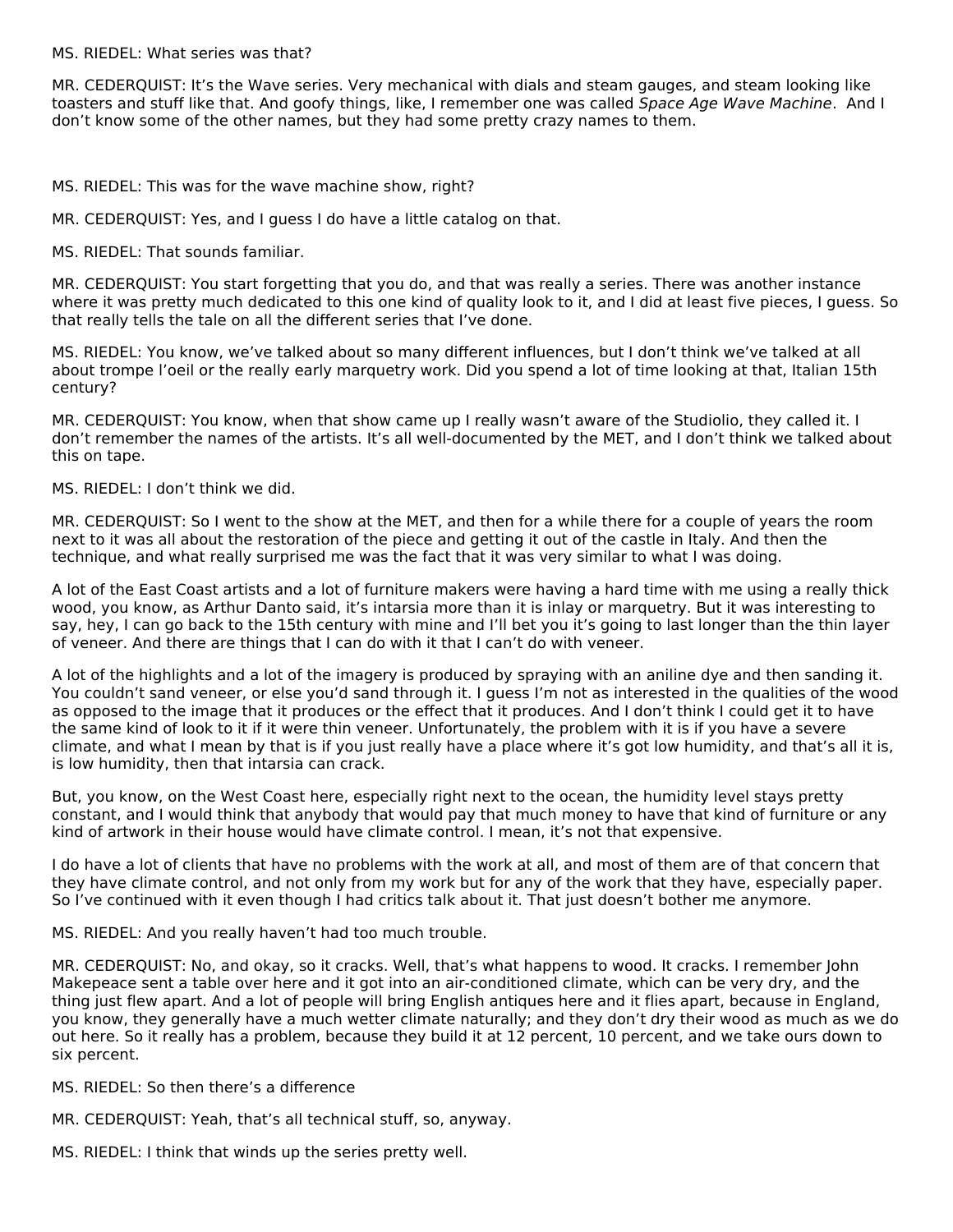MR. CEDERQUIST: Yeah, I think it does.

MS. RIEDEL: Teaching and any thoughts you have about the place of craft in American universities?

MR. CEDERQUIST: Yeah, you know, I think it's changed a lot. I vacillate between the fact that some of these kids can really get a very good education and very complete, mainly technical, and that's relatively easy to do.

MS. RIEDEL: Mm‑hmm. [Affirmative.] At the university level?

MR. CEDERQUIST: At the university level. In fact, when you even look at the curriculum you see how it's divided up into, well, here's a class on bending. And here's a class on joinery, and here's a class on this. I think that's great, but it's very difficult to teach design or how to be successful, or how to be in the art market.

That's something that can never really be taught, and I think that in a lot of cases students come out of that with all this technical ability and then get discouraged, because they don't know the rest of it. And some people have intuitive knowledge of how to manipulate that and do fine. I'm not sure if they even need technical ability then, but I don't know how you could overcome that. And you have some students that somehow find friendship and somebody that's famous or well-known in the area, and that seems to be a huge help, even in the regular art world.

MS. RIEDEL: Someone to champion their work.

MR. CEDERQUIST: Yeah, somehow an association with, and, well, I was the student of Louis Vuitton, you know, Pollock. And I'm sure that that helped things for him, and/or he was there at the right time when that kind of stuff was happening.

Somebody I recall was talking about how also you need to be a part of a movement; and I think an example of this would be Memphis-Milano Group, because it was a group of Italian artists, mainly, that got into this thing and really were able to promote it. And it was very popular.

You know, it really hit the pop cultural kind of thing, and this particular person, it seemed to me, he was mentioning the fact that if you're just one guy out there doing something that's incredibly interesting and different, that you're going to have a hard time because nobody else is doing it. You know, on the other hand, for instance, photography, how many photographers are there and how difficult is that to get yourself identified within that huge, massive grouping of so-called photographers? And that's one of the little things I think was interested about Franklin was finding this niche.

MRS. CEDERQUIST: Being part of the craft movement made a big difference, too. That was a movement.

MR. CEDERQUIST: Yeah. Who's the guy that owns the gallery in New York that does ceramics, contemporary ceramics?

MS. RIEDEL: Garth Clark.

MR. CEDERQUIST: Garth Clark. He's talking about how ceramics did this leap, i.e.,Voulkos, and then a lot of other ceramic artists. He said that wood might get there some day, and this was early on. And I think it did to some degree, but you go to New York, and I went around to a lot of galleries, and Franklin got himself known as handling a group of people that had a particular kind of sensibility, let's say, like Ken Price, and both maybe regionally, because they ended up being a lot of California artists.

And then also within this little narrow niche of craft or art, or whatever you want to say, and even though it was so specific, it really did stand out, because he could have handled art. You know, just art, and now you're back into a gallery. You don't know how many art galleries there are in New York, so that was one good thing that happened with Franklin.

We did both connect on a sensibility to that, and I think one of the reasons why he was interested in my work, and then I had the opportunity. He was first in SoHo and then moved up to Fifty-Seventh Street, which I'm not sure if it was a good idea, but it really ended up being the best idea, although his space got smaller, which was unfortunate. And it's always sort of becoming a little bit of an issue when it comes for me to show because of the scale of the pieces.

MS. RIEDEL: And he's done the SOFA fairs from time to time. Right?

MR. CEDERQUIST: Yeah.

MS. RIEDEL: He's using a little bit more space.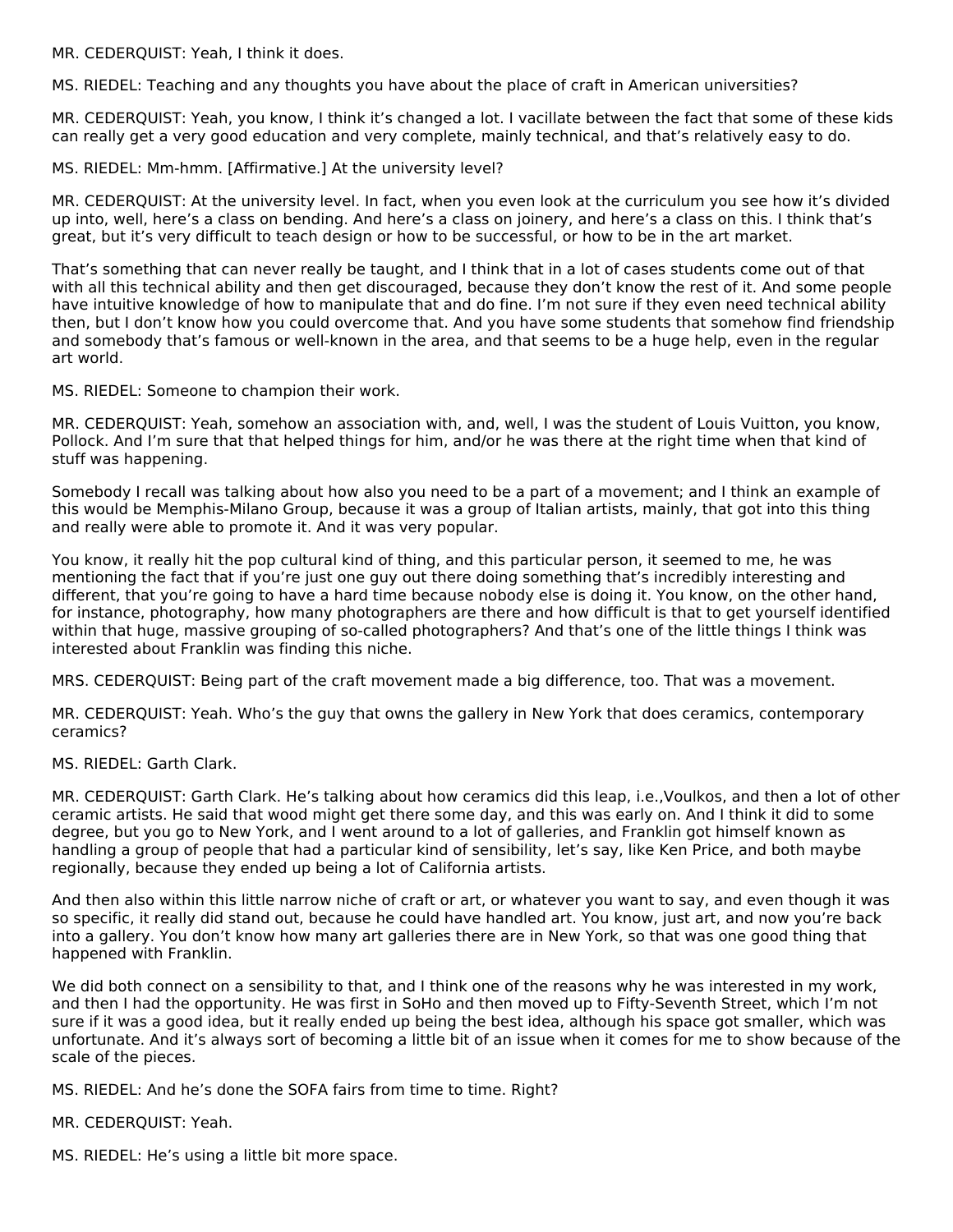MR. CEDERQUIST: Yeah, he has.

MS. RIEDEL: And other fairs as well?

MR. CEDERQUIST: Oh, yeah, he has. He tries to get more into the art fairs, because I think, you know, you go to some of these art fairs and the crap that's out there is just incredible, and his sensibility, you can see. Oh, well, here's something that's different.

MS. RIEDEL: Mm‑hmm [affirmative], exactly.

MR. CEDERQUIST: And I think it's been to some degree a successful one. It will be interesting to see if he can survive this recent economic thing, because, you know, this is the kind of stuff that starts eliminating galleries. So the university, one of my feelings is that in a lot of cases the university gets way too academic. I don't know if that has anything to do with becoming a success. And I think to some degree you have to have some financial success.

MS. RIEDEL: By "too academic" you mean classes that aren't specifically relevant to making a living as an working artist?

MR. CEDERQUIST: Exactly, right, and or getting way too academic in terms of the kind of work that you do; and you've only got so much time and I'm saying this because I remember going to a symposium or something. And this girl who's a jeweler started lecturing, like it was two hours on this jewelry, and it was historical jewelry. And I went, well, what's that all about? It really didn't serve any purpose.

If she wanted to be a jeweler, she wanted to be an art historian, you've got to make a decision there. And if you spend too much time being an art historian or a jewelry historian, I don't know if it's good or bad, but I appropriated images. I don't get too involved in where they came from or why they look the way they do, because then you're spending your time researching that, as opposed to making something.

MS. RIEDEL: Over the number of years that you taught at Saddleback, did you find any way to incorporate anything relevant about that to your students that you thought might be helpful?

MR. CEDERQUIST: Teaching at Saddleback was mainly beginning courses and it was pretty rote. I tried to bring something to it that was maybe a little bit different, like getting a little bit more involved in perspective and 2D design than I should have.

You know, they weren't ready for that. They were still in the formative, beginning stages, and I thought that was fine, because I didn't have to get involved in any school politics. I remember several times talking to teachers that were at the university level and how they just came to hate some of the students that they had to teach because of the attitude that they had.

So that was one great thing about the school. They really didn't bother me that much in terms of being a professor, so to speak, and I guess I just took advantage of that and went home and did my work.

MS. RIEDEL: Did your work, right. Do you see any difference between artists who are trained in universities or in colleges and ones who have learned their craft or their art on their own? And being specific, too, of the difference between someplace like Saddleback and then the school that John Makepeace was running in England, and then larger universities, larger programs.

MR. CEDERQUIST: Well, the school that I taught at was a community college. So, again, I don't know if we can put it in there. John's was very practical in the sense, and I liked this part of it, is that within a year you were having to come up with your commission, and you were just really put into the business end of it.

And in the universities, I don't think you could say this group or that group displayed any kind of special characteristic, although I think that some students can be so inundated by the whole technique thing, because of the university or the university process that, yes, they do have a hard time when they get out and see what's happening in terms of the real world.

I think that, yes, they can exist in this ivory tower a little bit too long; and when it ends up having to make some money — and I can't claim that I didn't have to depend on teaching to do what I do, it did give me the opportunity to do stuff that I wouldn't do due to money pressures.

MS. RIEDEL: So the teaching was beneficial to your work in that sense.

MR. CEDERQUIST: Yeah, in that sense, but I didn't let the teaching prevent me from doing it, and I can see that happening a lot with fellow teachers. All of a sudden, they're not working.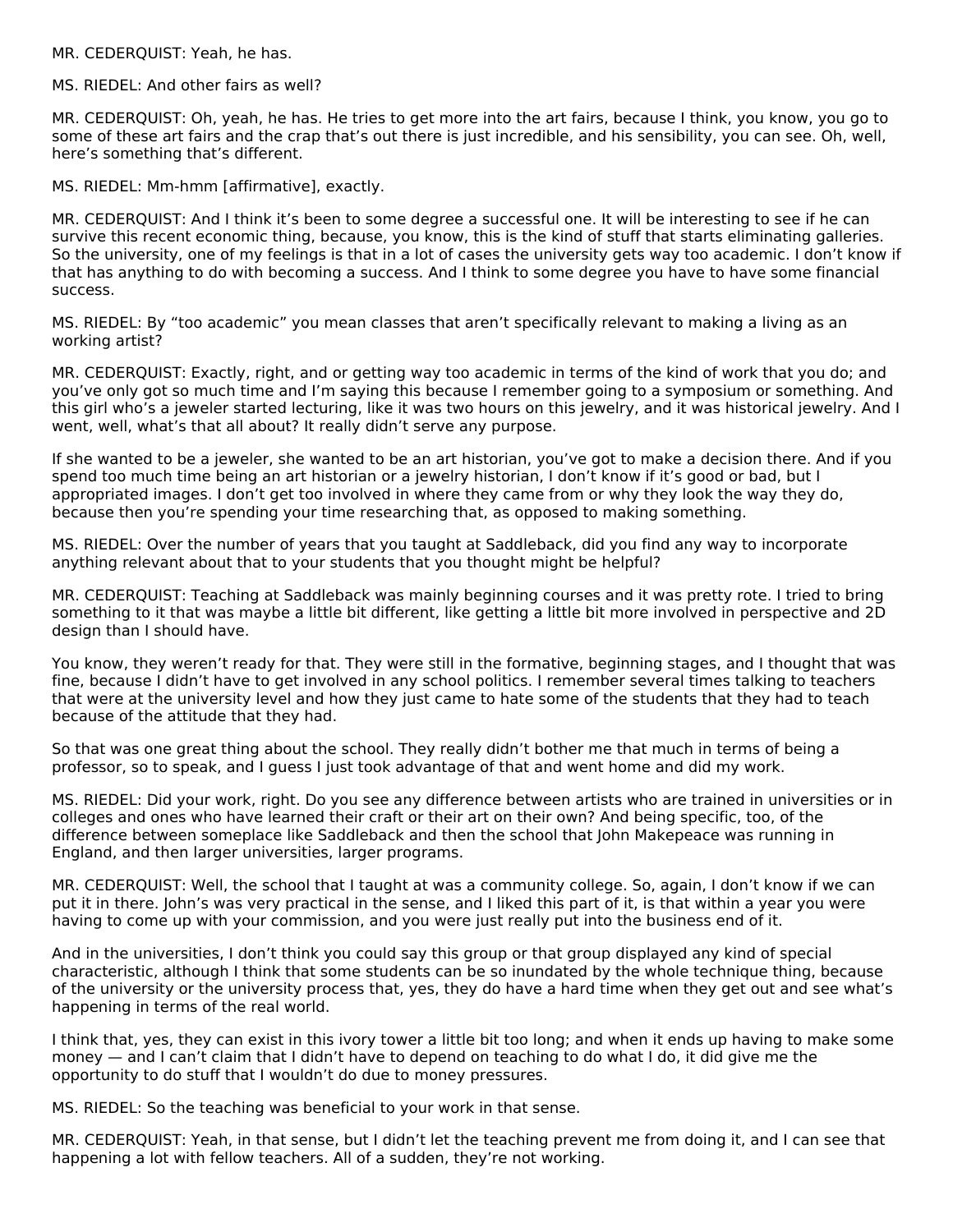#### MS. RIEDEL: Right.

MR. CEDERQUIST: Then they somehow feel guilty or they feel more obligated to the teaching part of it and, well, I don't think you can have those feelings. I think you have to decide, and I think that you can be an example. You know, here's the stuff I make, and a lot of teachers can't say that. They can't show stuff that I make, and I made this last week kind of thing. I didn't make it five years ago when I was still a grad student before I started teaching. This is what I'm working on right now, so I felt good about that part of it. And I brought the work into the classroom and that, I think, gave me a certain credibility, which I think is very helpful.

MS. RIEDEL: Absolutely.

MR. CEDERQUIST: So I don't know. I don't know if coming out of a university situation is either helpful or not helpful. I don't know if it would make any difference. I guess there's a certain amount of connections that can be made through the university, especially if you have an instructor that is viable within the field.

But if that isn't happening, if you get stuck at some school that really doesn't have a good program and isn't going anywhere, yeah, I think you can be stuck. So that's that.

MS. RIEDEL: We were talking about writers right before we took a break for lunch and you mentioned earlier you think there is a lack of critical writing.

MR. CEDERQUIST: Yeah, and I think there was an effort on the part of some craft organizations to get that happening more. You know more about the new American Craft magazine, and are they trying to get more people to do that?

MS. RIEDEL: I think he's trying. He's brand-new. He's just been there a couple years.

- MR. CEDERQUIST: Yes, and are there people out there trying to do that?
- MS. RIEDEL: I'm asking you.
- MR. CEDERQUIST: I don't know. You know, I make it.

MS. RIEDEL: Mm‑hmm [affirmative], so there's nothing that's been very influential to you one way or the other?

MR. CEDERQUIST: No. Not really. And I think you can get the same satisfaction of just reading art magazines. I don't know how much you can get that from reading a craft magazine. I think you can go through an art magazine, especially Art News. I like that better than any other ones, because their articles are relatively short and they're informative. And they go do historical things as well as contemporary things, and I think that that's much more interesting than some of the other stuff. And I don't know.

It could be a writer out there. It would be nice if there was a writer that had, say, the financial support that Robert Hughes had from Time. So he or she could go out and really just look for the best thing and write about it. And do it on a — magazine comes out — monthly basis. Because I remember always getting  $\overline{T}$ ime magazine so that I could read Robert Hughes.

#### MS. RIEDEL: Mm‑hmm. [Affirmative.]

MR. CEDERQUIST: And then slowly Robert Hughes wouldn't be in every week or every two weeks. He was writing other stuff, I guess. So I got a little discouraged there. I guess I didn't make an effort to try to find anybody else writing, so it seems to me it would be interesting if you could get somebody out there. And I always thought it would be interesting to see somebody do a program for PBS.

#### MS. RIEDEL: Did you see Craft in America?

MR. CEDERQUIST: Yeah, I thought that that was to some degree a disappointment. I think they dwelt way too long on one person, and could have been visually a little bit more exciting.

MRS. CEDERQUIST: They used to have somebody on that Sunday morning show with Charles Kuralt. They used to have an art segment and they would actually do pretty interesting things of not really, really famous people, but people that were doing new things. And it was just the right amount of time. It was like a 15‑minute segment on an artist.

MS. RIEDEL: Interesting.

MRS. CEDERQUIST: And it was very interesting. We really enjoyed it.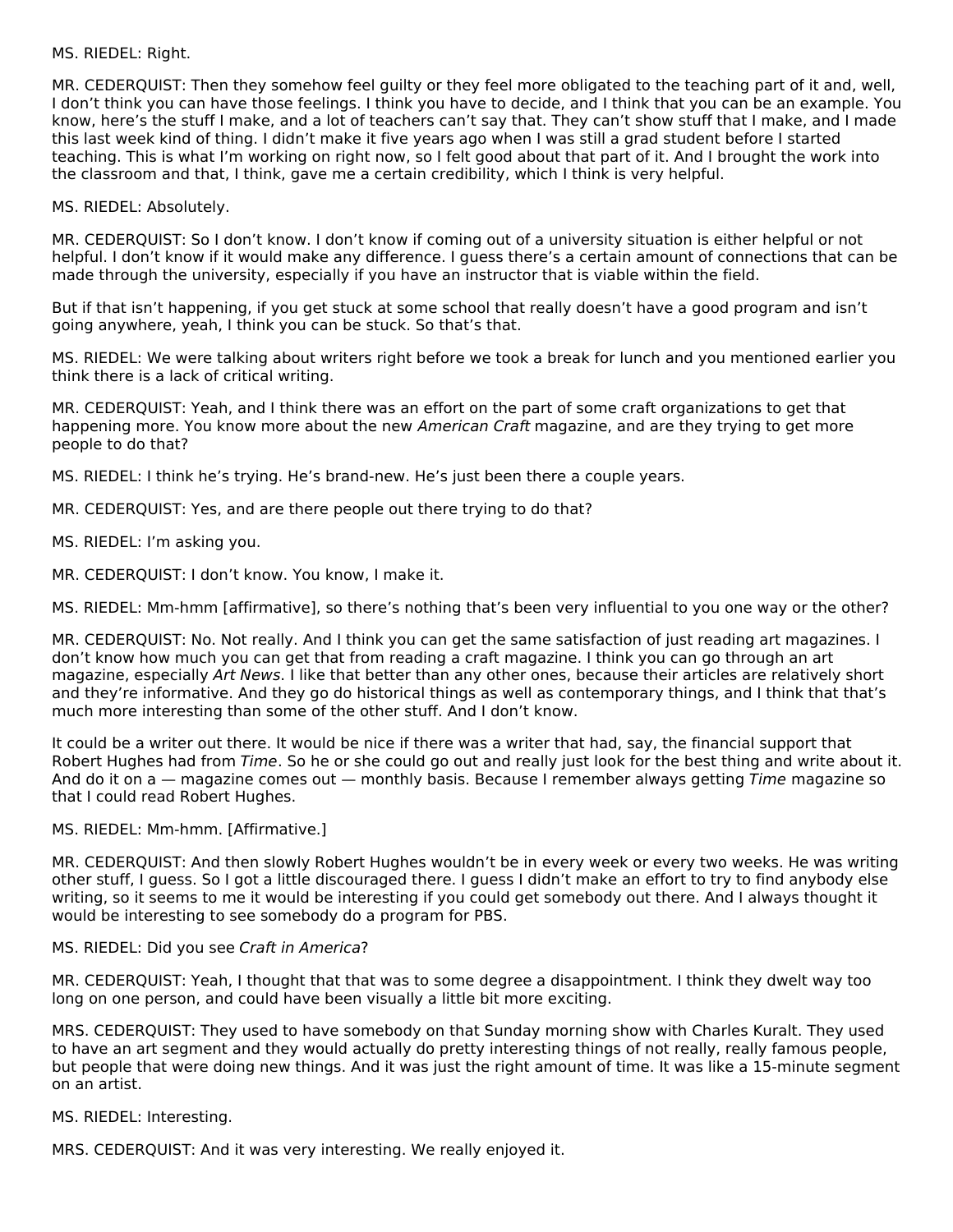MS. RIEDEL: Did you see that Art21 series on PBS? That was pretty interesting.

MR. CEDERQUIST: You know what? I think one of my students gave me a disc that had about three people on it, yes, and they were pretty amazing.

MS. RIEDEL: They were really pretty good.

MRS. CEDERQUIST: Yes, that's the kind of show that would be good.

MR. CEDERQUIST: So how come that can't happen? But the interesting thing about all of this writing stuff is it doomed, in light of the fact that newspapers are going out of business and our magazines. I mean, Time magazine now is this skinny little pamphlet. It's not where it used to be.

MS. RIEDEL: Right.

MR. CEDERQUIST: So, you know, where is that?

MS. RIEDEL: Online, I would guess.

MR. CEDERQUIST: Yes, so you go online, but it seems to be so simple to produce some of this stuff, you don't need a really special fancy camera anymore and you can go in there and shoot some images. I've always thought about doing that, and going into a guy's studio and, hey, look at this and look at this.

MS. RIEDEL: Mm‑hmm [affirmative], then it makes it much more accessible.

MR. CEDERQUIST: Yes, okay. And so he's pretty intelligent about it and gets some words with it that makes some sense and are interesting other than just, you know, showing it. Why are you doing this and where does this relate?

MRS. CEDERQUIST: Maybe we'll end up with a YouTube art thing.

MS. RIEDEL: Wouldn't that be interesting?

MR. CEDERQUIST: Yes. Maybe YouTube will have an art extension where they'll just have those things on YouTube. I mean, that's what it'll end up doing.

MR. CEDERQUIST: Anyway, yes. You know, you do talk about writing, and I think that that's the interesting thing. You talk about Roberta Smith, and then all of a sudden you realize, well, wait a second. Maybe the New York Times won't be there. It would be interesting to see how they're doing, because, boy, the Sunday New York Times, you realize. How could that be going under? That thing's a giant wad of paper with all this printing on it. Maybe that's the only one.

[END MD1 TR2]

MS. RIEDEL: Over the past day or two you've made reference to the ritual, the ritual of woodworking. I just wanted to ask you what that is for you and how significant it has been for your work over time?

MR. CEDERQUIST: I think guys, woodworkers that were really into their tools—well, I can see it in Chris, my assistant, I can see it in him, he makes guitars and is way into the technique, you know, like they're machine made.

MS. RIEDEL: Because they're so finely detailed—

MR. CEDERQUIST: Yeah, you know, crafted. And there's a whole sensibility in terms of the way they function, interpreted in terms of the way they sound, and the thicknesses of the woods that they get into and they're so thin, but, you know, you can see him there honing the blade of the plane. And Chris really didn't get into the wood part, he was—you should really see some of his metalwork, it's amazing. He's primarily a metalworker and then when he started working for me, that sensibility was then brought over from the wood. And then when you think about an instrument maker you think, oh yeah, if he was a jeweler and involved in wood that that would be what you would want. So he—you know, there really is a lot of ritual in terms of honing that blade or preparing your tools or looking at the wood and stuff. And always, for me it was a better and more practical ritual than ritual for ritual's sake. And—

MS. RIEDEL: In that it had a practical outcome?

MR. CEDERQUIST: Yeah, I mean it was for a reason. You get into some religious ritual and you go what's that about? And they explain something that is pretty close to being science fiction.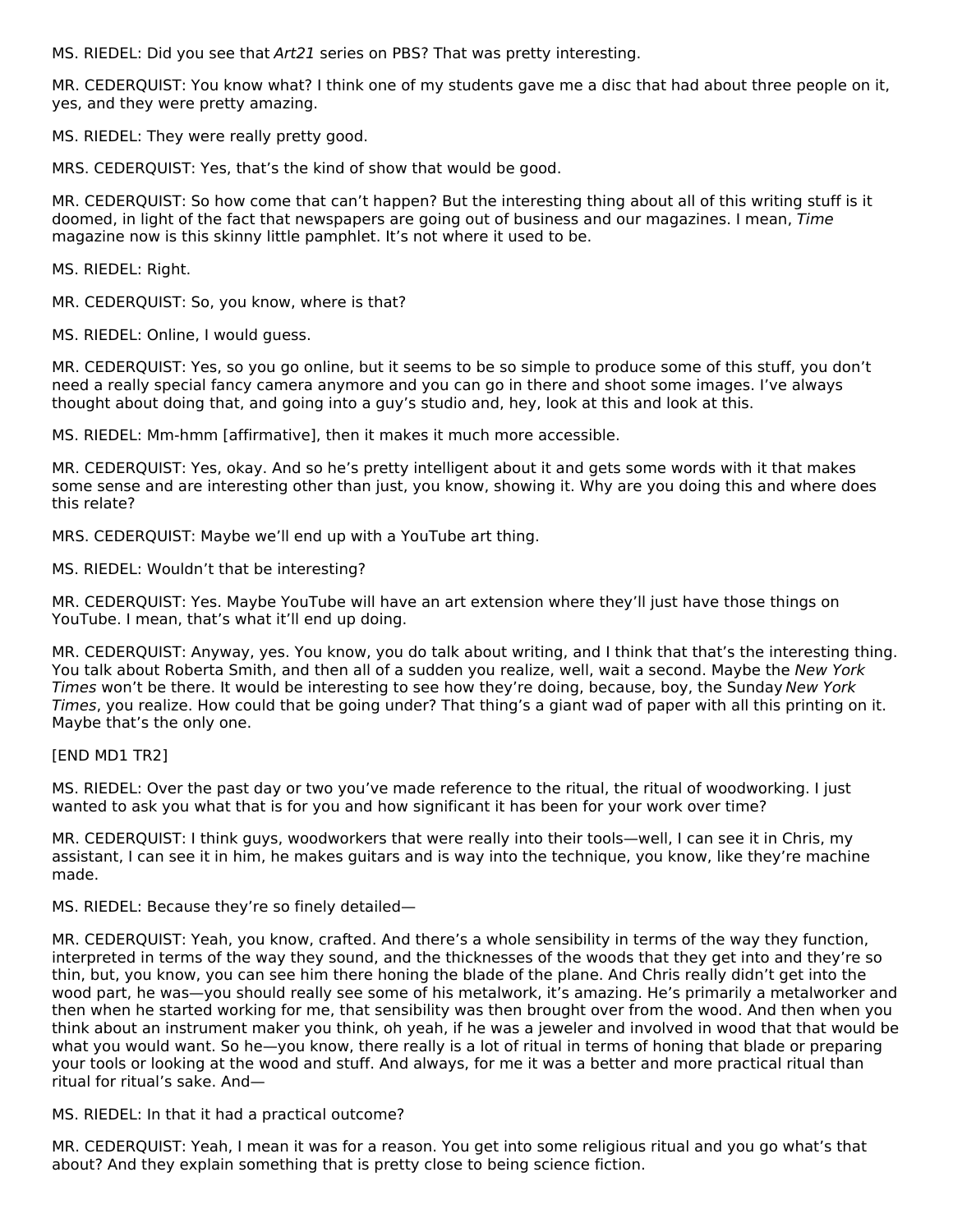#### MS. RIEDEL: [Laughs.]

MR. CEDERQUIST: But I can talk about a ritual and I don't know if it's so much my work but the fact that I produce it the same way and I work with some very specific tools and I go in at a specific time and I—lately I've been able to ease off in terms of getting right to work, but just managing the day and doing a little work here and getting that section done and getting this section done and, you know, inlaying here and there and so on. And then after that process is done, there's the other ritual of sanding it smooth or putting the epoxy into it. There's the ritual of producing the carcass for the chair and cutting out the half inch of plywood and looking at proportions and figuring out what plane intersects with this plane and where it screws together and whether it's going to be structurally sound—you know those are all rituals that I think have a much more practical purpose. I think that are obviously much more satisfying because at the end of this ritual, you have something. And you might have one piece and then all of the sudden you have several pieces and then you go well here I've got a show. And so it's all segments and parts of something that gets bigger and bigger and bigger and I guess maybe eventually it ends up, well look at all those things, that's your career.

MS. RIEDEL: And when you talk about ritual it ties in historically—certain aspects of it—to the history of furniture making and the other aspects of it are things that you have come up with yourself, the epoxy, for example.

MR. CEDERQUIST: Yeah, the discovering that the studiolio, those intarsic pieces of wood were very similar to the ones that were cut for the studiolio and then realizing that he even did detailed cutting an eighth of an inch down or thinner and I go, well I did that too. And I felt that I maybe took it a little bit further because I used the epoxy for the line. And that took some doing and it eventually became very much of a ritual in terms of squeezing the epoxy into that gap in between there and looking at that gap as the Japanese guy was doing cutting the block for the Japanese block print and looking at the quality of the line and how it affects what the image is doing.

So yeah it's all ritual, but a much healthier one that has a basis in fact and an outcome that is something other than just the ritual. I think that that's—there's all different types and I think you can get really very—especially like guitar makers can get very ritualistic about it. And I have known woodworkers that are over the top with it too to the point of saying well, I'm not even going to have an electric motor in my shop.

I remember the first time I taught at Parnham House with John Makepeace's class, there were two sections. There was the first-year and the second-year and I taught the first-year and the second-year had a guy come out that did a chair—that made several different types of chairs in a traditional woodworking sense. They used green wood and he went out and got rush from the streams and they had a rush seat to them and they had been making this chair for something like 300 years, and there was a ritual. And a history that was amazing. And the only difference between what he was doing today and what was happening 300 years ago—maybe even 400 years ago—was the fact that the lathe that they used had an electric motor in it, and that's it. Everything else was done exactly the same way, even to the extent of going to the manor house that was in the local area and asking the lord whether he could go in there and cull out the reeds that he used, or rushes that he used to make the seats with. So talk about, you know, establishing—and that was one of the neat things about going to England in terms of seeing that sense of history. And he was the first one that was producing the chair that was outside the family. Previous to that for 300 years, someone within the family had been making it. And then he apprenticed early on and then the line fell out and so he was somebody of a completely different name but obviously an apprentice and had worked for the guy and then his sons were working for him. And it was pretty lucrative because he said he had a three-year waiting list.

#### MS. RIEDEL: Extraordinary.

MR. CEDERQUIST: Yeah. And crazy things like—and this was what was funny about the Parnham House students was that they'd ask him everything, like "how do you heat the shop?" And they said, "Oh, well we take all the shavings and there's a special stove that you can buy that is a heater that uses shavings." And then he says, "Yeah, it's very efficient." And it's just a crack-up to hear that that's how they heat the studio.

MS. RIEDEL: Which is, it sounds like, the antithesis of the experience you were describing earlier for your students in terms of practical experience out in the world. Here they're asking the most basic practical questions about how to survive [inaudible] furniture in the world.

MR. CEDERQUIST: Oh yeah. That school, I don't know how long it lasted.

MS. RIEDEL: It was the Parnham School?

MR. CEDERQUIST: Parnham House School, yeah. It was really sort of special, I thought. But very difficult to sustain.